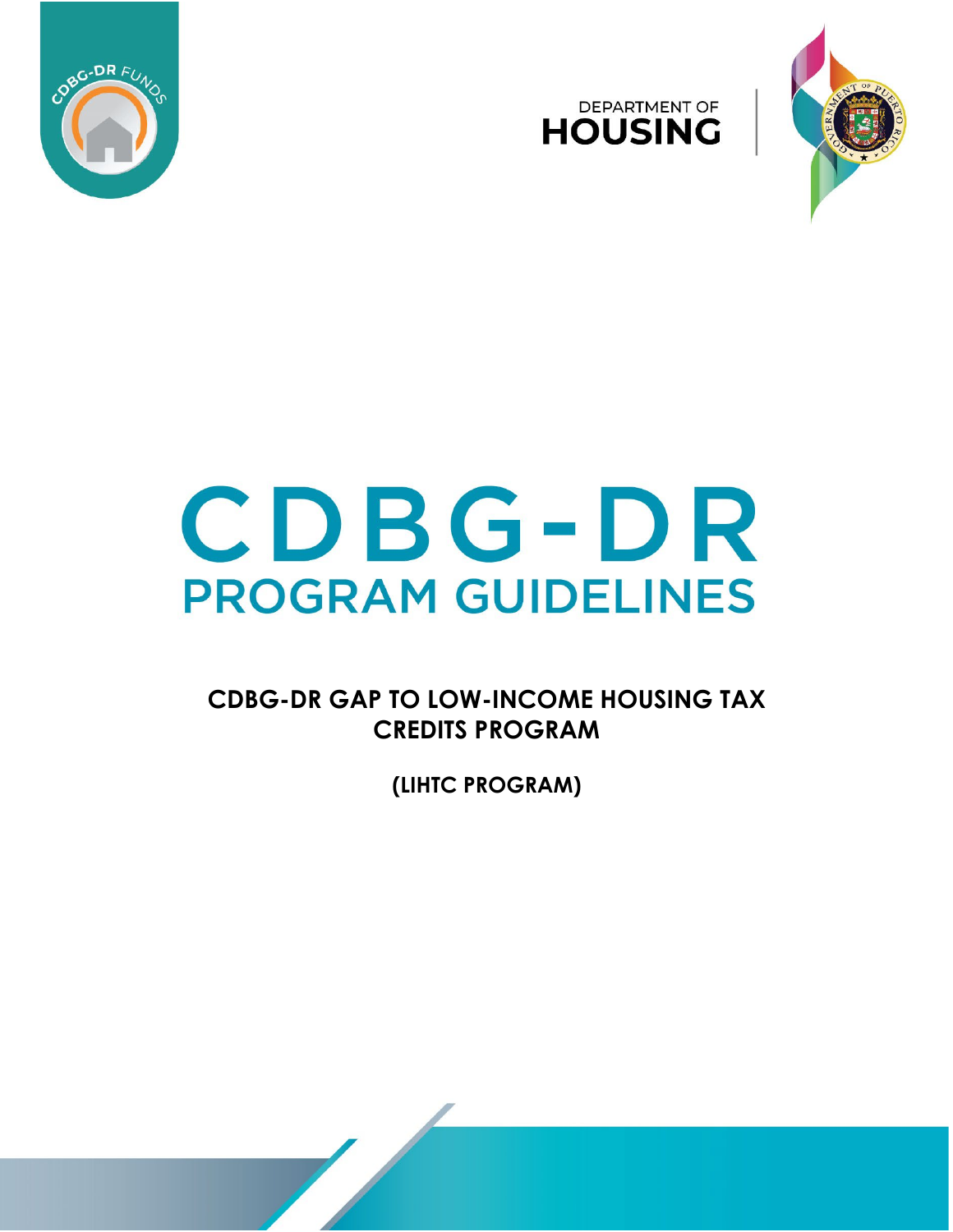**This page was intentionally left blank.**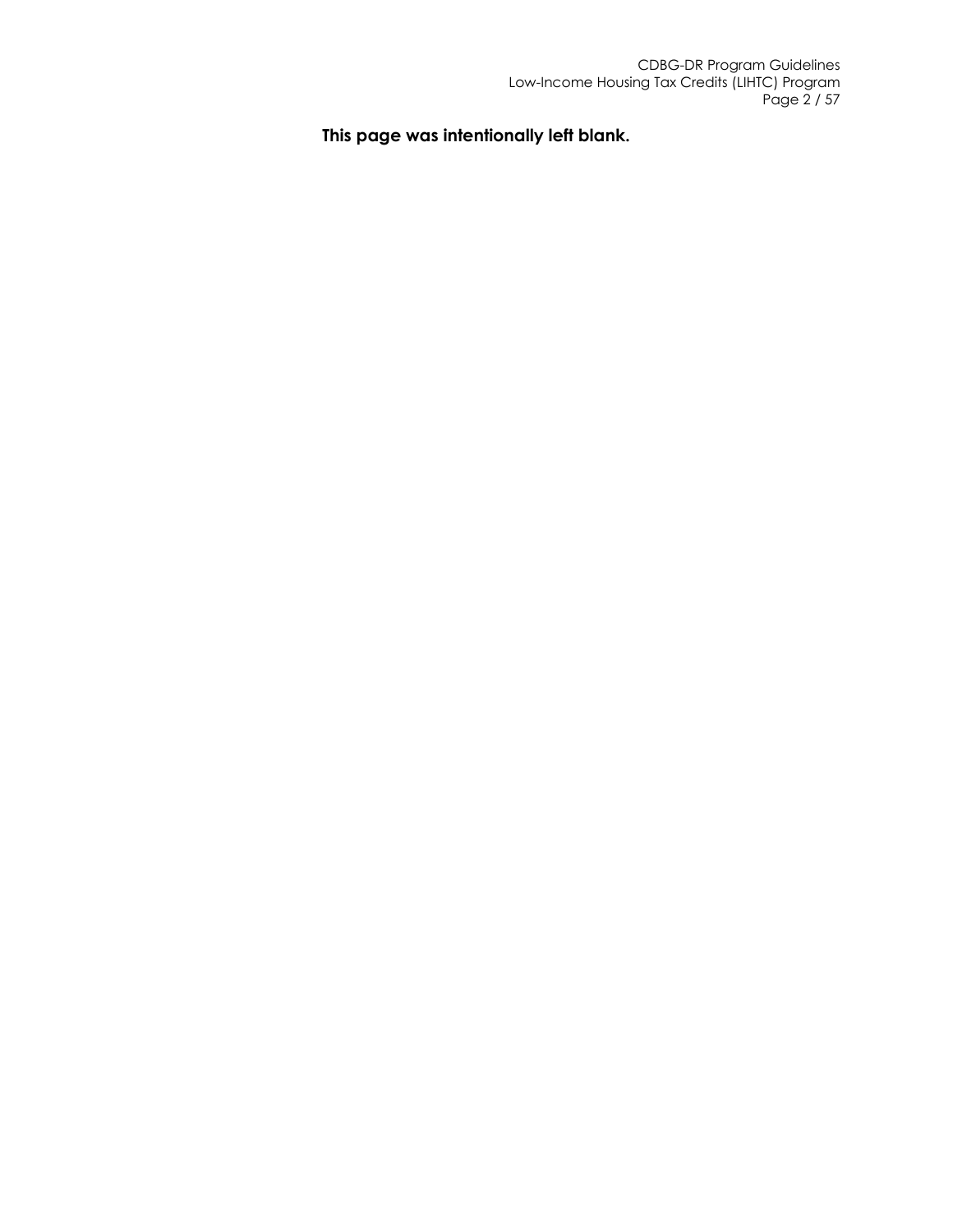#### PUERTO RICO DEPARTMENT OF HOUSING CDBG-DR PROGRAM GUIDELINES **CDBG-DR GAP TO LOW-INCOME HOUSING TAX CREDITS PROGRAM** VERSION CONTROL

| <b>VERSION</b><br><b>NUMBER</b> | <b>DATE REVISED</b>      | <b>DESCRIPTION OF REVISIONS</b>                                                                       |
|---------------------------------|--------------------------|-------------------------------------------------------------------------------------------------------|
|                                 | <b>February 21, 2019</b> | <b>Original Guidelines</b>                                                                            |
| $\mathbf 2$                     | <b>July 30, 2019</b>     | <b>Amendments to Sections: 1 and 3</b><br>Addition of Sections: 2, 6, 7, 8, 9, 12, 13, 15, 16, and 17 |
| 3                               | <b>February 16, 2021</b> | Edits and additions throughout the document, marked in<br>grey highlight.                             |
| 4                               | December 20,<br>2021     | Edits and additions throughout the document, marked in<br>grey highlight.                             |
| 5                               | May 12, 2022             | Edits and additions throughout the document, marked in<br>grey highlight.                             |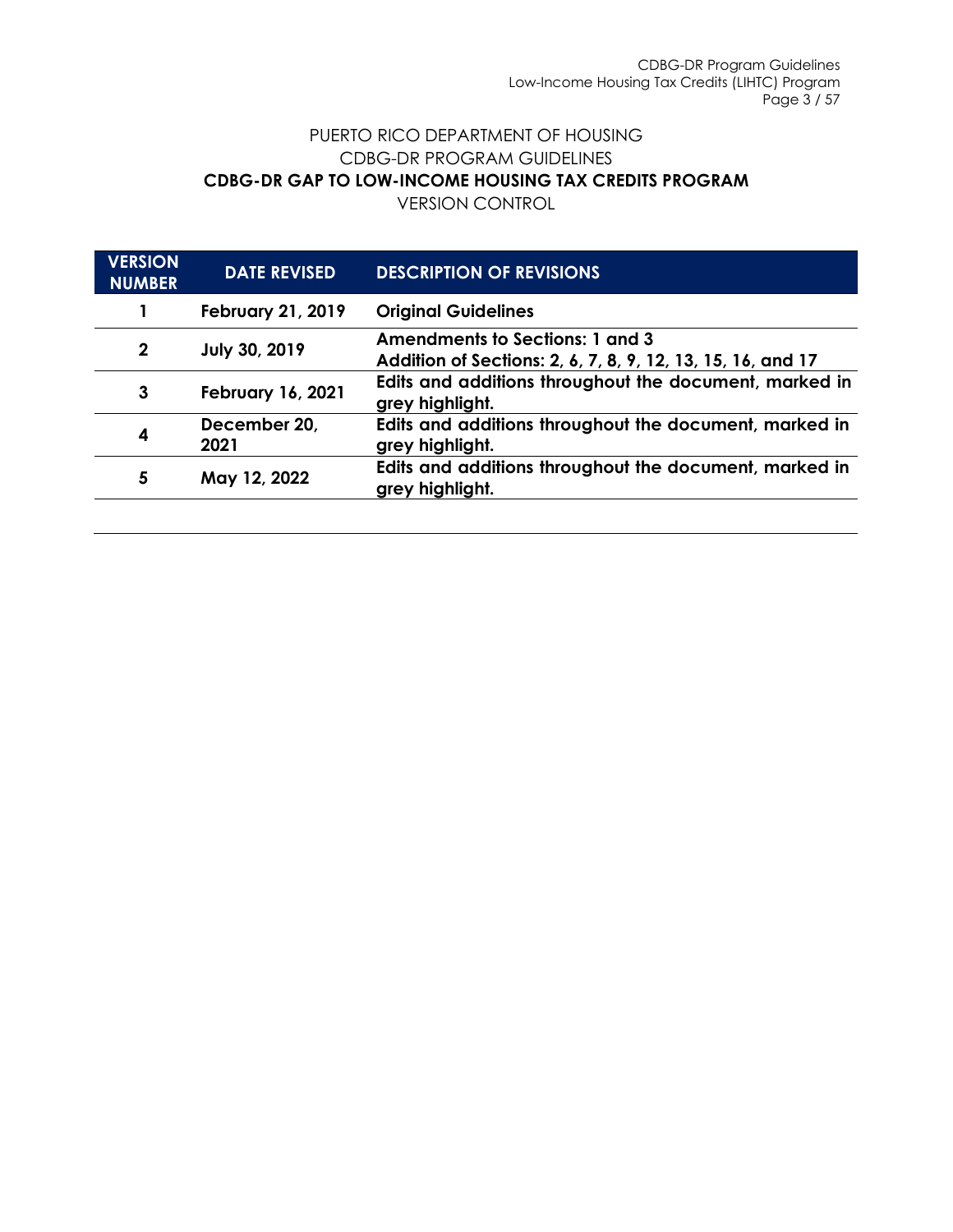# **Table of Contents**

| 1            |      |                                                                                     |  |
|--------------|------|-------------------------------------------------------------------------------------|--|
| $\mathbf{2}$ |      |                                                                                     |  |
| 3            |      |                                                                                     |  |
| 4            |      |                                                                                     |  |
| 5            |      |                                                                                     |  |
| 6            |      |                                                                                     |  |
| 7            |      |                                                                                     |  |
|              | 7.1  |                                                                                     |  |
|              | 7.2  |                                                                                     |  |
|              | 7.3  |                                                                                     |  |
| 8            |      |                                                                                     |  |
|              | 8.1  |                                                                                     |  |
|              | 8.2  |                                                                                     |  |
|              | 8.3  |                                                                                     |  |
| 9            |      |                                                                                     |  |
|              | 9.1  |                                                                                     |  |
|              | 9.2  |                                                                                     |  |
|              |      | 9.2.1                                                                               |  |
|              |      | 9.2.2                                                                               |  |
|              |      |                                                                                     |  |
|              | 9.3  |                                                                                     |  |
|              |      | Lead-Based Paint Poisoning Prevention in Certain Residential Structures 24<br>9.3.1 |  |
|              |      | 9.3.2                                                                               |  |
|              | 9.4  |                                                                                     |  |
|              | 9.5  |                                                                                     |  |
|              | 9.6  |                                                                                     |  |
| 10           |      |                                                                                     |  |
|              | 10.1 |                                                                                     |  |
|              |      |                                                                                     |  |
|              |      | 10.3 FEMA National Flood Insurance Program Insurance (NFIP Insurance)30             |  |
| 11           |      |                                                                                     |  |
|              |      |                                                                                     |  |
| 12           |      |                                                                                     |  |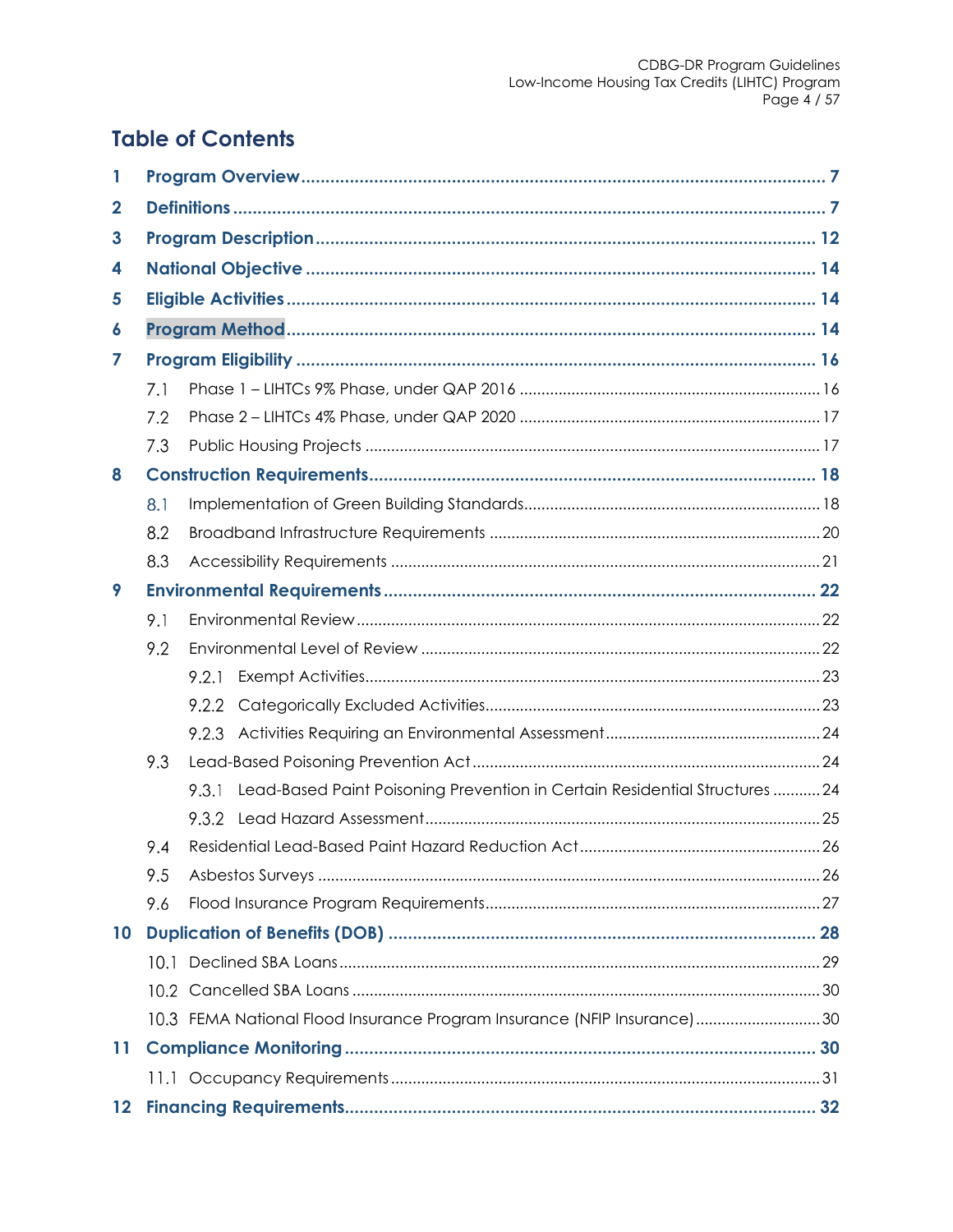# CDBG-DR Program Guidelines<br>Low-Income Housing Tax Credits (LIHTC) Program<br>Page 5 / 57

| 13 |      |  |
|----|------|--|
|    |      |  |
|    |      |  |
|    |      |  |
|    |      |  |
|    |      |  |
|    |      |  |
|    |      |  |
|    |      |  |
|    |      |  |
|    |      |  |
| 14 |      |  |
| 15 |      |  |
| 16 |      |  |
| 17 |      |  |
| 18 |      |  |
| 19 |      |  |
|    |      |  |
| 20 |      |  |
|    |      |  |
|    |      |  |
|    | 20.3 |  |
|    |      |  |
|    |      |  |
|    |      |  |
|    |      |  |
|    |      |  |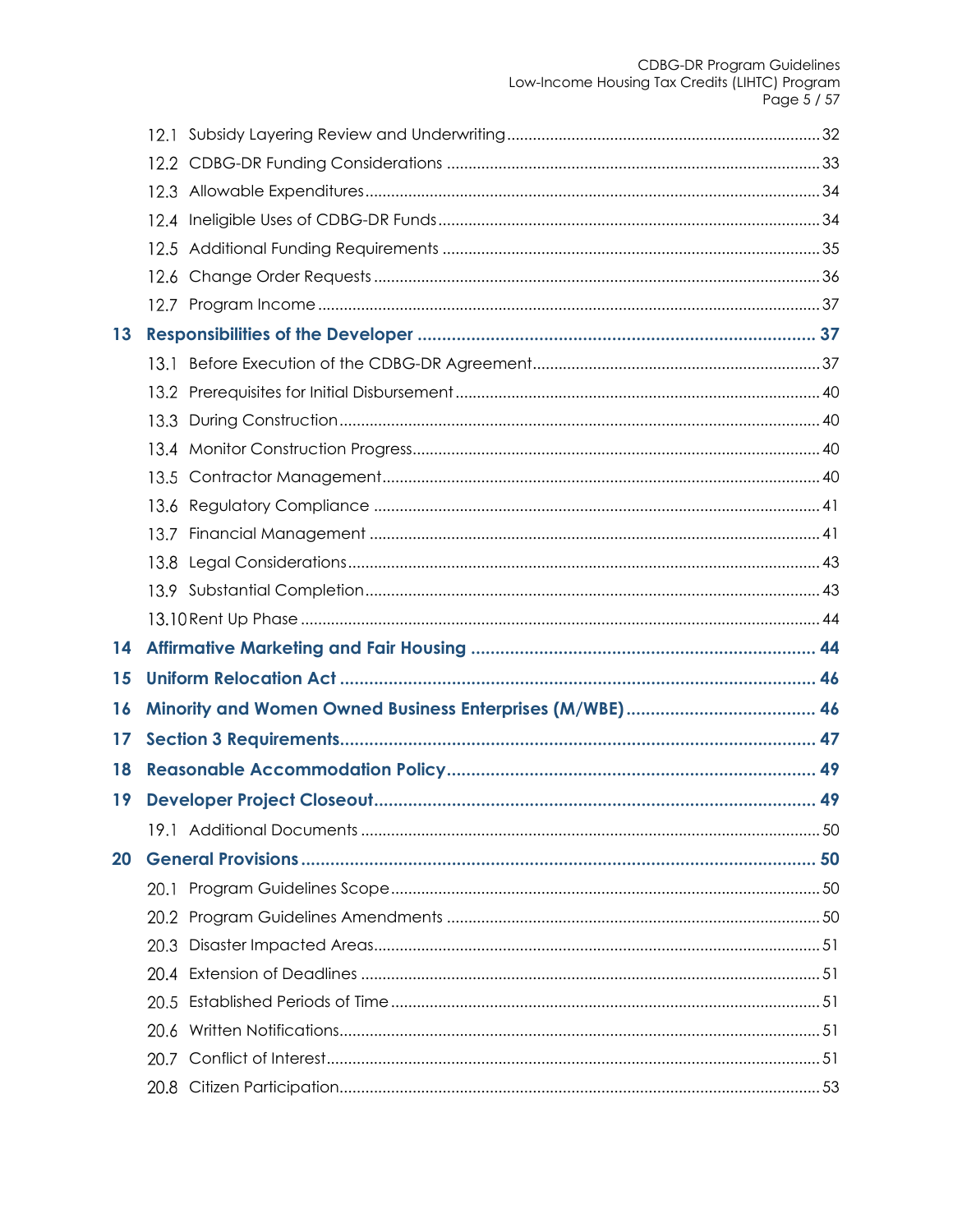# CDBG-DR Program Guidelines<br>Low-Income Housing Tax Credits (LIHTC) Program<br>Page 6 / 57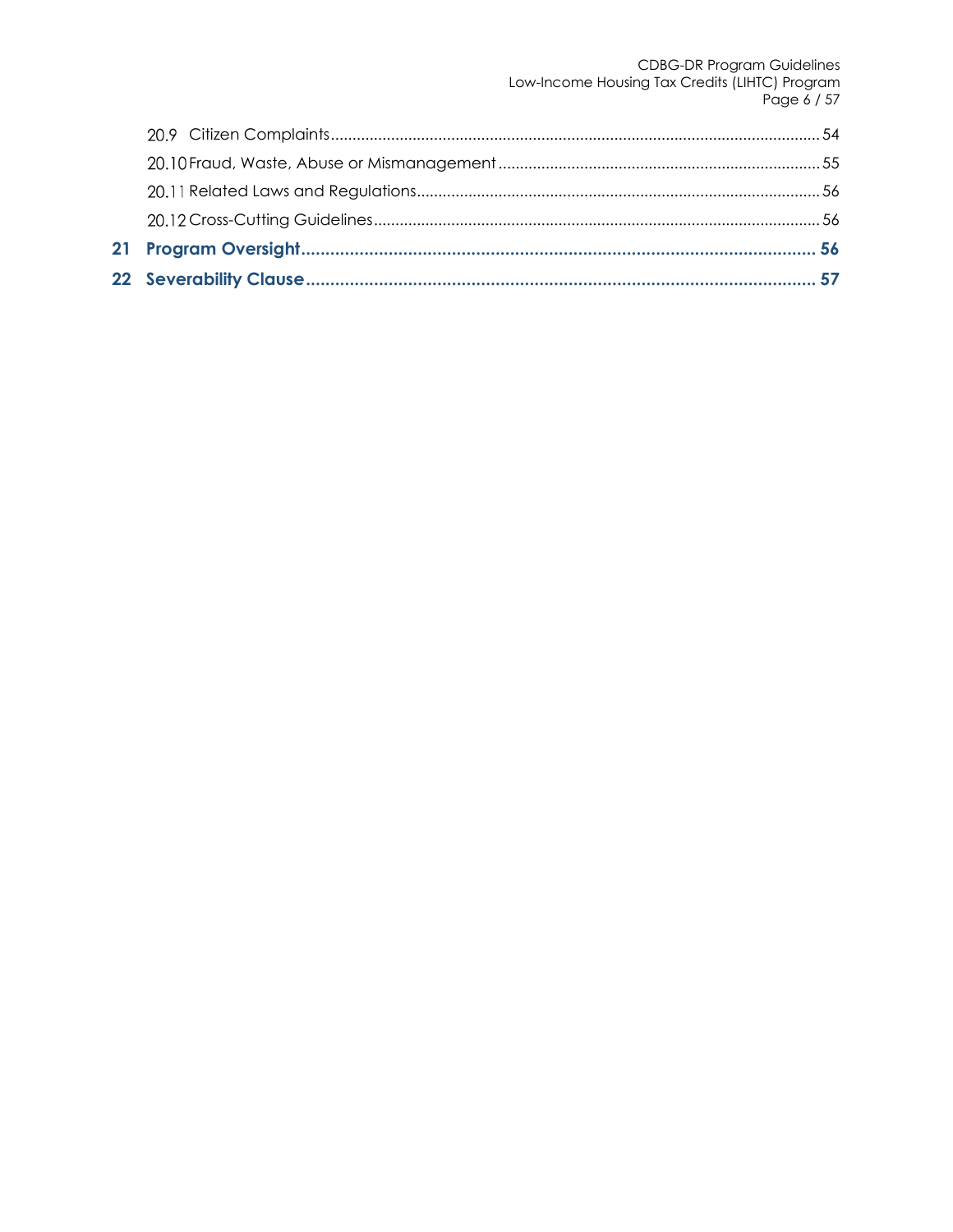# <span id="page-6-0"></span>**1 Program Overview**

Puerto Rico faces an increased need for affordable rental housing stock in the aftermath of Hurricanes Irma and María. The substantial reduction in available housing units caused by the storms' destruction, combined with a surge of displaced residents in need of housing, represents a major hindrance to long-term recovery. Incentives are required to spur development and replenish the current inventory of new or rehabilitated, resilient, and affordable rental housing. Effective utilization of the Low-Income Housing Tax Credits (**LIHTC**) Program combined with Community Development Block Grant-Disaster Recovery (**CDBG-DR**) funding will maximize said incentive.

The CDBG-DR Gap to Low-Income Housing Tax Credits Program (the **Program**), as approved in the Puerto Rico Disaster Recovery Action Plan (**Action Plan**), as amended, will provide the incentive required to spur development, and replenish the current inventory of new or rehabilitated, resilient, and affordable rental housing.<sup>[1](#page-6-2)</sup>

The Program's objective is to leverage LIHTC to amplify the impact of CDBG-DR funding with the aim of increasing the inventory of affordable multifamily and elderly rental units. To accomplish this, the Puerto Rico Department of Housing (**PRDOH**) intends to optimize the use of CDBG-DR funds by providing gap funding, by means of either a grant or loan, to leverage available LIHTCs to develop or rehabilitate affordable rental housing. All developments funded through this Program will primarily benefit low- and moderateincome (**LMI**) populations.

# <span id="page-6-1"></span>**2 Definitions**

- **Accessible**: When used with respect to the design, construction, or alteration of a facility or a portion of a facility, other than an individual dwelling unit, means that the facility or portion of the facility when designed, constructed or altered, can be approached, entered, and used by individuals with physical handicaps. The phrase *accessible to and usable by* is synonymous with accessible. 24 C.F.R. § 8.3 and § 8.4.
- **Americans with Disability Act of 1990** (**ADA**): The ADA, 42 U.S.C. § 12101 *et seq.,* is a civil rights law that prohibits discrimination against individuals with disabilities in all areas of public life, including jobs, schools, transportation, and all public and private places that are open to the general public.
- **Area Median Family Income** (**AMFI**)**:** The median household income adjusted by family size for a given area.

<span id="page-6-2"></span><sup>1</sup> The Puerto Rico Disaster Recovery Action Plan, as amended, can be accessed at: [https://www.cdbg](https://www.cdbg-dr.pr.gov/en/action-plan/)[dr.pr.gov/en/action-plan/](https://www.cdbg-dr.pr.gov/en/action-plan/) (**English**) and <https://cdbg-dr.pr.gov/plan-de-accion/> (**Spanish**).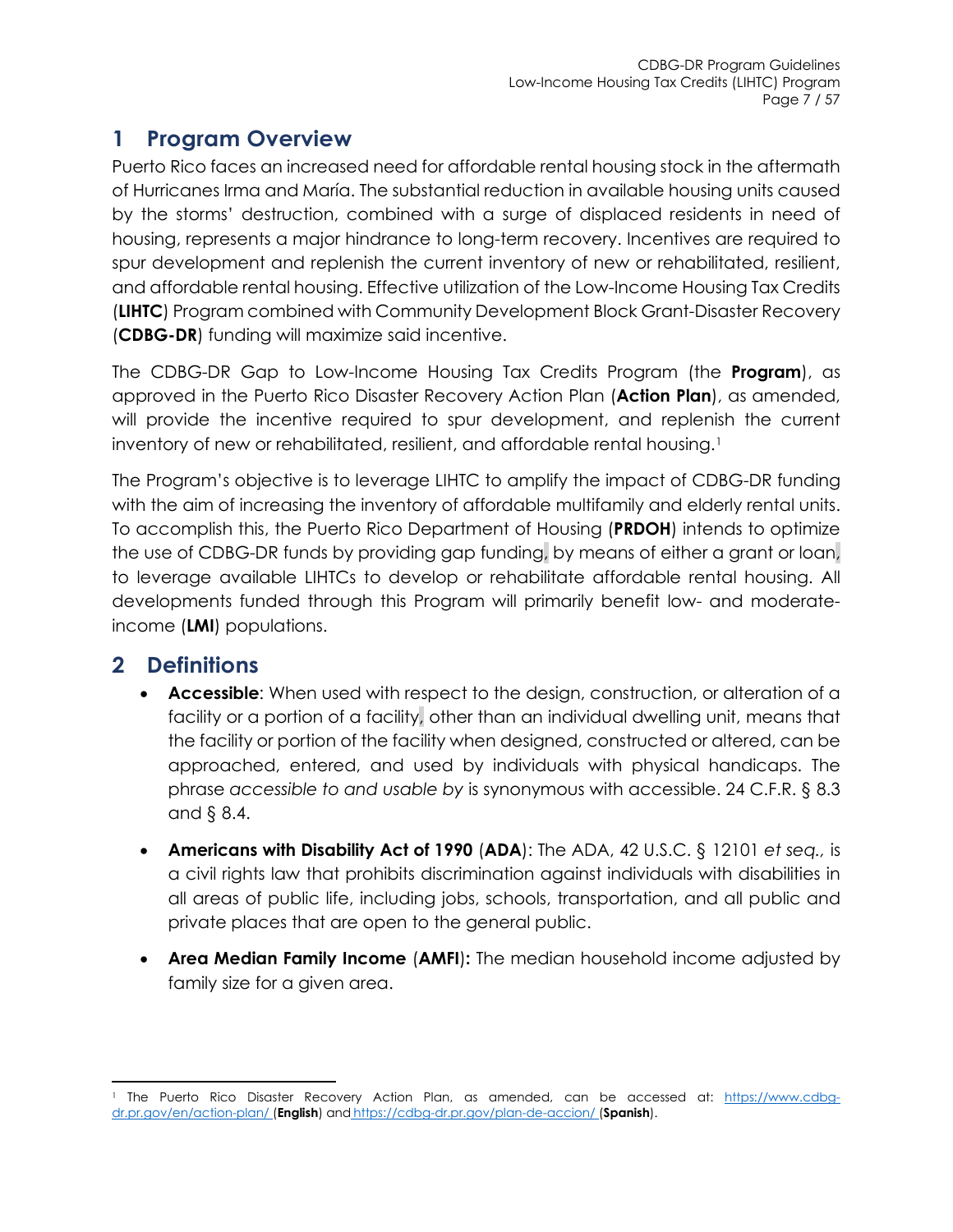- **Award:** Means the CDBG-DR allocation provided, to qualified LIHTC projects, to fulfill the identified unmet funding gap required to make the LIHTC project financially feasible.
- **Broadband infrastructure**: Cables, fiber optics, wiring, or other permanent (integral to the structure) infrastructure, including wireless infrastructure, as long as the installation results in broadband infrastructure in each dwelling unit meeting the Federal Communications Commission's (**FCC**) definition in effect at the time the pre-construction estimates are generated. The FCC defines broadband speeds as twenty-five (25) Megabits per second (Mbps) download, three (3) Mbps upload.
- **Cost reasonableness**: Construction costs that are deemed reasonable and consistent with market costs at the time and place of construction in compliance with Federal Register Vol. 83, No. 157 (August 14, 2018), 83 FR 40314.
- **CDBG-DR Agreement:** The contractual agreement between the Puerto Rico Housing Finance Authority (**PRHFA**) and the Developer for the use of CDBG-DR funds as gap financing to projects with LIHTCs. Funds cannot be released without a signed agreement in place.
- **Community Development Block Grant Disaster Recovery** (**CDBG-DR**)**:** A term for the HUD funding stream that is allocated to eligible disaster recovery entities via congressional appropriations.
- **Developer:** Any individual, association, corporation, joint venture, or partnership undertaking a LIHTC development under this Program. When referring to the operational aspect of a project, the applicable entity may actually be the Owner.
- **Environmental Review Record** (**ERR**)**:** A detailed record documenting the existence of negative impacts on a site; the means to mitigate said negative impacts; alternatives to the project (if needed); and the rejection of the proposed activities if all other options fail and it becomes the most prudent action to take.
- **Fair Housing Act of 1968** (**FHA**)**:** The FHA, 42 U.S.C. § 3601 *et seq.,* prohibits discrimination against protected classes of people in the sale, rental, financing of housing, or other housing-related activities. The FHA requires that United States Department of Housing and Urban Development (**HUD**) grantees and their subrecipients take reasonable steps to ensure meaningful access to their programs and activities for protected classes. The FHA also requires HUD and its program participants to affirmatively further the purposes of the FHA.
- **Force Majeure:** In the event of the occurrence of fire, earthquake, natural disaster, hurricane, riot, an action of governmental authority in its sovereign capacity, strike, labor dispute or disturbance, embargo, war, insurrection, or civil disturbance, including inclement weather, hereinafter collectively referred to as causes of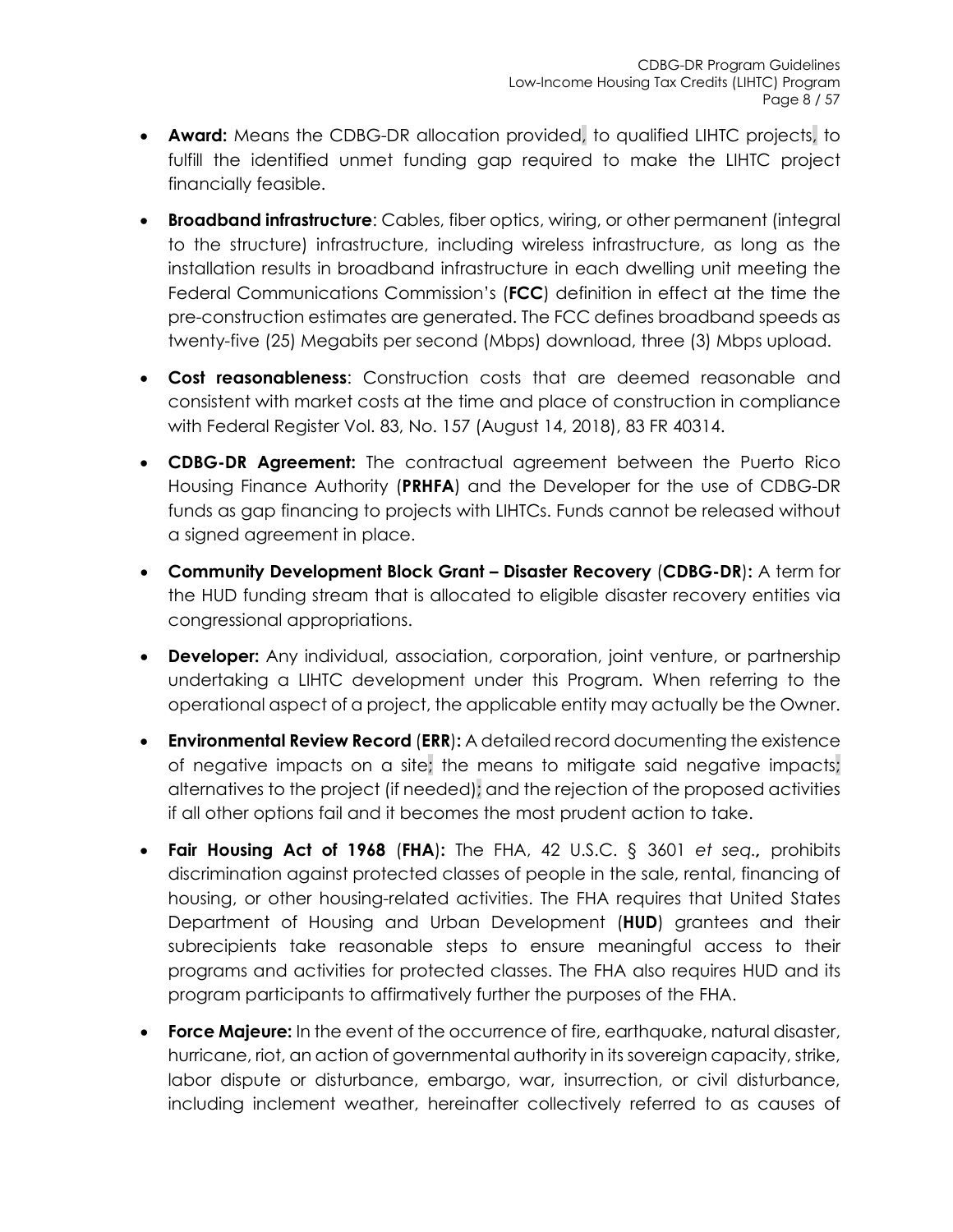Force Majeure, during the term of the Agreement, neither PRDOH nor the PRHFA nor the contractor, shall be liable to each other for breach of the Agreement (except for payment obligations under the Agreement) for the duration of the conditions caused by such occurrence.

- **Housing and Community Development Act of 1974** (**HCDA**)**:** Section 109 of the HCDA, 42 U.S.C. § 5301, *et seq.*, prohibits the discrimination on the basis of race, color, national origin, disability, age, religion, and sex within Community Development Block Grant (CDBG) programs or activities.
- **Internal Revenue Code** (**IRC**)**:** Body of law that codifies all federal tax laws and are implemented by the Internal Revenue Service (IRS) through its Treasury Regulations and Revenue Rulings.
- **Low Income Housing Tax Credits** (**LIHTC**)**:** Included in the Tax Reform Act of 1986, 26 U.S.C. § 1, *et seq.*, which introduced the Internal Revenue Code Section 42 to incentivize the development of affordable housing. There are two type of credits: nine percent (9%) available for new construction or rehabilitations that are not financed with tax-exempt bonds; and four percent (4%) available for existing housing (acquisition) or for new construction or rehabilitations financed with taxexempt bonds.
- **Low to Moderate Income** (**LMI**)**:** Populations with incomes not more than eighty percent (80%) of the Area Median Family Income, as established by HUD. This income standard changes from year to year and varies based on household size and geography. HUD has calculated adjusted income limits for Puerto Rico upon which an I MI determination is based.
- **LIHTC Rent Rate:** LIHTC rents are based on a geographic area's income levels and the use restriction tied to the unit. They are communicated yearly by HUD and, for this program, by the Puerto Rico Housing Finance Authority (**PRHFA**). LIHTC incomes are considered LMI under CDBG-DR.
- **Management Agent:** An entity that has day-to-day direct responsibilities for a HUDinsured and/or assisted multifamily housing property. The Developer is responsible for seeking out and selecting a management agent that meets the standards outlined in Chapter 2 of HUD's The Management Agent Handbook (Handbook 4381.5). The HUD-Developer management agent relationship is defined and subject to the requirements and procedures set forth in Handbook 4381.5.[2](#page-8-0)
- **Placed-in-Service:** The date when at least one (1) unit of the project is suitable for occupancy. In Puerto Rico, this is validated with the submittal of a Use Permit

<span id="page-8-0"></span><sup>2</sup> HUD's The Management Agent Handbook (4381.5) can be accessed at [https://www.hud.gov/program\\_offices/administration/hudclips/handbooks/hsgh/4381.5.](https://www.hud.gov/program_offices/administration/hudclips/handbooks/hsgh/4381.5)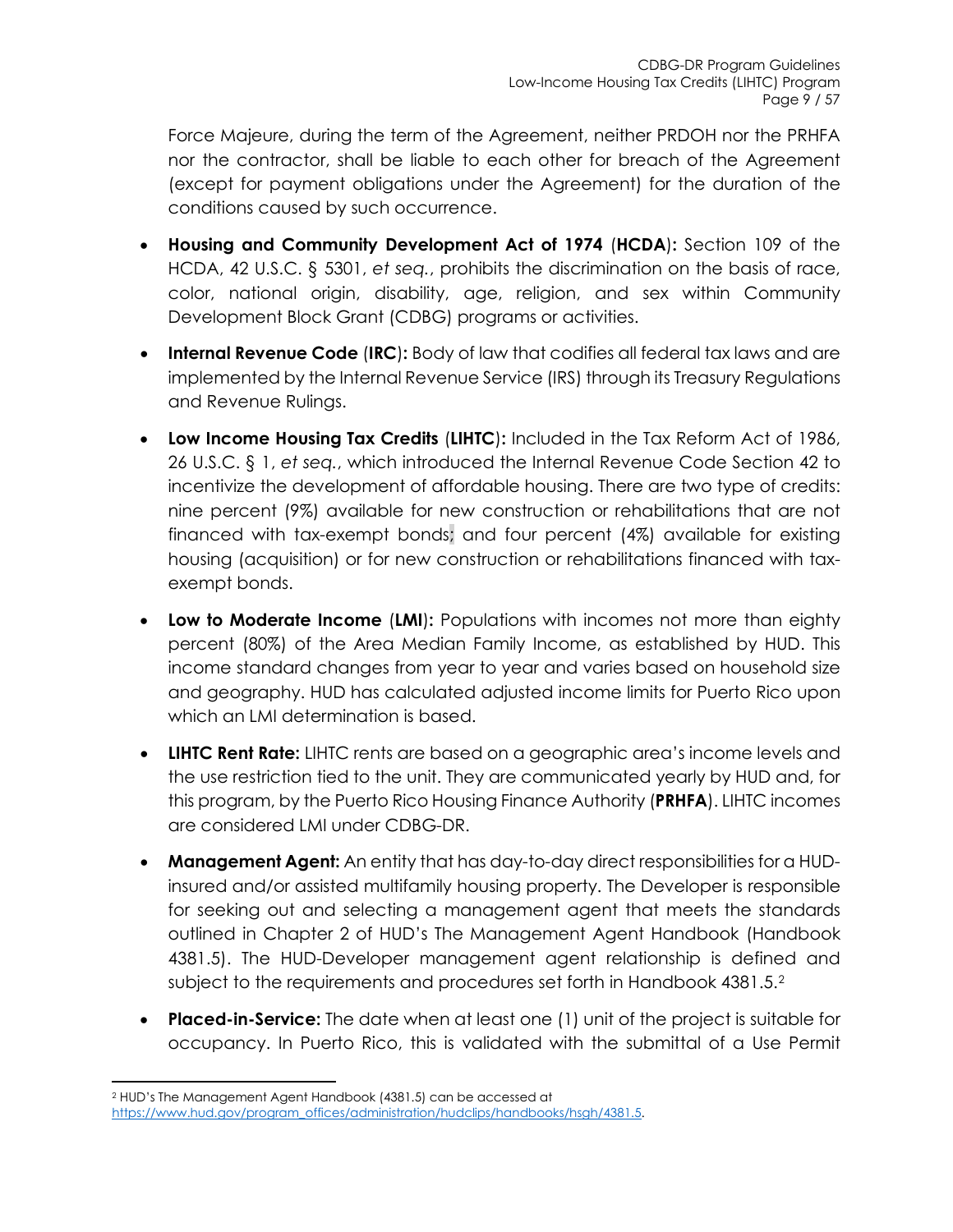("Permiso de Uso") issued by the Municipal Permits Office with a hierarchy from I to V, or the Puerto Rico Permits Management Office ("Oficina de Gerencia de Permisos" (**OGPe**, by its Spanish acronym)).

- **Public Housing:** All housing developed with funds from the United States Government and/or of the Commonwealth of Puerto Rico, that is safe, hygienic, and adequate to rent to low-income families.[3](#page-9-0)
- **Puerto Rico Action Plan** (**Action Plan**)**:** Defines how the CDBG-DR funding allocation by HUD will be utilized in order to meet the humanitarian needs of the Island's residents through the implementation of a transformative recovery program. The Action Plan provides an analysis of the first damage calculation and reports on the programs that will meet unmet needs of housing, planning, economic recovery, and infrastructure.[4](#page-9-1)
- **Puerto Rico Department of Housing** (**PRDOH**)**:** The Department of Housing of Puerto Rico has been designated as the Grantee responsible for administering the CDBG-DR funds allocated to Puerto Rico for the recovery from disasters caused by Hurricanes Irma and María in 2017. PRDOH is responsible of providing oversight of this program.
- **Puerto Rico Housing Finance Authority** (**PRHFA**)**:** PRHFA (also referred to as **AFV**, for its Spanish acronym) is a government instrumentality of Puerto Rico. It is the designated Subrecipient tasked with administering this Program.
- **Puerto Rico Public Housing Administration** (**PRPHA**)**:** PRPHA (also referred to as **AVP**, for its Spanish acronym) is a government instrumentality of Puerto Rico created under Act No. 66 approved on August 17, 1989, as amended, known as the "Organic Act of the Puerto Rico Public Housing Administration" (**Act 66-1989**), 17 L.P.R.A. § 1001, *et seq.* The PRPHA is a Public Housing Agency (**PHA**) created by law to administer the Puerto Rico Public Housing Program for the purpose of providing decent, safe, and sanitary housing under the United States Housing Act of 1937, 42 U.S.C. §1437, *et seq.* (**Housing Act**), the regulations promulgated by HUD, and the PRPHA's Organic Act, and other applicable federal or local laws, rules, regulations and ordinances.
- **Program Income:** Program income means gross income that is directly generated from a CDBG-funded activity. Program income is subject to the CDBG rules in perpetuity.

<span id="page-9-0"></span><sup>3</sup> 17 L.P.R.A. § 1001.

<span id="page-9-1"></span><sup>4</sup> The Puerto Rico Disaster Recovery Action Plan can be accessed at:<https://www.cdbg-dr.pr.gov/en/action-plan/> (English) o[r https://cdbg-dr.pr.gov/plan-de-accion/](https://cdbg-dr.pr.gov/plan-de-accion/) (Spanish).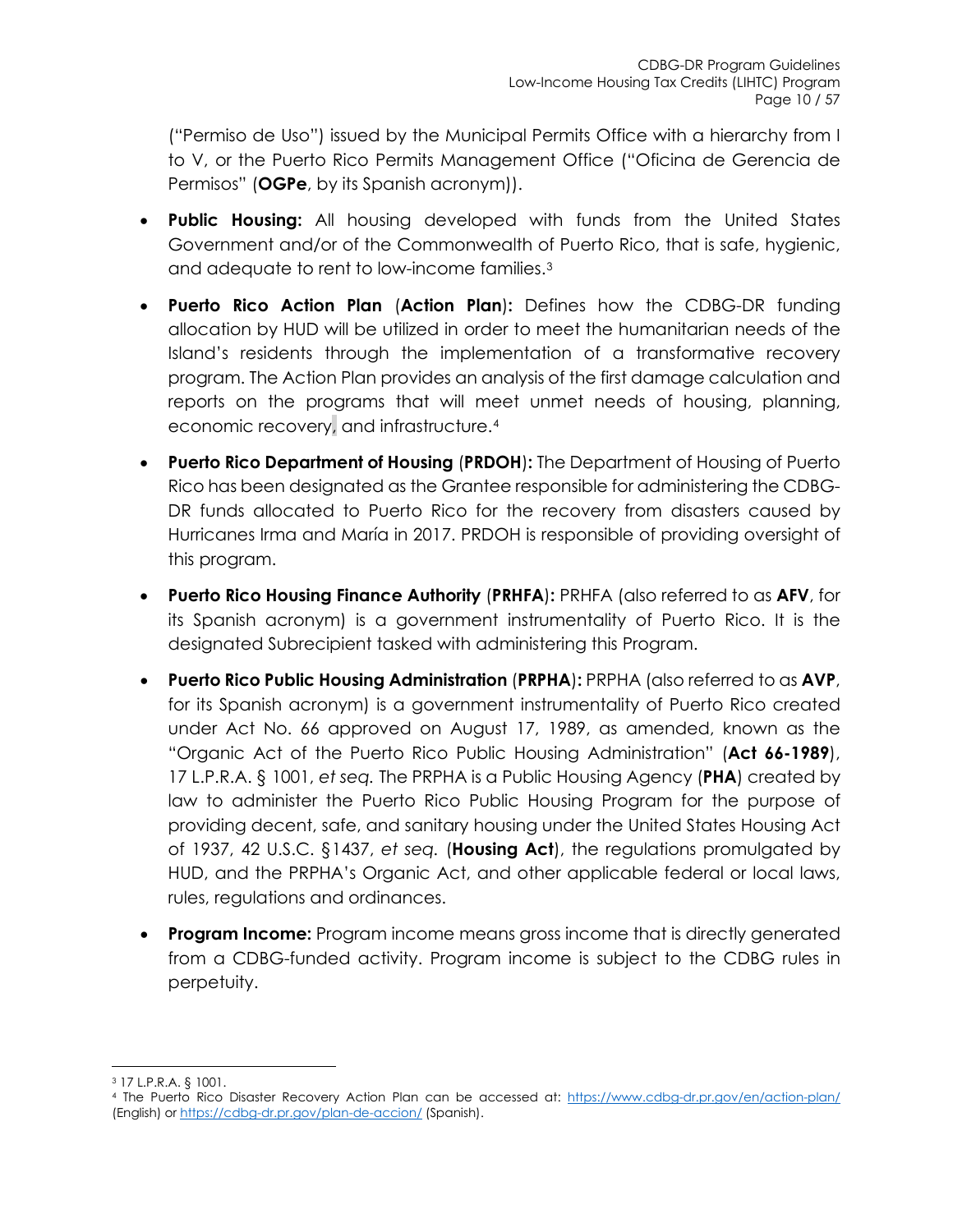- **Qualified Basis:** The amount of eligible basis to be used to generate low-income housing tax credits. The appropriate base is determined on the percentage of the property that will be used to provide affordable housing.
- **Responsible Entity** (**RE**)**:** Defined as a Grantee that receives CDBG assistance. 24 C.F.R. Part 58. The RE must complete the environmental review process. The RE is responsible of ensuring compliance with the National Environmental Policy Act of 1969 (**NEPA**), 42 U.S.C. § 4321, *et seq.*, Federal laws and authorities, issuing the public notification, submitting the request for release of funds and certification (when required), and ensuring the Environmental Review Record (**ERR**) is complete. The RE must designate a Certifying Officer (the "responsible Federal official") to ensure compliance with NEPA and the Federal laws and authorities cited at 24 C.F.R. § 58.5. In addition, the funding recipient is responsible for designating an Environmental Officer.
- **Subrecipient Agreement:** For purposes of this Program, the contract entered between PRDOH and PRHFA to administer and implement the Program.
- **Substantial Damage:** Defined as damage of any origin sustained by a structure whereby the cost of restoring the structure to its before damaged condition would equal or exceed fifty percent (50%) of the market value of the structure before the damage occurred. 44 C.F.R. § 59.1.
- **Substantial Improvement:** Defined as any reconstruction, rehabilitation, addition, or other improvement of a structure, the cost of which equals or exceeds fifty percent (50%) of the market value of the structure before the start of construction of the improvement. This term includes structures which have incurred substantial damage, regardless of the actual repair work performed. The term does not, however, include either: (1) Any project for improvement of a structure to correct existing violations of state or local health, sanitary, or safety code specifications which have been identified by the local code enforcement official and which are the minimum necessary to assure safe living conditions; or (2) Any alteration of a "historic structure", provided that the alteration will not preclude the structure's continued designation as a "historic structure". 44 C.F.R. § 59.1.
- **Substantial Rehabilitation:** For the purposes of determining when installation of [broadband infrastructure](https://www.law.cornell.edu/definitions/index.php?width=840&height=800&iframe=true&def_id=994daaa2ea60d6c4779c220bfdeb4753&term_occur=999&term_src=Title:24:Subtitle:A:Part:5:Subpart:A:5.100) is required as part of [substantial rehabilitation](https://www.law.cornell.edu/definitions/index.php?width=840&height=800&iframe=true&def_id=477bf9a217e4b3c52ff062ea146048c2&term_occur=999&term_src=Title:24:Subtitle:A:Part:5:Subpart:A:5.100) of multifamily rental housing, unless otherwise defined by a program, it means work that involves: (1) Significant work on the electrical system of the multifamily rental housing. "Significant work" means complete replacement of the electrical system or other work for which the pre-construction cost estimate is equal to or greater than seventy percent (75%) of the cost of replacing the entire electrical system. In the case of multifamily rental housing with multiple buildings with more than four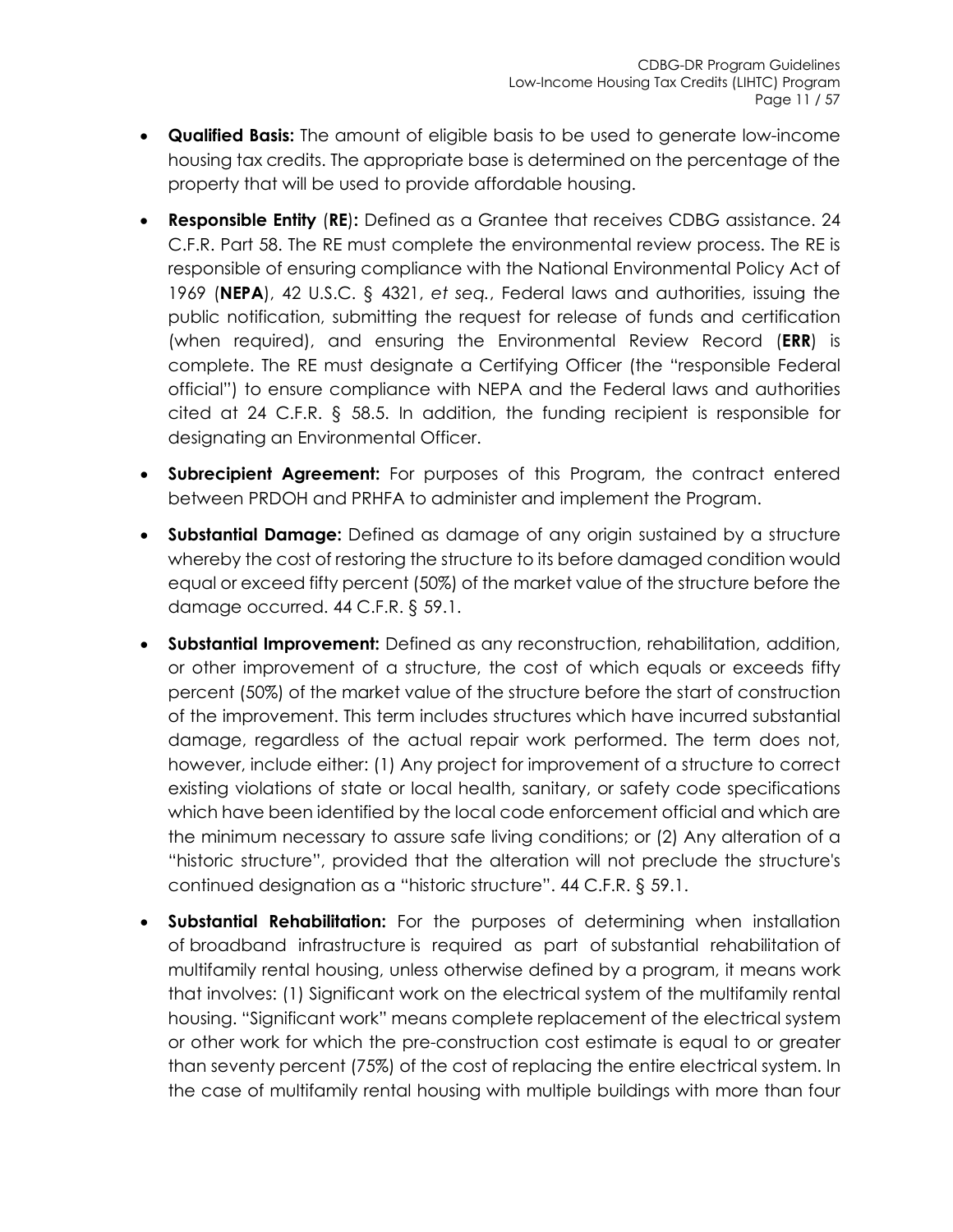(4) units; "entire system" refers to the electrical system of the building undergoing rehabilitation; or (2) Rehabilitation of the multifamily rental housing in which the pre-construction estimated cost of the rehabilitation is equal to or greater than seventy percent (75%) of the total estimated cost of replacing the multifamily rental housing after the rehabilitation is complete. In the case of multifamily rental housing with multiple buildings with more than four (4) units, the replacement cost must be the replacement cost of the building undergoing rehabilitation. 24 C.F.R. § 5.100.

- **Surety Bond:** This type of bond is issued to one party of a contract as a guarantee against the non-compliance of the other party to perform the obligations specified in the contract.
- **Uniform Federal Accessibility Standards** (**UFAS**)**:** Prescribes uniform standards for the design, construction, and alteration of buildings that ensure individuals with disabilities have ready access to and use of them in accordance with the Architectural Barriers Act of 1968 (**ABA**), 42 U.S.C. § 4151-4157.
- **United States Department of Housing and Urban Development** (**HUD**): The principal federal agency responsible for programs concerned with serving unmet housing needs, enforcing fair housing, and promoting community development.
- **Voluntary Compliance Agreement** (**VCA**)**:** Voluntary and full settlement of a disputed complaint, under the Fair Housing Act, between HUD and a public agency, PRHFA, PRDOH [Conciliation Agreement and Voluntary Compliance Agreement between HUD and Alicea Cruz, Wanda I. (Complainant) and Égida Vistas del Rio-Yaritza Mateo Alvarado, Admn., María Collazo, Social Worker, PRDOH and PRHFA (Respondents) of July 21, 2016] and PRPHA [Voluntary Compliance Agreement Between HUD and Puerto Rico Public Housing Administration of September 29, 2016]. The document is in writing and signed by the parties; it addresses each cited violation; it specifies the corrective or remedial action to be taken, within a stated period of time, to come into compliance; it provides assurance that discrimination will not recur; and it provides for enforcement by the Attorney.

# <span id="page-11-0"></span>**3 Program Description**

The CDBG-DR Gap to LIHTC Program addresses the need for safe, quality, and affordable rental housing in Puerto Rico. Hurricanes Irma and María devastated the already limited affordable rental housing stock. Aging buildings impacted by the storms will need to be addressed with a focus on resilience. More than seventy six percent (76%) of the Island's rental stock was constructed before 1990. Before the hurricanes, there were 25,000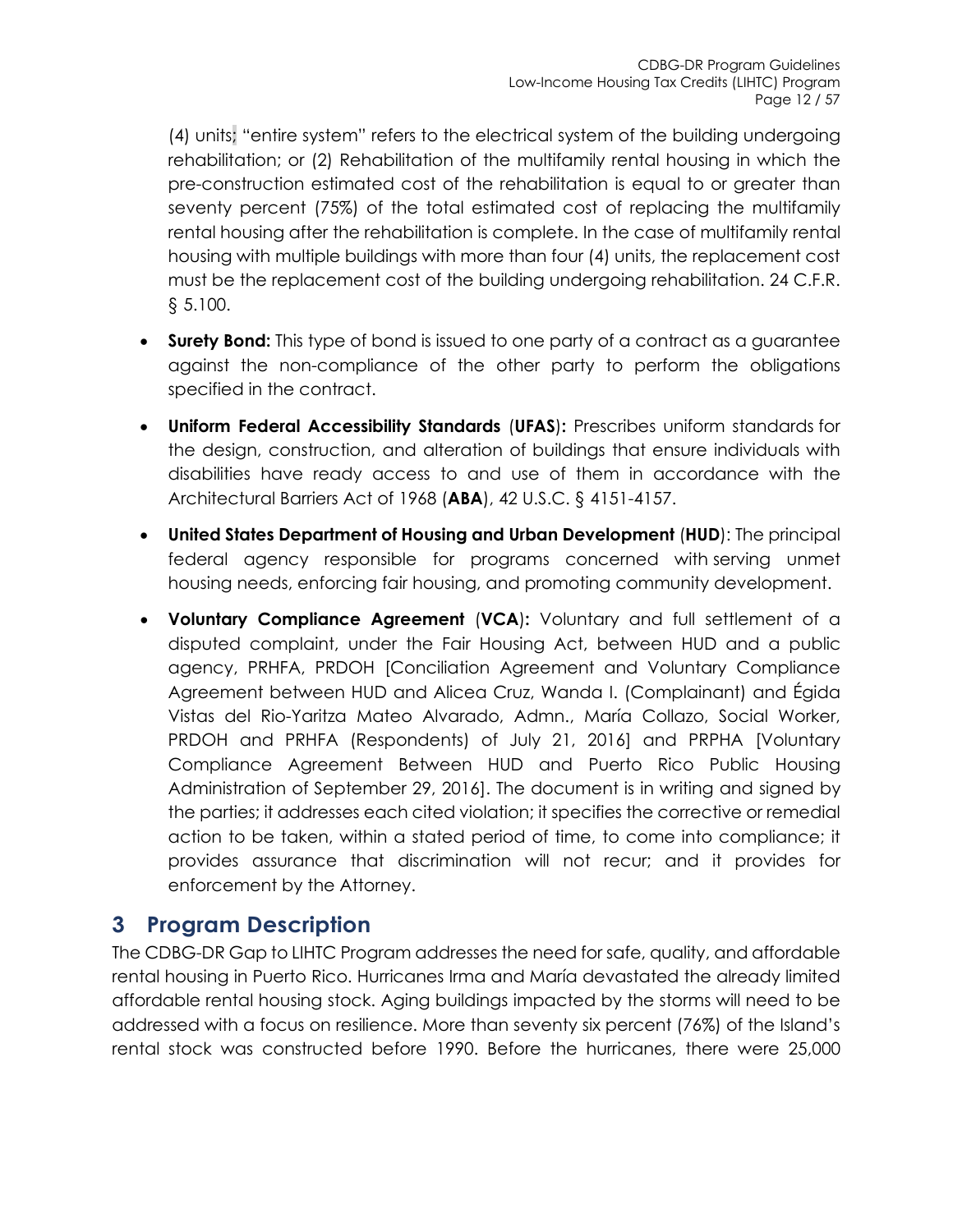persons on the public housing waiting list and 7,955 on the Section 8 waiting list.[5](#page-12-0) Furthermore, there are more than 14,500 tenant households and more than 13,300 owned homes that are overcrowded by one (1) or more persons.<sup>[6](#page-12-1)</sup>

PRDOH entered into a Subrecipient Agreement (**SRA**) with PRHFA to utilize CDBG-DR funds to provide gap funding to expand other public and private financing for the construction of affordable rental housing units under the LIHTC Program administered by PRHFA. Under a typical LIHTC Program, a Developer secures a construction and/or permanent loan from a private lender or public agency, gap financing from a public or private source, and equity from private investors in exchange for LIHTCs. CDBG-DR funds will meet any **capital shortfalls** (**gaps**) and expedite the pace of qualified, new construction and/or rehabilitation projects, which are shovel-ready.

On its own, the LIHTC Program, described by HUD as "the most important resource for creating affordable housing in the United States today",[7](#page-12-2) allows individuals and legal entities to claim federal income tax credits in exchange for delivering affordable rental housing. LIHTC offers two forms of tax credits: **nine percent** (**9%**) and **four percent** (**4%**) for new construction/rehabilitation projects that are partially financed with tax-exempt financing. According to the U.S. Internal Revenue Code (**IRC**), the respective applicable tax credit percentages are those that will yield amounts of credit, over a ten (10) year period, which have a present value equal to (i) seventy percent (70%) of the qualified basis of a new building which is not federal subsidized for the taxable year; and (ii) thirty percent (30%) of the qualified basis of a project of a building not described in (i).<sup>[8](#page-12-3)</sup> The 9% credit is generally reserved for new construction and is intended to deliver up to a 70% subsidy. The 4% credit covers properties acquired for rehabilitation or for projects funded using tax-exempt bonds and is designed to deliver up to a 30% subsidy.<sup>[9](#page-12-4)</sup>

The Puerto Rico Public Housing Authority (PRPHA) is the second largest housing authority in the U.S., with over 53,000 units across 327 properties. PRPHA reported 15,386 public housing units with initial damage claims over \$119 million. PRPHA, as part of a strategic plan based on asset repositioning, has implemented mixed-income, and mixed finance strategies to generate high-qualified, and diversified housing options. In alignment with this strategy, PRDOH has implemented a \$250 million PRPHA set aside under this Program.

Developers receiving CDBG-DR funds must ensure compliance with all the applicable requirements according to the respective funding sources.

<span id="page-12-0"></span><sup>5</sup> As of June, 2014.

<span id="page-12-1"></span><sup>6</sup> Estudios Técnicos, Inc. (Ed.). (2018). *Report on the Housing Industry Situation* (pp. 5-6). San Juan, PR: Puerto Rico Builder's Association.

<span id="page-12-2"></span><sup>7</sup> U.S. Department of Housing and Urban Development, Low-Income Housing Tax Credit, (Rev. May 24, 2019), https://www.huduser.gov/portal/datasets/lihtc.html.<br>8 26 U.S.C. § 42(b)(1)(B)

<span id="page-12-3"></span>

<span id="page-12-4"></span><sup>9</sup> <https://sgp.fas.org/crs/misc/RS22389.pdf>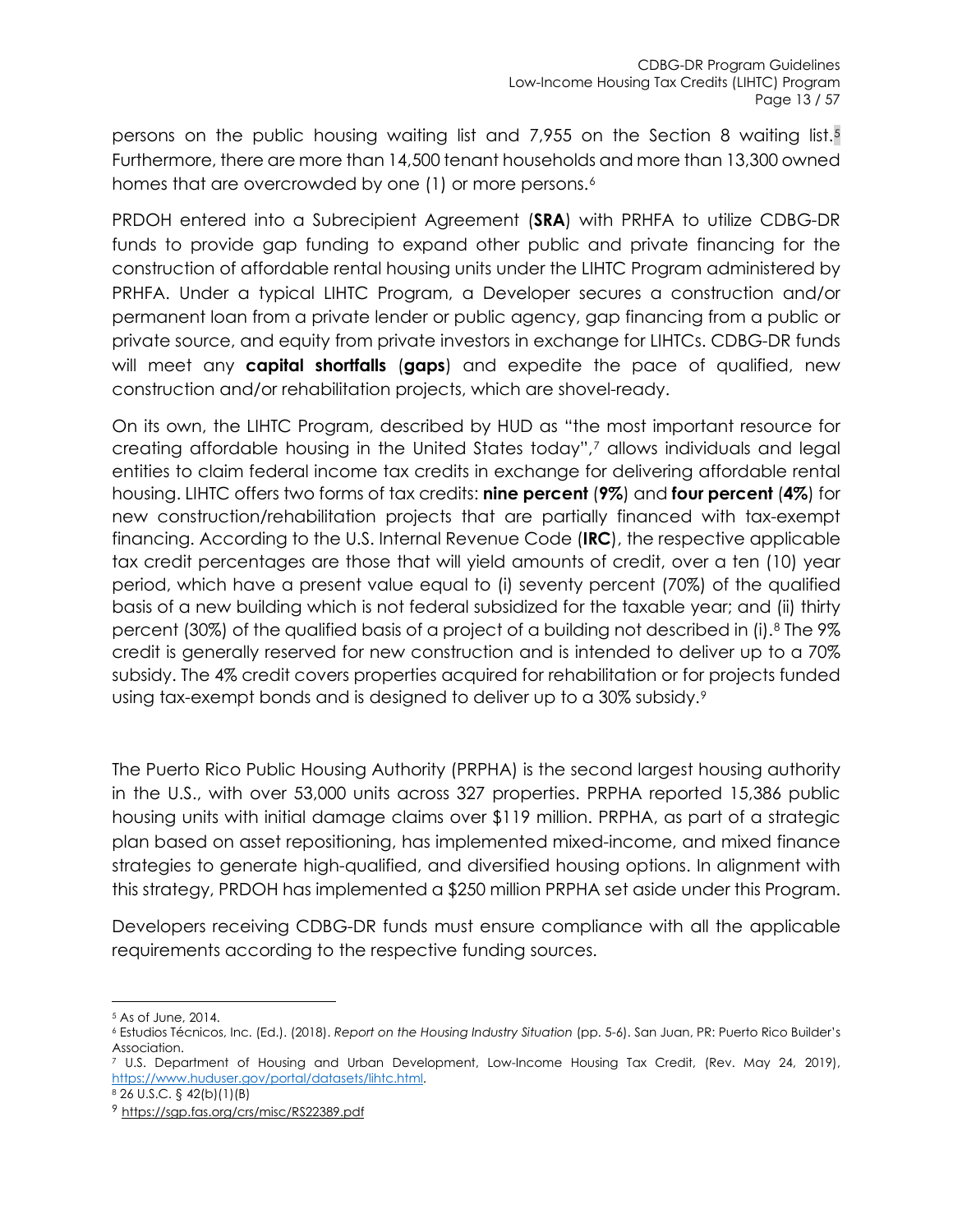# <span id="page-13-0"></span>**4 National Objective**

The National Objective of this Program is to benefit low- to moderate-income (**LMI**) populations (below eighty percent (80%) Area Median Family Income (**AMFI**) according to the HUD Modified Income Limits for CDBG-DR Puerto Rico).[10](#page-13-3) The objective will be met when each Project is affordable to, and occupied by, at least fifty one percent (51%) LMI households, as defined by the adjusted income limits for Puerto Rico.[11](#page-13-4)

# <span id="page-13-1"></span>**5 Eligible Activities**

Pursuant to 42 U.S.C. §5305(a)(4), authorized activities under this statute include the clearance, demolition, removal, reconstruction, and rehabilitation of buildings and improvements, including interim assistance, and financing public or private acquisition for reconstruction or rehabilitation, and reconstruction or rehabilitation, of privatelyowned properties, and including the renovation of closed school buildings. New housing construction is also eligible as established in Federal Register Vol. 83, No. 28 (February 9, 2018), 83 FR 5844, 5861. Given the reduction of affordable housing stock due to Hurricane Maria and Irma, compounded by a lack of affordable housing and a stagnant economy, the development of affordable rental units through new construction is critical for Puerto Rico's recovery.

# <span id="page-13-2"></span>**6 Program Method**

Under the PRHFA Qualified Allocation Plan[12](#page-13-5) 2016 (**QAP 2016**) funding cycle, there are several existing shovel-ready projects in the nine percent (**9%**) LIHTC pipeline. For the second phase of the program, the PRHFA will announce the Qualified Allocation Plan 2020 (**QAP 2020**) funding cycle for LIHTCs four percent (**4%**) projects. Contingent on available CDBG-DR funding, PRHFA will plan subsequent funding rounds and continue to address the increased need for affordable housing stock. CDBG-DR funds, in conjunction with LIHTCs and other financing, will be leveraged to maximize funding sources and create projects that accomplish multiple goals.

The completion period for each project will vary depending on the type of LIHTC approved:

<span id="page-13-3"></span><sup>10</sup> 24 C.F.R. § 570.483(b)(3)

<span id="page-13-4"></span><sup>&</sup>lt;sup>11</sup> For information on the FY 2021 Income Limits for All Areas in Puerto Rico, (April 7, 2021), see https://www.hudexchange.info/resource/5334/cdbg-income-limits/.

<span id="page-13-5"></span><sup>&</sup>lt;sup>12</sup> The term "Qualified Allocation Plan" means any plan— (i)which sets forth selection criteria to be used to determine housing priorities of the housing credit agency which are appropriate to local conditions, (ii)which also gives preference in allocating housing credit dollar amounts among selected projects to— (I) projects serving the lowest income tenants, (II) projects obligated to serve qualified tenants for the longest periods, and (III)projects which are located in qualified census tracts (as defined in 26 U.S.C. § 42(d)(5)(B)(ii) and the development of which contributes to a concerted community revitalization plan, and (iii)which provides a procedure that the agency (or an agent or other private contractor of such agency) will follow in monitoring for noncompliance with the provisions of this section and in notifying the Internal Revenue Service of such noncompliance which such agency becomes aware of and in monitoring for noncompliance with habitability standards through regular site visits. 26 U.S.C. § 42(m)(1)(B).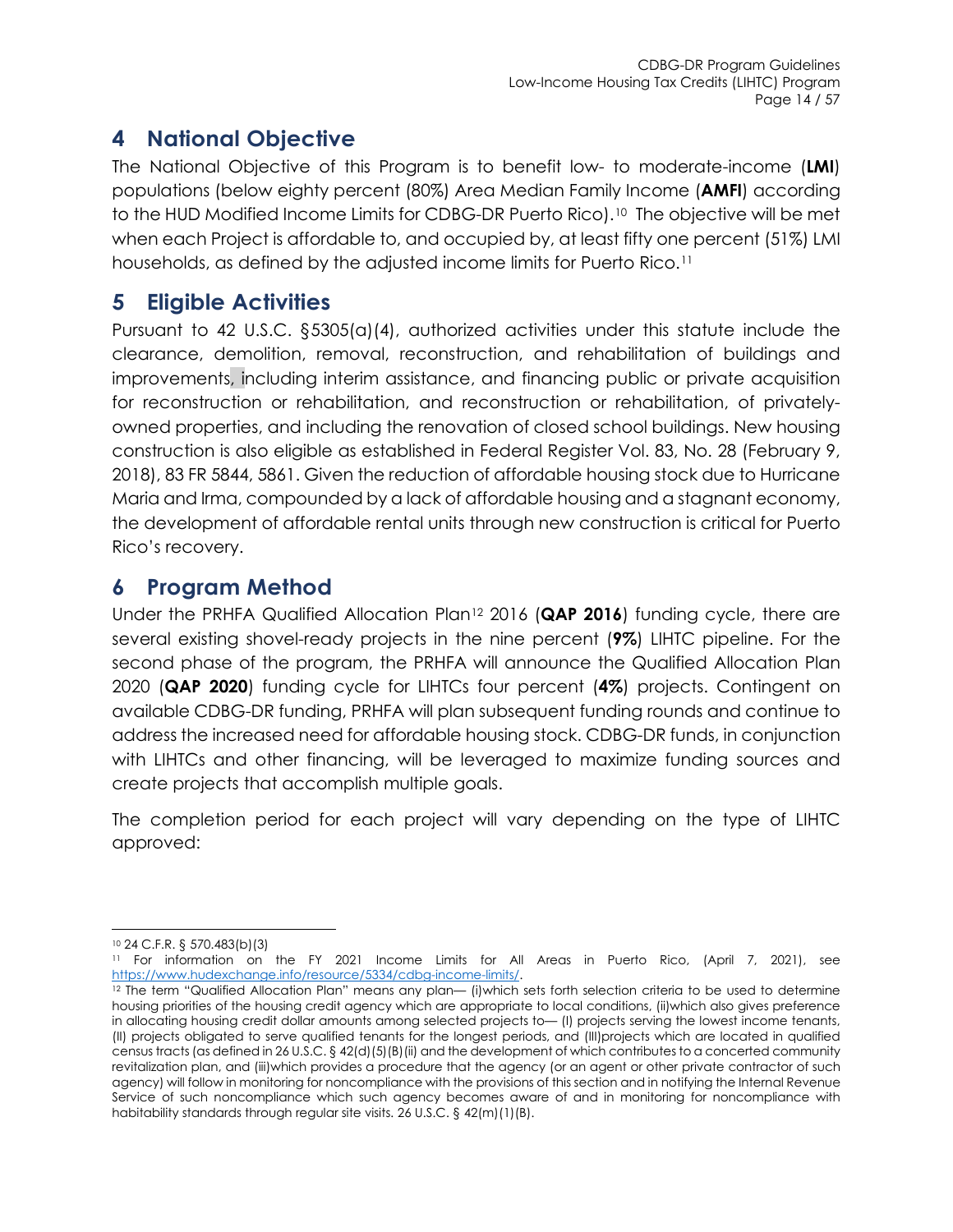- **New construction projects with 9% LIHTC**: are expected to be placed in service no later than the close of the second calendar year following the calendar year in which the 9% LIHTC allocation is made.
- **New construction projects with 4% LIHTC and tax-exempt financing**: Section 42 of the IRC does not require a specific period for construction completion (placed-inservice in Puerto Rico). Project owners will request the issuance of the 4% LIHTC allocation certificate after the construction is finalized.
- **All LIHTC Acquisition & Substantial Rehabilitation projects (9% and 4%-Tax Exempt)**: 24‐month period selected by the project owner and placed-in-service at the end of such period (or shorter period at the project owner's election).
- Nevertheless, CDBG-DR funds must be expended within the term of the SRA.

All projects are expected to begin construction within **forty-five (45) to sixty (60) days** after the CDBG-DR Agreement is signed.

In creating affordable rental housing stock, this Program funds eligible activities such as housing construction and acquisition, implementation of the Green Building Standards, increased accessibility requirements, broadband infrastructure, and other activities to supplement the existing LIHTC Program.

A reality of the market is that the housing industry has experienced exacerbated economic challenges and demands regarding affordable housing stock. As such, total costs per square foot are significantly high. Under the CDBG-DR Gap to Low-Income Housing Tax Credits Program and pursuant to 83 CFR 40314, all construction costs must be reasonable and consistent with market costs, at the time and place of construction. To ensure that the requirements for the scope of LIHTC Projects is fulfilled, the Program has established the following thresholds:

• For Substantial Rehabilitation, the development cost must not exceed \$734.04 per square foot (living area) and must not exceed 20% of the original development cost submitted to PRHFA in the QAP proposal.

• For New Construction, the development cost must not exceed \$616.00 per square foot (living area) and must not exceed 15% of the original development cost submitted to PRHFA in the QAP proposal.

PRDOH establishes the thresholds to allow for streamlined costs, and to ensure that the proposed control limit for the development costs[13](#page-14-0) per square foot are reasonable for the best use of CDBG-DR funds and in compliance with federal regulations.

Projects funded through this Program must maintain affordable housing in accordance with the affordability period and levels required by 83 FR 40314; or the affordability period

<span id="page-14-0"></span><sup>13</sup> The Development Cost is the sum of the hard cost, soft costs, and any other developer's fees of the project.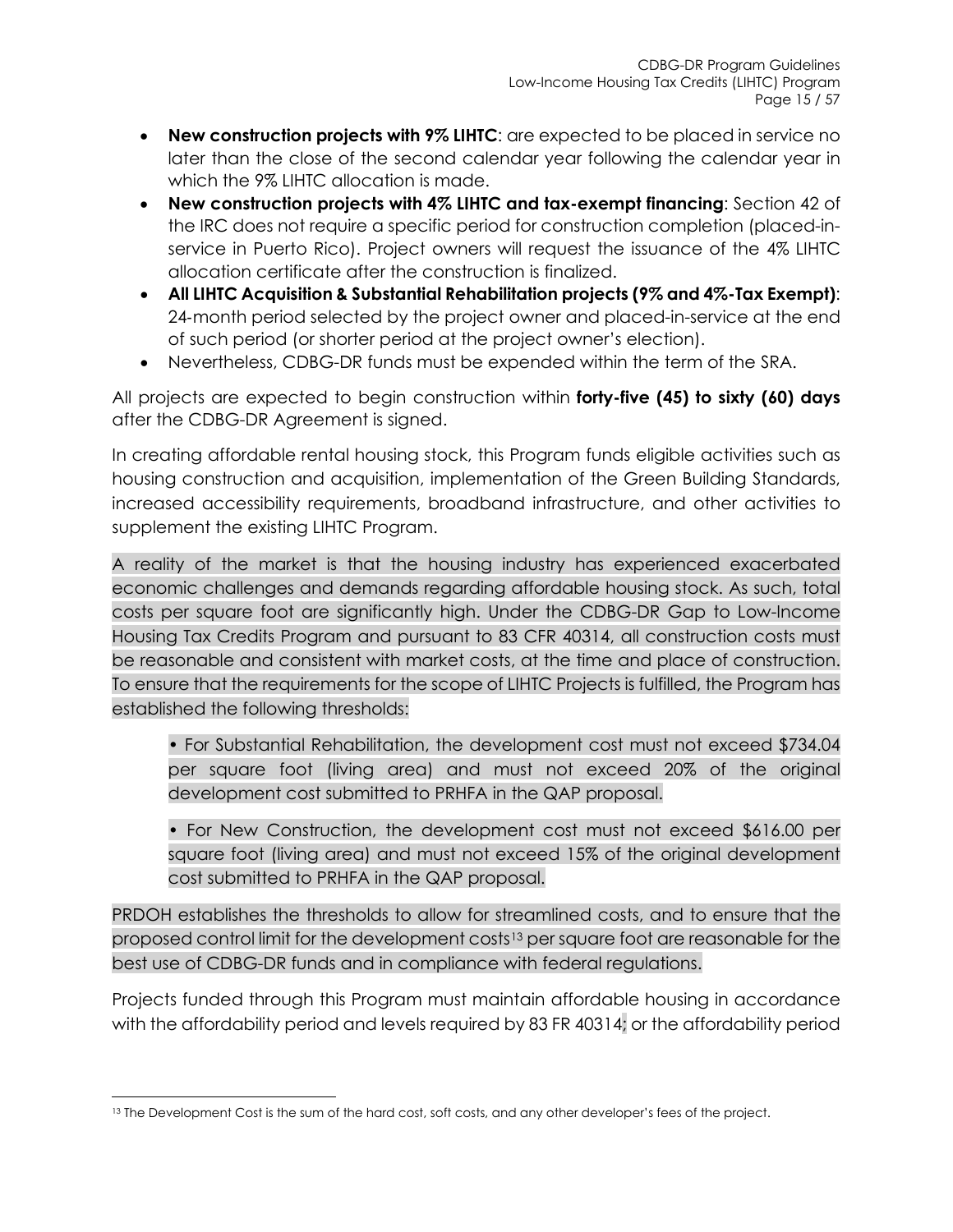and levels upon which their LIHTC award was conditioned, whichever is more stringent. Affordability periods outlined in 83 FR 40314 are as follows:

- Rehabilitation or reconstruction of multi-family rental projects with eight (8) or more units must remain affordable for a period of no fewer than **fifteen** (**15**) **years**.
- New construction of multi-family rental projects with five (5) or more units must remain affordable for a period of no fewer than **twenty** (**20**) **years**.

LIHTC compliance periods and affordability levels are specified in the property's *Carryover Allocation Agreement* with PRHFA and are specific to each property.

All approved projects under these Guidelines are governed by Section 42 of the Internal Revenue Code, 24 C.F.R. Part 570, Federal Register Vol. 83, No. 157 (August 14, 2018), 83 FR 40314; Vol. 83 No. 28 (February 9, 2018), 83 FR 5844, and any other applicable federal statutes or regulations governing the CDBG-DR Program by Congress, HUD, PRDOH, and PRHFA. Modification of any relevant statute or regulation may become effective immediately and apply to the projects funded under this Program.

# <span id="page-15-0"></span>**7 Program Eligibility**

#### <span id="page-15-1"></span> $7.1$ **Phase 1 – LIHTCs 9% Phase, under QAP 2016**

For the first phase of this Program, eligible Projects include rental housing developments that have been awarded or reserved in 2018, 2019, 2020, and 2021 LIHTCs from the QAP 2016 cycle, Notice of Funds Availability 2016 (**NOFA-2016**).[14](#page-15-2) The selection criteria and other important aspects can be found in QAP 2016. PRHFA will allocate CDBG-DR funds (grants and/or loans) to fill any existing financial gaps. Prior to being awarded CDBG-DR funding under Phase 1, the following must be completed and submitted for each eligible project:[15](#page-15-3)

- PRHFA Threshold Review:
- PRHFA Ranking Evaluation, under the QAP 2016;
- PRHFA Technical Feasibility Study and Cost Evaluation;
- Initial PRHFA Underwriting Analysis and Subsidy Layering Review; and
- PRDOH Environmental Review.

Should any CDBG-DR funds remain after those projects' financial needs are satisfied, they may be allocated once applications of four percent (4%) LIHTCs can be received and reviewed for CDBG-DR funding needs[.16](#page-15-4)

<span id="page-15-3"></span>15As established in the QAP 2016, PRHFA conducted an initial threshold review and ranking evaluation. However, between 2018 and 2019 PRHFA revised the already conducted initial threshold review and ranking evaluation in order to evaluate the project applications and its compliance with CDBG-DR requirements.

<span id="page-15-2"></span><sup>14</sup> For CDBG-DR purposes, the term *"award," with regards to the Program,* means the date of execution of the *Binding Commitment for a Certificate of Reservation for a Low-Income Housing Tax Credits Allocation* and/or *Carryover Allocation Agreements*.

<span id="page-15-4"></span><sup>16</sup> 26 U.S.C. § 42.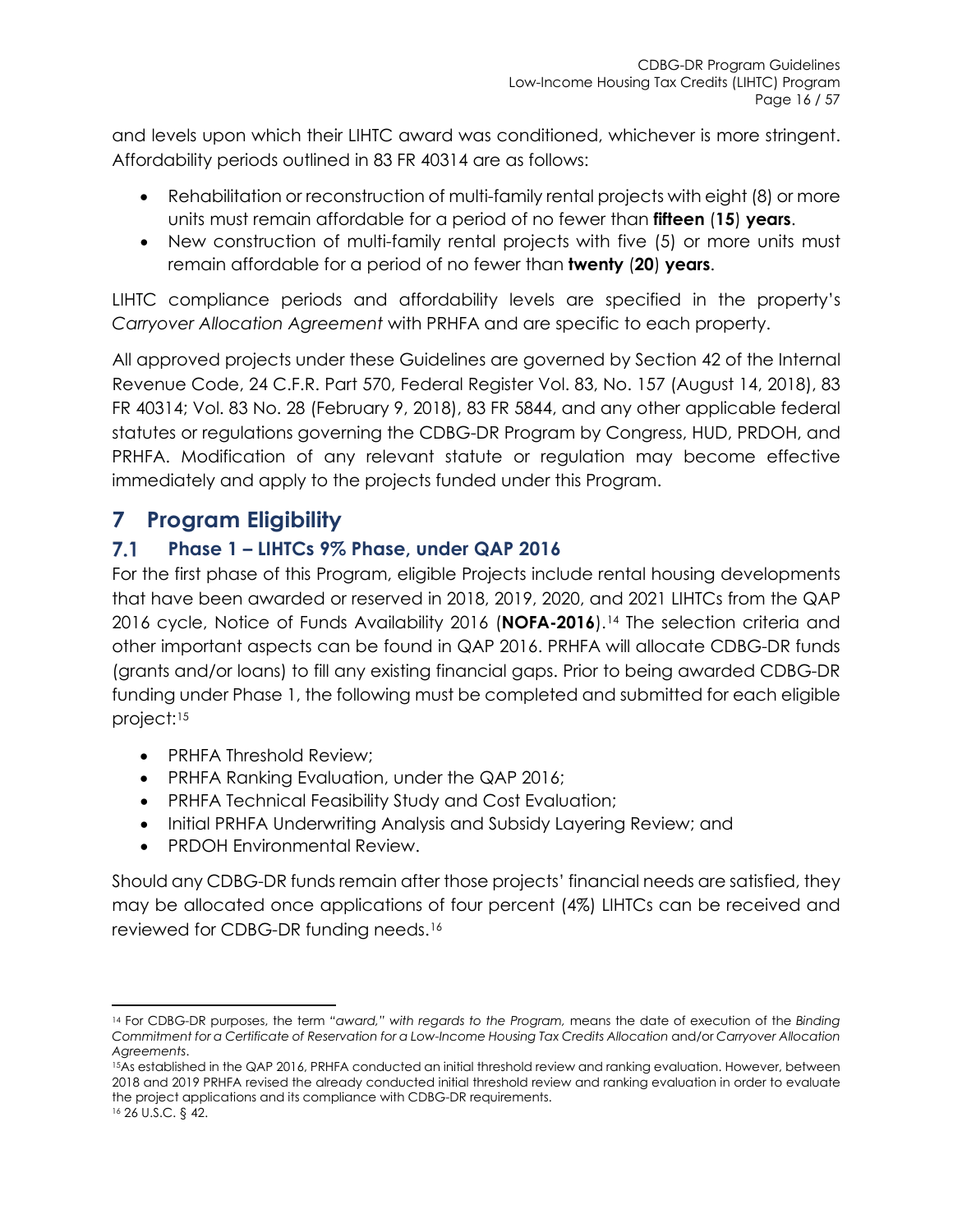The QAP 2016 (and attached annexes) published at <https://www.afv.pr.gov/nofa/> should be used in conjunction with these Program Guidelines as reference for detailed responsibilities and compliance requirements, as well as, the Cross-Cutting Guidelines which apply to all of Puerto Rico's CDBG-DR Programs published in English and Spanish at <https://cdbg-dr.pr.gov/en/download/cross-cutting-guidelines/> and http[s://c](https://cdbg-dr.pr.gov/download/guias-intersectoriales/)dbgdr.pr.gov/download/guias-intersectoriales/.

#### <span id="page-16-0"></span> $7.2$ **Phase 2 – LIHTCs 4% Phase, under QAP 2020**

For Phase 2, eligible rental housing projects will be selected based on the QAP 2020 published by PRHFA. The selection criteria and other relevant information can be found in QAP 2020.[17](#page-16-2) PRHFA will allocate CDBG-DR funds (grants and/or loans) to fill any existing financial gaps.

Prior to being awarded CDBG-DR funding under Phase 2, the following must be completed and submitted for each eligible project:

- PRHFA Threshold Review;
- PRHFA Ranking Evaluation, under the QAP 2020;
- PRHFA Technical Feasibility Study and Cost Evaluation;
- Initial PRHFA Underwriting Analysis and Subsidy Layering Review; and
- PRDOH Environmental Review.

#### <span id="page-16-1"></span> $7.3$ **Public Housing Projects**

Two-hundred and fifty million dollars (\$250,000,000.00) of CDBG-DR funds will be set-aside for either the preservation, rehabilitation, or new construction of multifamily housing projects. These projects are part of the comprehensive plan to redevelop, replace, and rehabilitate existing or former Puerto Rico Public Housing Administration's (**PRPHA**) inventory as depicted in the CDBG-DR Action Plan. [18](#page-16-3)

For this set-aside under the CDBG-DR Gap to LIHTC Program, PRDOH may include the use of targeted funds to address the need to improve access to affordable and adequate housing for low and very low-income families and attend to the growth of Puerto Rico's elderly population. Such needs are identified through studies and data assessments which are provided by PRPHA and its supporting parties, as depicted in the Study of the Situation of the Housing Industry in Puerto Rico, developed by the Puerto Rico Builders Association.<sup>19</sup>

<span id="page-16-3"></span><span id="page-16-2"></span><sup>&</sup>lt;sup>17</sup> 2020 Qualified Allocation Plan is available at: <u>https://cdbg-dr.pr.gov/en/lihtc/</u>.<br><sup>18</sup> Act No. 66 of August 17, 1989, as amended, better known as the "Organic Act of the Puerto Rico Public Housing Administration" (Ley Orgánica de la Administración de Vivienda Pública de Puerto Rico), establishing the existence of The<br>Puerto Rico Public Housing Administration. More information available at: Puerto Rico Public Housing Administration. More information available at: <https://www.avp.pr.gov/documentos/reglamentacion/plan2013/RQ005h13-ACOP.pdf>

<span id="page-16-4"></span><sup>19</sup> *Situación de la Industria de la Vivienda en Puerto Rico (2018). Recomendaciones de Política Pública. [http://spp](http://spp-pr.org/download/2341/)[pr.org/download/2341/](http://spp-pr.org/download/2341/)*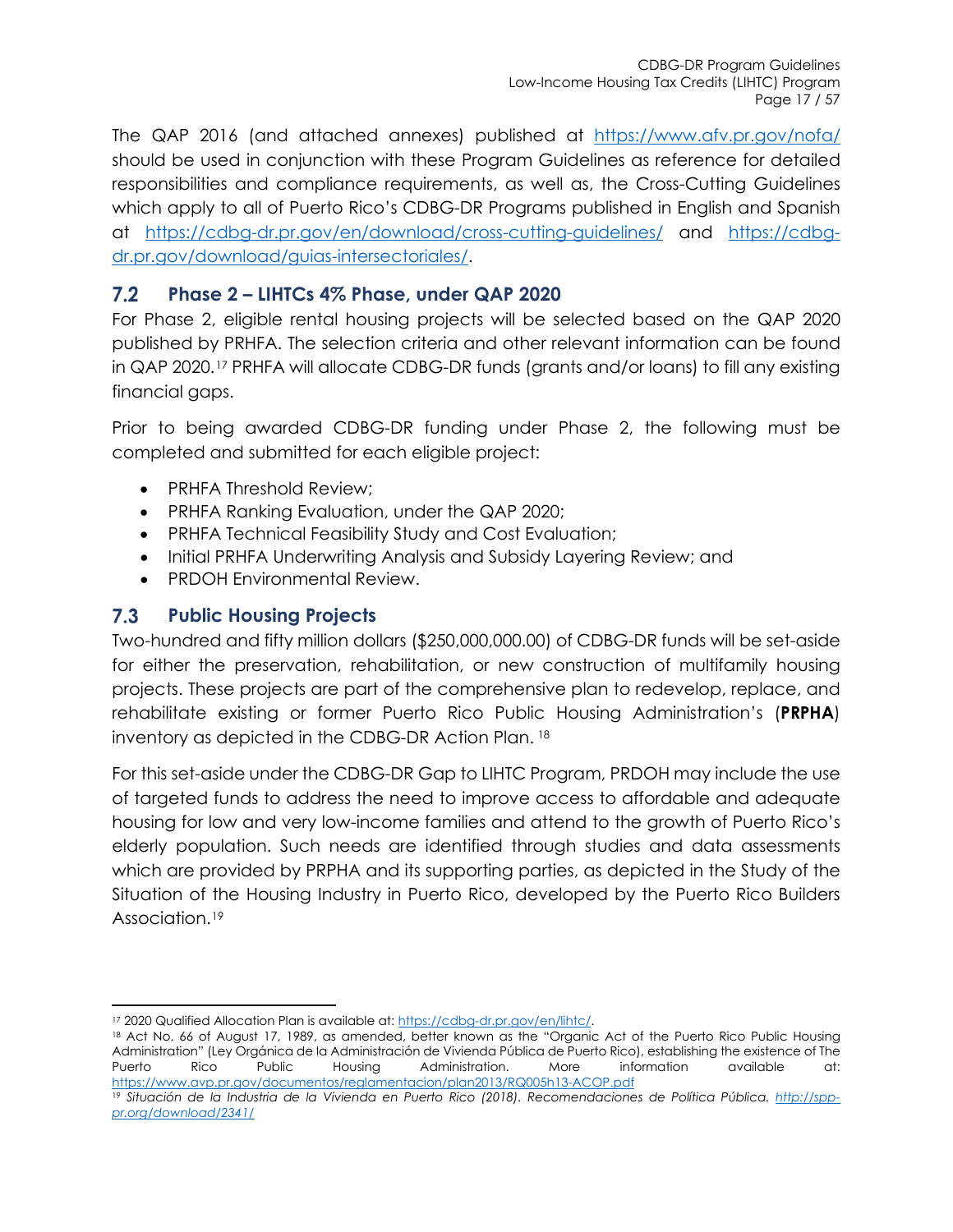The CDBG-DR funding reservation will be based upon the threshold review, point ranking evaluation, environmental review, technical and financial feasibility reviews, and any other applicable factors as determined by PRHFA and PRDOH.

# <span id="page-17-0"></span>**8 Construction Requirements**

The CDBG-DR Agreement, as previously defined, cannot be executed until compliance with the following requirements is certified. The implementation of the requirements included in this section, with the exception of the Environmental Review, which must be developed by a third-party environmental consultant, must be evaluated and certified by PRDOH before the execution of the CDBG-DR Agreement.

Projects under construction and *shovel ready* (those able to begin construction once the CDBG-DR Agreement is signed) will be prioritized. Readiness to proceed will be validated by the PRHFA's Inspector's review of the technical evaluation of plans, specifications, studies, permits and endorsements, among other documents, that Developers will provide.

Housing units that were built or rehabilitated with CDBG-DR funds must meet, at a minimum, all applicable local codes and regulations, rehabilitation standards, zoning and related ordinances at the time of project completion.

#### <span id="page-17-1"></span> $8.1$  **Implementation of Green Building Standards**

All new construction of residential buildings and all replacement of substantially damaged residential buildings must comply with a HUD-approved Green Building Standards.[20](#page-17-2) Therefore, LIHTC projects that meet criteria for new construction or replacement of substantially damaged buildings are required to obtain at least one of the following listed certifications:

- ENERGY STAR® (Certified Homes or Multifamily High-Rise);
- Enterprise Green Communities;
- Leadership in Energy and Environmental Design (**LEED**) (New Construction, Homes, Midrise, Existing Buildings Operations, and Maintenance, or Neighborhood Development);
- ICC–700 National Green Building Standard;
- Environmental Protection Agency (**EPA**) Indoor AirPlus (ENERGY STAR® a prerequisite); or
- Any other equivalent comprehensive green building program acceptable to HUD, such as the "Permiso Verde" issued by the applicable Puerto Rico permits office.

As part of the CDBG-DR project submission, the Developer shall provide the following required documentation to demonstrate compliance:

<span id="page-17-2"></span><sup>20</sup> As required by Federal Register 83 FR 5844 and amended by Federal Register 84 FR 4836.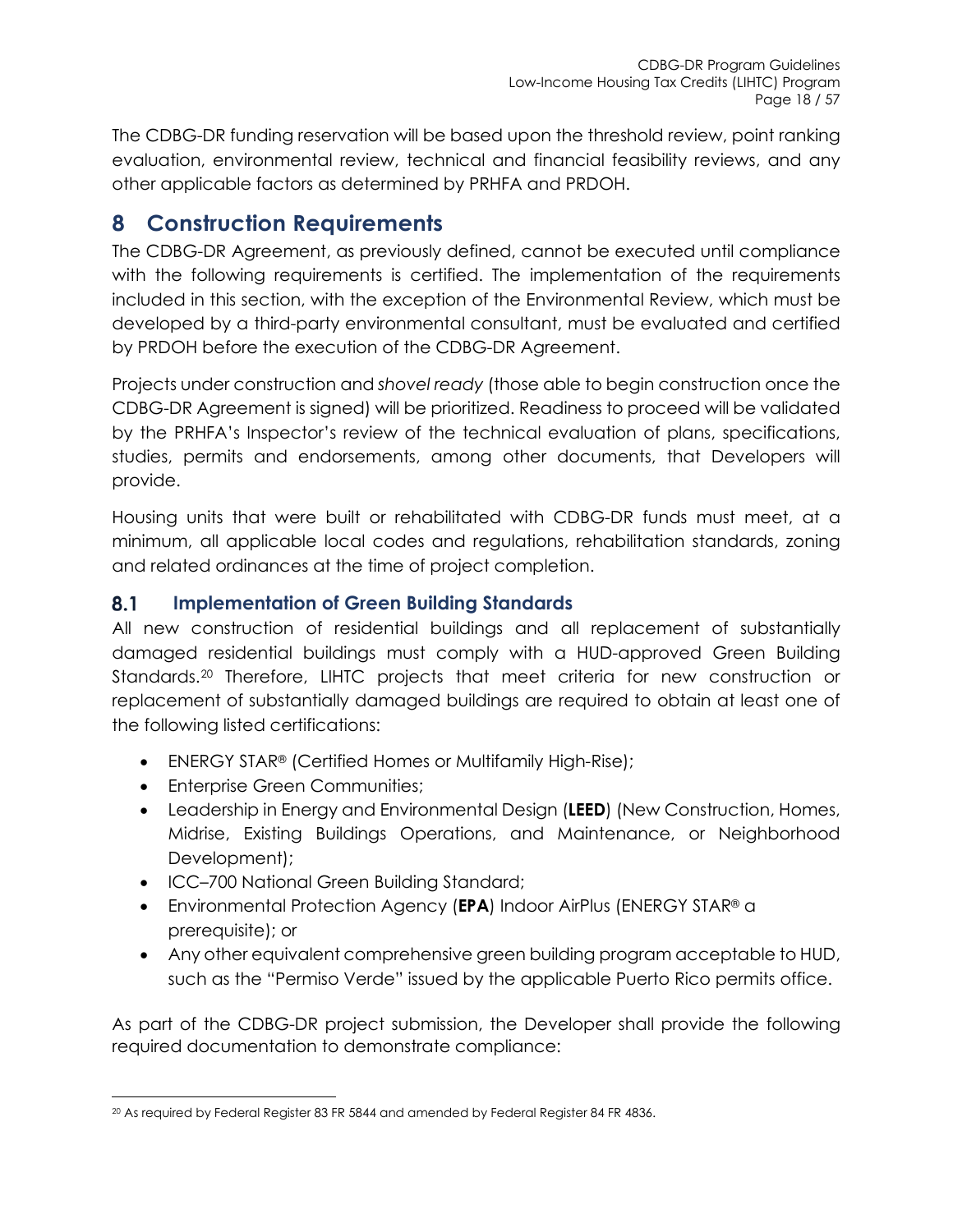- Project narrative, blueprints, and specifications updated with the Green Building Standard requirements. Description of the design parameters, strategies, and implementation process to ensure compliance with the selected standard(s). Includes statement of the projects overall green development goals and expected intended outcomes of addressing those goals.
- Notification of which Green Building Standard(s) is being pursued.
- Certification of Compliance certifying that the project complies with the selected Standard(s).<sup>21</sup>
- Provide a checklist, or other suitable documentation, which demonstrates adherence to the selected standard(s).
- Notification of the person or team in charge of the implementation of the Green Building Standard(s) at the Project.
- Register the Project with the organization or entity, as required, in charge of providing the certification of the project from the selected Green Building Standard. Provide the Application or Registration Confirmation Evidence.
- For those cases pursuing the "Permiso Verde", submit the following:<sup>[22](#page-18-1)</sup>
	- o A valid Pre-qualification Certification from the OGPe ("Certificado de Pre-Cualificación de Proyecto Verde-OGPe");
	- o Notification of the Green Design Guides under "Permiso Verde" that will be pursued;
	- o Register the project with the organization or entity in charge of providing the certification of the project from the selected Green Building Standard; and
	- o Provide application or registration confirmation evidence.
- Supporting documentation as deemed necessary or requested by PRDOH and/or PRHFA, or other designated entity, during the process of the application evaluation and throughout the duration of the project.

For rehabilitation of non-substantially damaged structures, Developers shall adhere to the guidelines specified in the HUD Community Planning and Development (**CPD**) Green Building Retrofit Checklist,<sup>[23](#page-18-2)</sup> to the extent applicable, of the rehabilitation work undertaken, including the use of mold resistant products when replacing surfaces such as drywall. When rehabilitation work includes replacing older or obsolete products, the Developer must use ENERGY STAR®-labeled, Water Sense-labeled, or Federal Energy Management Program (**FEMP**)-designated products and appliances.

<span id="page-18-0"></span><sup>&</sup>lt;sup>21</sup> The Certification of Compliance does not replace the Final Green Building Standard Certification in the case of new construction/replacement of substantially damaged residential buildings.

<span id="page-18-1"></span><sup>22</sup> The "Permiso Verde" requirements are outlined in the "Reglamento conjunto para la evaluación y expedición de permisos relacionadas al desarrollo, uso de terreno y operación de negocios" ("**Reglamento Conjunto**"), effective on January 2, 2021.

<span id="page-18-2"></span><sup>23</sup> The HUD Community Planning and Development (CPD) Green Building Retrofit Checklist can be accessed at: <https://files.hudexchange.info/resources/documents/CPD-Green-Building-Retrofit-Checklist.xls>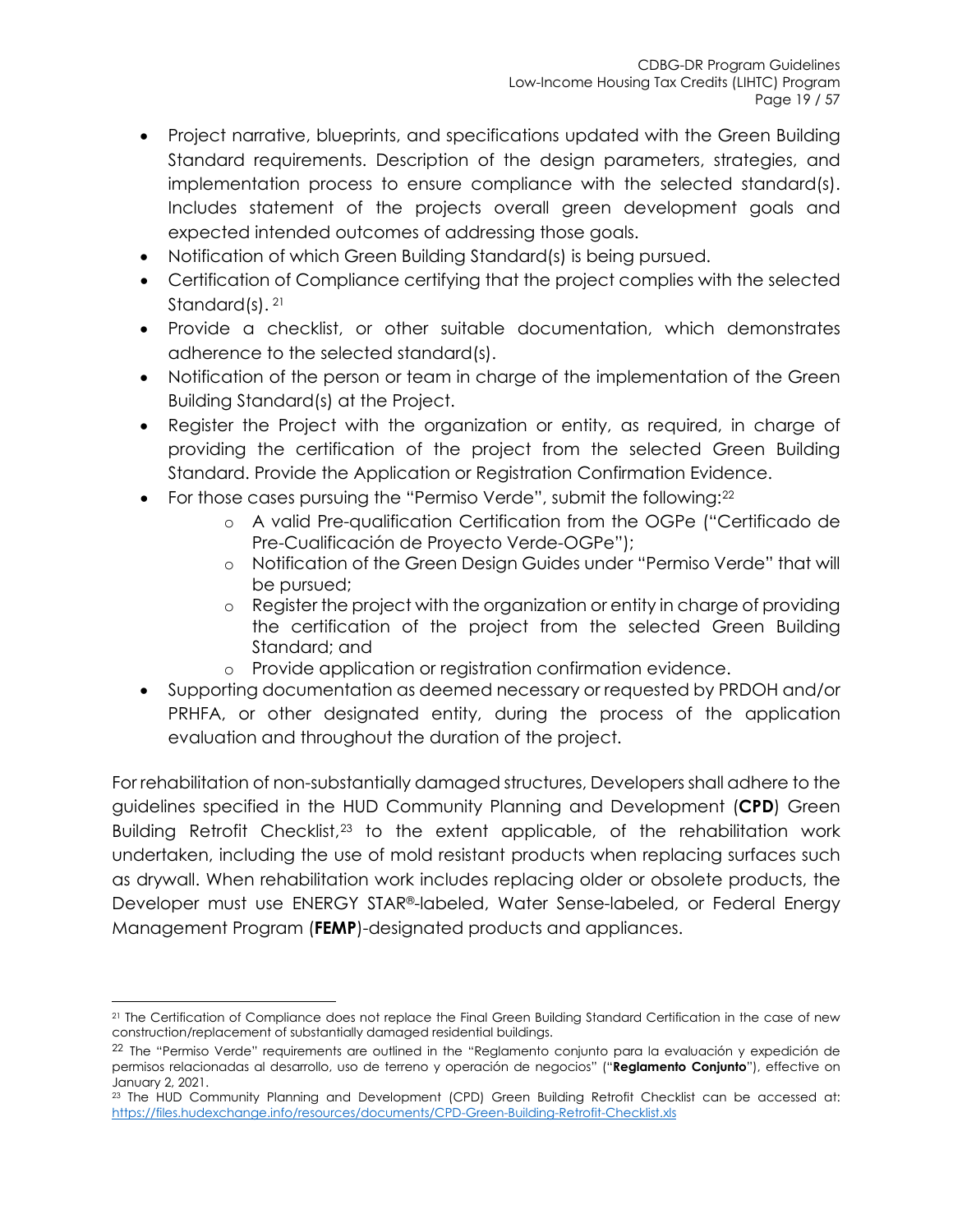The Developer(s) shall provide the following documentation to demonstrate compliance:

- Project Narrative, blueprints, and specifications updated with the latest version of the HUD CPD Green Building Retrofit Checklist requirements. Describe the design parameters, strategies, and the implementation process to ensure compliance with such Checklist. Include statement of the projects overall green development goals and expected intended outcomes of addressing such goals.
- Certification of Compliance certifying that the project complies with the HUD CPD Green Building Retrofit Checklist.

PRHFA will verify the CDBG-DR project application(s) for compliance with the Green Building Standards as part of the technical review required as a prerequisite to the CDBG-DR Agreement being signed and the disbursement of CDBG-DR funds.

#### <span id="page-19-0"></span> $8.2$  **Broadband Infrastructure Requirements**

Any new construction or substantial rehabilitation for multifamily rental housing that is funded or supported by HUD and/or CDBG-DR funds must include installation of broadband infrastructure.[24](#page-19-1)

PRDOH and PRHFA aim to narrow the digital divide in low-income communities served by HUD. Installing unit-based broadband infrastructure in multifamily rental housing that is newly constructed or substantially rehabilitated with or supported by CDBG-DR funding will provide a platform for individuals and families residing in such housing to participate in the digital economy and increase their access to economic opportunities.

Projects are excluded from this requirement only if one of the below exclusions can be documented and validated by PRHFA:

- The location of the new construction or substantial rehabilitation makes installation of broadband infeasible;
- The cost of installing broadband infrastructure would result in a fundamental alteration in nature of its Program, or activity, or in an undue financial burden; or
- The structure of housing, to be substantially rehabilitated, makes installation of broadband infrastructure infeasible.

While projects are only required to include one form of broadband infrastructure, it is recommended to install more than one form, as this will promote competition among service providers on quality and price for residents.

As part of the technical review required as a prerequisite to the CDBG-DR Agreement being signed, PRHFA will verify the CDBG-DR project applications for compliance with Broadband Infrastructure requirements.

<span id="page-19-1"></span><sup>24</sup> 83 FR 5844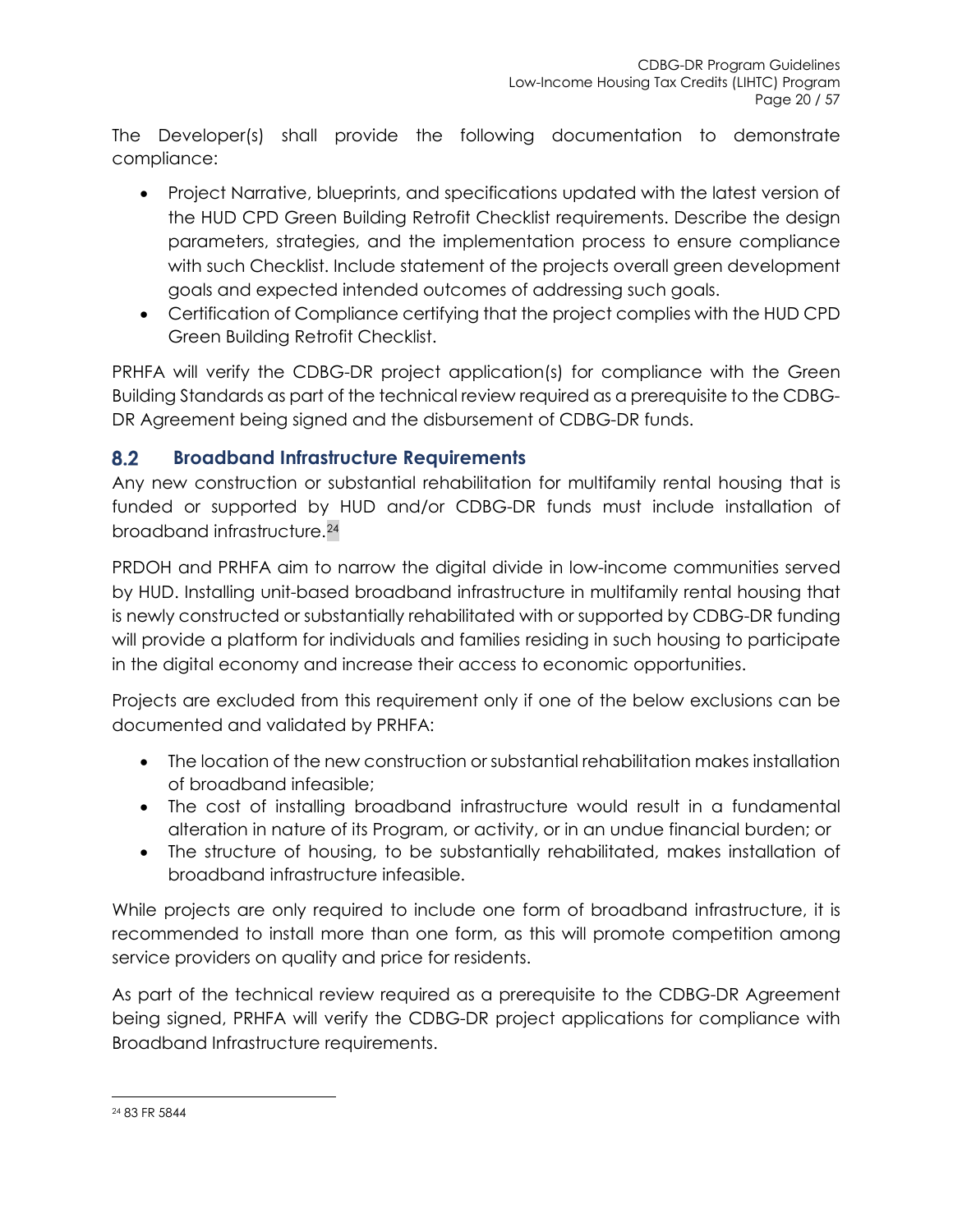#### <span id="page-20-0"></span>8.3 **Accessibility Requirements**

Pursuant to the *Conciliation Agreement* and *VCA*, all LIHTC developments must comply with the following accessibility requirements:

- Twelve percent (12%) of the total ground floor and/or elevator-serviced unit inventory must be made fully mobility-accessible under the 2010 ADA Standards and, wherever applicable, the Uniform Federal Accessibility Standards (UFAS); and
- Three percent (3%) of the total unit inventory must be made sensory-accessible under the 2010 ADA Standards and, wherever applicable, the UFAS[.25](#page-20-1)

Prior to commencing construction, the Developer shall provide the following:

- Preliminary drawings of the proposed new construction and/or rehabilitation, including a site plan, building elevations, and unit floor plans.
- The project designer shall certify that the development will comply with the accessibility requirements of the FHA and, wherever applicable, the 2010 ADA Standards and UFAS.
- Proof of professional liability insurance covering the project's designer for an amount not less than ten percent (10%) of the estimated construction cost, in case of negligence.
- Proof of performance or surety bond for one hundred percent (100%) of the construction contract.
- A signed certification from a qualified licensed registered architect (RA) and/or professional engineer (PE) retained for the accessibility inspection of the new construction and/or project rehabilitation must be provided as verification that covered units and project common areas comply with the structural accessibility mandates of the FHA and, wherever applicable, the 2010 ADA standards and UFAS.

PRHFA will verify the CDBG-DR project applications for compliance with accessibility requirements as part of the technical review, which is required as a prerequisite to the CDBG-DR Agreement being signed.

Further, PRHFA shall comply and ensure that all its employees, including contractors, subcontractors, project owners, and management agents comply with PRHFA's Civil Rights and Fair Housing Compliance Policy and all applicable measures provided for in the VCA.

<span id="page-20-1"></span><sup>25</sup> Conciliation Agreement and Voluntary Compliance Agreement between HUD and Alicea Cruz, Wanda L. and Égida Vistas del Rio*, et. al*., Section 18(a) (2016).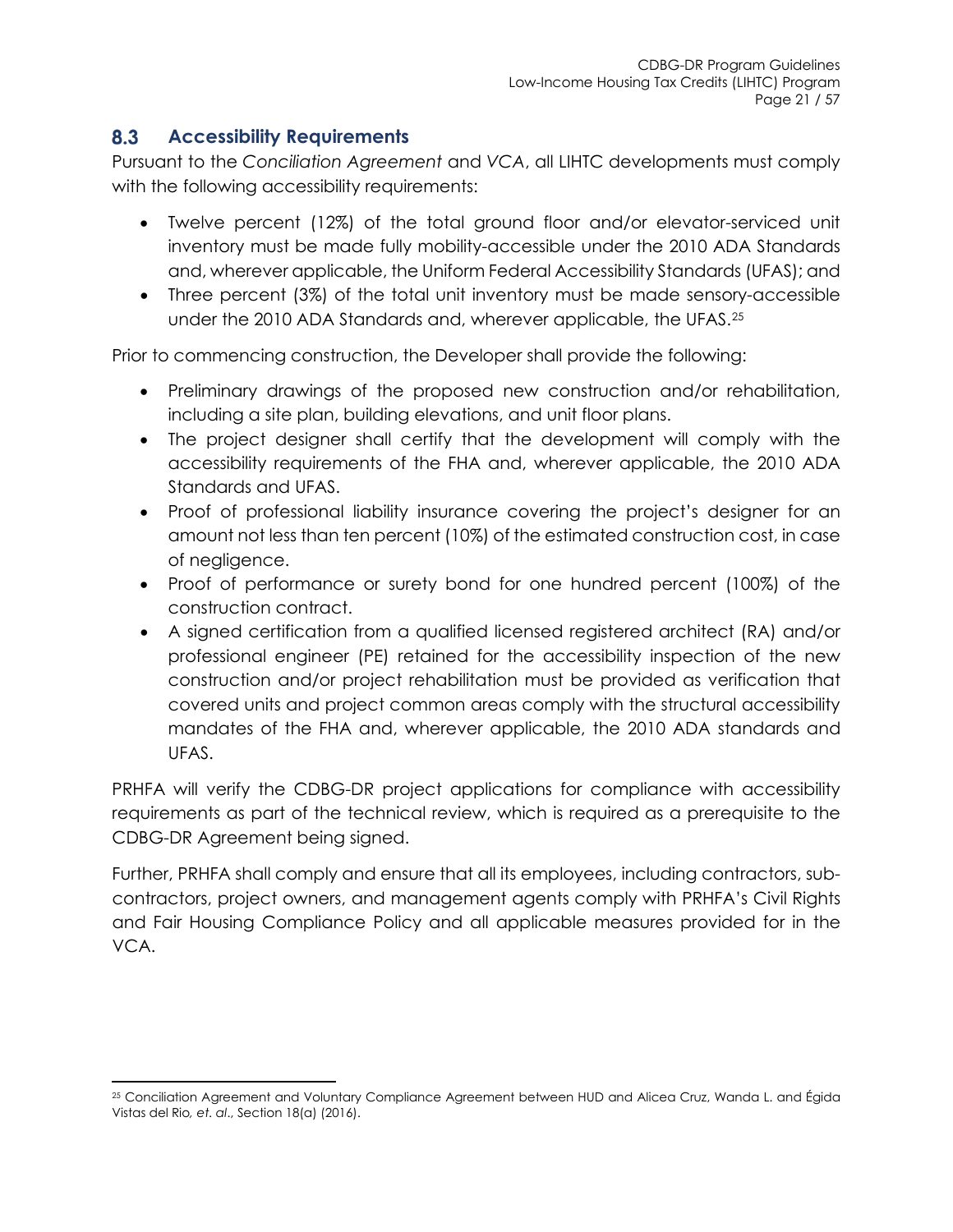# <span id="page-21-0"></span>**9 Environmental Requirements**

#### <span id="page-21-1"></span> **Environmental Review**   $9.1$

The purpose of the Environmental Review is to ensure that all projects subsidized with CDBG‐DR funds follow all applicable federal laws and authorities identified in 24 C.F.R. Part 58: Environmental Review Procedures for Entities Assuming HUD Environmental Responsibilities. The Environmental Review is required to determine the environmental eligibility of a proposed project(s) or activity(s) to allow any environmental mitigation requirements to be performed prior to or during construction work.

No work may start on a proposed project before the environmental review process is completed, even if that work is being done using non‐HUD funds, such as signing a construction contract, etc. Specifically, environmental clearance must be obtained for each project prior to the commitment of federal or non‐federal funds.[26](#page-21-3) **All program recipients must comply with all applicable Federal, State, and local environmental laws and regulations. A violation of this requirement may jeopardize federal funding to a project and disallow all costs that were incurred before the completion of the Environmental Review.** 

PRDOH is the Responsible Entity for environmental matters regarding CDBG-DR funded projects and activities. PRDOH will maintain a written ERR of the environmental review process that meets the legal requirements and documents PRDOH's review and compliance with the related federal authorities listed in 24 C.F.R. Part 58 which includes, as appropriate, the following:

- Description of the project and activities that PRDOH has determined to be part of a project;
- Evaluation of the effects of the project or the activities on the human environment;
- Documents that evidence compliance with applicable statutes and authorities, in particular, with those cited in 24 C.F.R. § 58.5 and § 58.6; and
- Record of the written determinations and other review findings required by this part (e.g., exempt and categorically excluded projects determinations, and findings of no significant impact.

Further, PRDOH will issue an environmental clearance letter to PRHFA upon successful completion of the environmental review process for each project.

#### <span id="page-21-2"></span> $9.2$  **Environmental Level of Review**

To conduct the appropriate level of environmental review, the Program will need to determine the environmental classification of the project. The three (3) major environmental classifications for projects and their descriptions are as follows.

<span id="page-21-3"></span><sup>26</sup> 24 C.F.R. § 58.22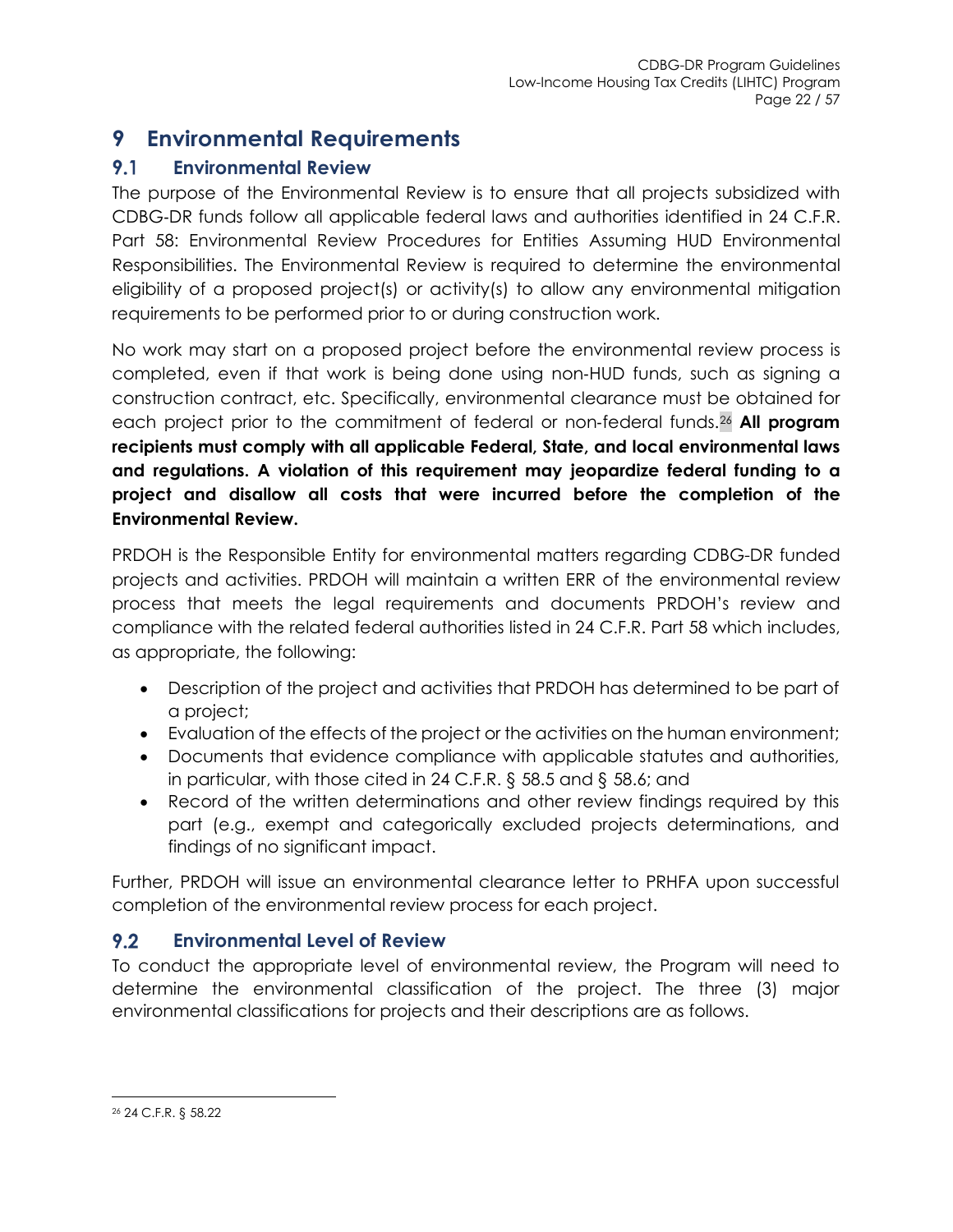#### <span id="page-22-0"></span>9.2.1 Exempt Activities

These are activities which, by their nature, are highly unlikely to have any direct impact on the environment. Accordingly, these activities are not subject to most of the procedural requirements of environmental review. If a project is determined to be exempt, the Program must document in writing that the project is exempt and meets the conditions for exemption spelled in 24 C.F.R. § 58.34. In addition to making the written determination of exemption, the Program must also determine whether any of the requirements of 24 C.F.R. § 58.6 are applicable and address them as appropriate.

### 9.2.2 Categorically Excluded Activities

<span id="page-22-1"></span>These are activities for which no Environmental Impact Statement or Environmental Assessment and finding of no significant impact under NEPA is required[.27](#page-22-2) These activities are divided into those that are subject to related laws and authorities at 24 C.F.R. § 58.5 and those that are not. Examples of categorically excluded activities not subject to related laws and authorities under 24 C.F.R. § 58.5 include: tenant based rental assistance; supportive services; operating costs; economic development activities; activities to assist homebuyers in the purchase of existing dwelling units or units under construction; and affordable housing predevelopment costs with no physical impact. To complete environmental requirements for categorically excluded activities not subject to 24 C.F.R. § 58.5, the Program must make a finding of categorical exclusion and include such finding in the Environmental Review Record. When these kinds of activities are undertaken, a public notice or a request for release of funds is not requires. In any case, environmental compliance is required for the items listed in 24 C.F.R. § 58.6.

Examples of categorically excluded activities subject to related laws and authorities under 24 C.F.R. § 58.5 include: acquisition, repair, improvement, reconstruction, or repair of public facilities; special projects directed toward the removal of material and architectural barriers; and repair of buildings and improvements for residential units and non-residential buildings. The Environmental Review Record for these activities must contain a written determination of the finding of a categorical excluded activity subject to 24 C.F.R. §58.5, including a description of the project, a citation of the applicable subsection of 24 C.F.R. § 58.35(a), and written documentation as to whether there were any circumstances which required compliance with 24 C.F.R. § 58.5 and § 58.6.

The documentation must support the determinations related to compliance, including correspondence with applicable agencies with jurisdiction. Upon completion, there should be one (1) of three (3) environmental findings: (1) the project converts to Exempt (i.e., 24 C.F.R. § 58.34(a)(12)); (2) the project invokes compliance with one (1) or more of the laws and/or authorities and, therefore, requires public notification and approval from HUD; or (3) the unusual circumstances of the project result in a significant environmental impact and, therefore, compliance with NEPA is required. If upon completion it is determined that compliance is required for one (1) or more of the Federal laws and authorities listed in 24 C.F.R. § 58.5, then a public notification known as Notice of Intent to

<span id="page-22-2"></span><sup>27</sup> 24 C.F.R. § 58.35.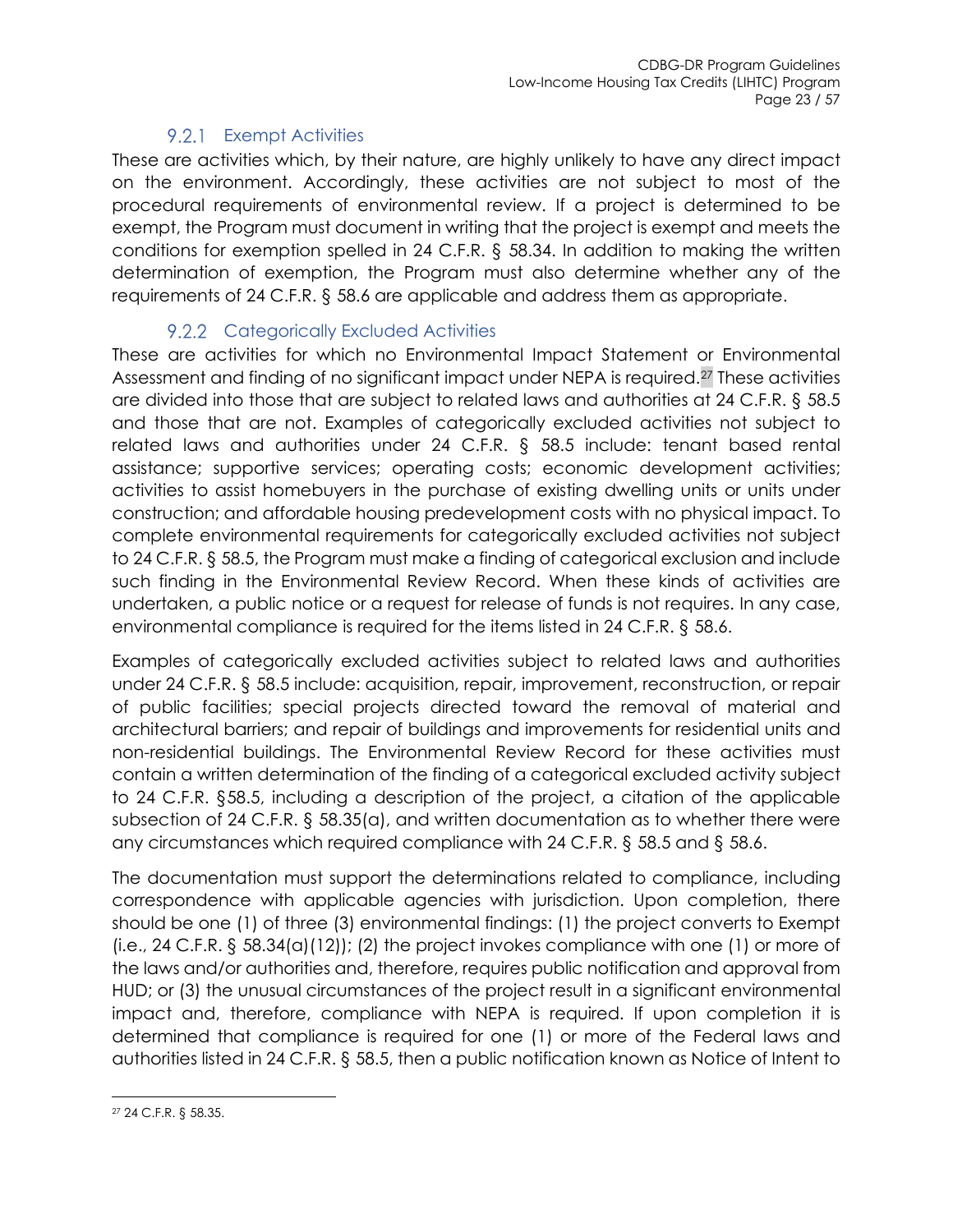Request Release of Funds must be posted. After a **seven (7) day** comment period, a Request for Release of Funds and Environmental Certification must be prepared. The Environmental Certification certifies the compliance with all environmental review requirements.

#### 9.2.3 Activities Requiring an Environmental Assessment

<span id="page-23-0"></span>These are activities which are neither exempt nor categorically excluded and, therefore, will require an Environmental Assessment documenting compliance with NEPA, HUD, and with the environmental requirements of other applicable federal laws. Once the Environmental Review has been completed and comments, if any, have been appropriately addressed, the project may be found to not constitute an action that significantly affects the quality of the human environment and, therefore, does not require the preparation of an Environmental Impact Statement; or the project constitutes an action that significantly affects the quality of the human environment and, therefore, requires the preparation of an Environmental Impact Statement.

If it is determined that the action does not significantly affect the quality of the environment, then the Program will post a public notice called a Combined/Concurrent Notice of Finding of No Significant Impact (**FONSI**) and Notice of Intent to Request Release of Funds (**NOI/RROF**) in accordance with 24 C.F.R. § 58.33. The RROF Environmental Certification must be submitted to HUD no sooner than **fifteen** (**15**) **days** after publishing the combined/concurrent notice (NOI/RROF) and FONSI and HUD will hold the Release of Funds for a **fifteen** (**15**) **day** period to allow for public comment on the RROF. If no comments are received during this time, HUD will send a signed Authorization to Use Grant Funds and the project may proceed.

#### <span id="page-23-1"></span> $9.3$ **Lead-Based Poisoning Prevention Act**

In order to successfully fulfill the requirements in the Environmental Review, Developers must be compliant with the Lead-Based Poisoning Prevention Act of 1973, 42 U.S.C. § 4821-4846, and all regulations and procedures stipulated by the Government of Puerto Rico, and any amendments thereof.

#### 9.3.1 Lead-Based Paint Poisoning Prevention in Certain Residential Structures

<span id="page-23-2"></span>Whenever federal funds, such as CDBG-DR, are used to assist housing built before 1978, steps must be taken to address lead hazards. A lead-based paint hazard is any condition that causes exposure to lead from dust-related hazards, soil-lead hazards, or lead-based paint that is deteriorated, or present in chewable surfaces, friction surfaces, or impact surfaces that would result in adverse human health effects. The Program will comply with provisions for lead reduction found at 24 C.F.R. Part 35, Lead-Based Paint Poisoning Prevention in Certain Residential Structures.

The requirements established by this regulation are as follows:

- Notifications:
	- o Lead Hazard Information Pamphlet All program Applicants must receive a Lead Hazard Information Pamphlet at the time of application and shall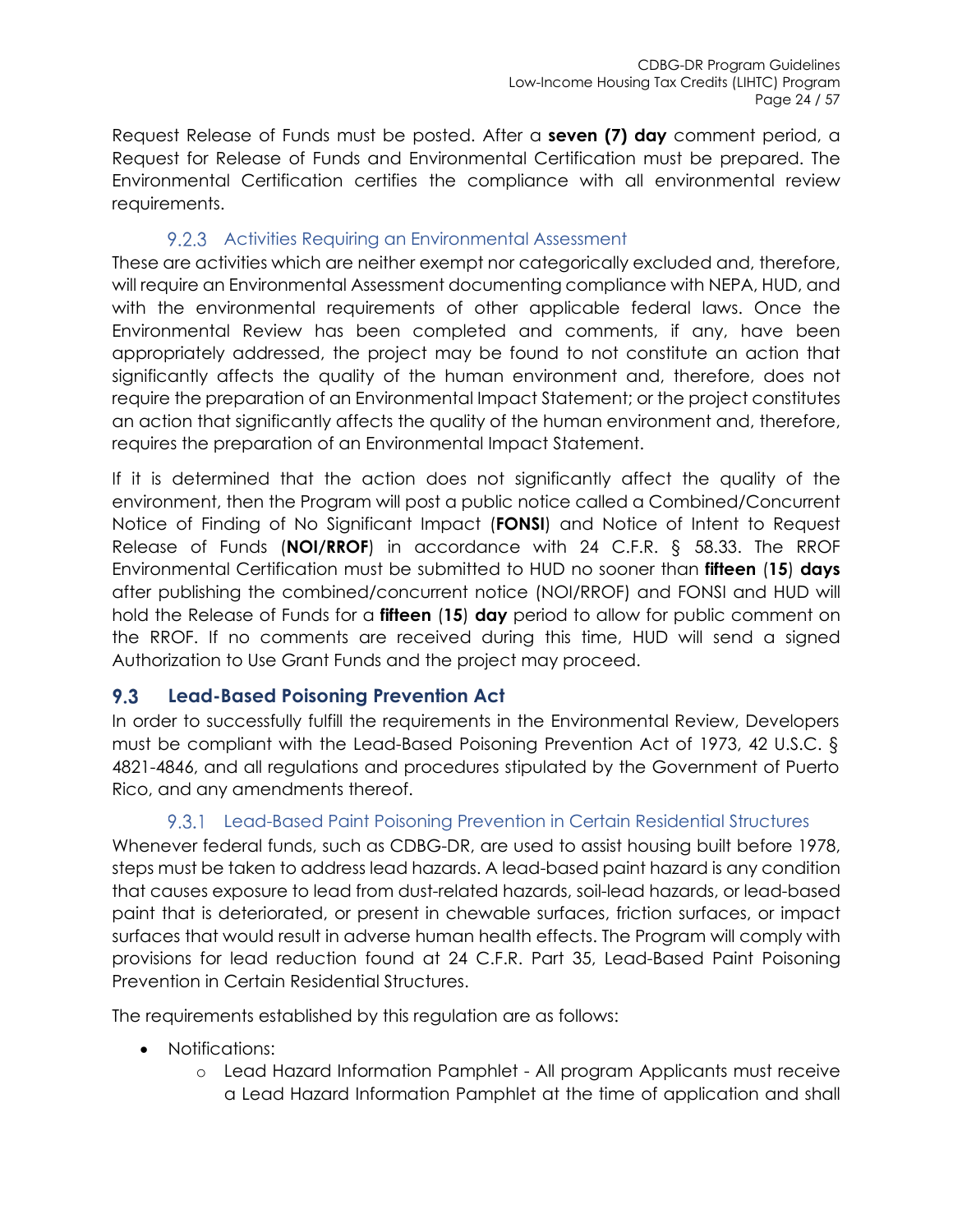sign an acknowledgement form, of which a copy will be placed into the Applicant's file.

- o Notice of Lead Hazard Evaluation Developers and tenants of program assisted properties must receive results of any lead hazard evaluation work within **fifteen** (**15**) **calendar days** of the evaluation. A copy of this notice will be kept within the Applicant's file.
- o Notice of Lead Hazard Reduction Activity Developers and tenants of program assisted properties must be notified of the results of any lead hazard reduction activity within **fifteen** (**15**) **calendar days** of clearance. A copy of this notice will be kept within the Applicant's file.
- Lead Hazard Assessment/Evaluation Including visual assessments, paint testing, and risk assessments. Each method has specific requirements defined in subpart R of the regulation (24 C.F.R. Part 35) and must be done by qualified professionals,
- Lead Hazard Reduction Including paint stabilization, interim controls, standard treatments, or abatement. Each method has specific requirements defined in Subpart R on Methods and Standards for Lead-Paint Hazard Evaluation and Hazard Reduction Activities and must be done by qualified professionals.<sup>[28](#page-24-1)</sup>

Developers will retain demolition contractors to properly mitigate, demolish, and dispose of construction debris for houses built before 1978, when EPA banned lead-based paint, as well as any other houses found to contain lead-based paint, that are to be demolished to clear a lot for new house construction.

A lead-based paint assessment will be conducted by a licensed lead-based paint inspector or risk assessor on those developments that were built before 1978 but are eligible for rehabilitation. In addition, the Program requires that a visual assessment be performed for all developments post-1978.

#### 9.3.2 Lead Hazard Assessment

<span id="page-24-0"></span>Lead hazard assessments for the Program will cover:

- Identification of the existence, nature, severity, and location of lead-based paint hazards as well as paint (or documentation that no such hazards have been identified); and
- Description of the options for controlling lead hazards in the event that hazards are found, including interim controls and abatement measures.

The lead hazard assessment process for the Program will begin with the collection of information about the property from the owner using HUD-approved forms. The Risk Assessor or Lead-Based Paint Inspector will use this information to make decisions about the location of the environmental testing within the dwelling of the property.

The lead hazard assessment will entail:

• A visual assessment of the selected dwelling units and common areas; and

<span id="page-24-1"></span><sup>28</sup> 24 C.F.R. Part 35, at §§ 35.1300 - 35.1355.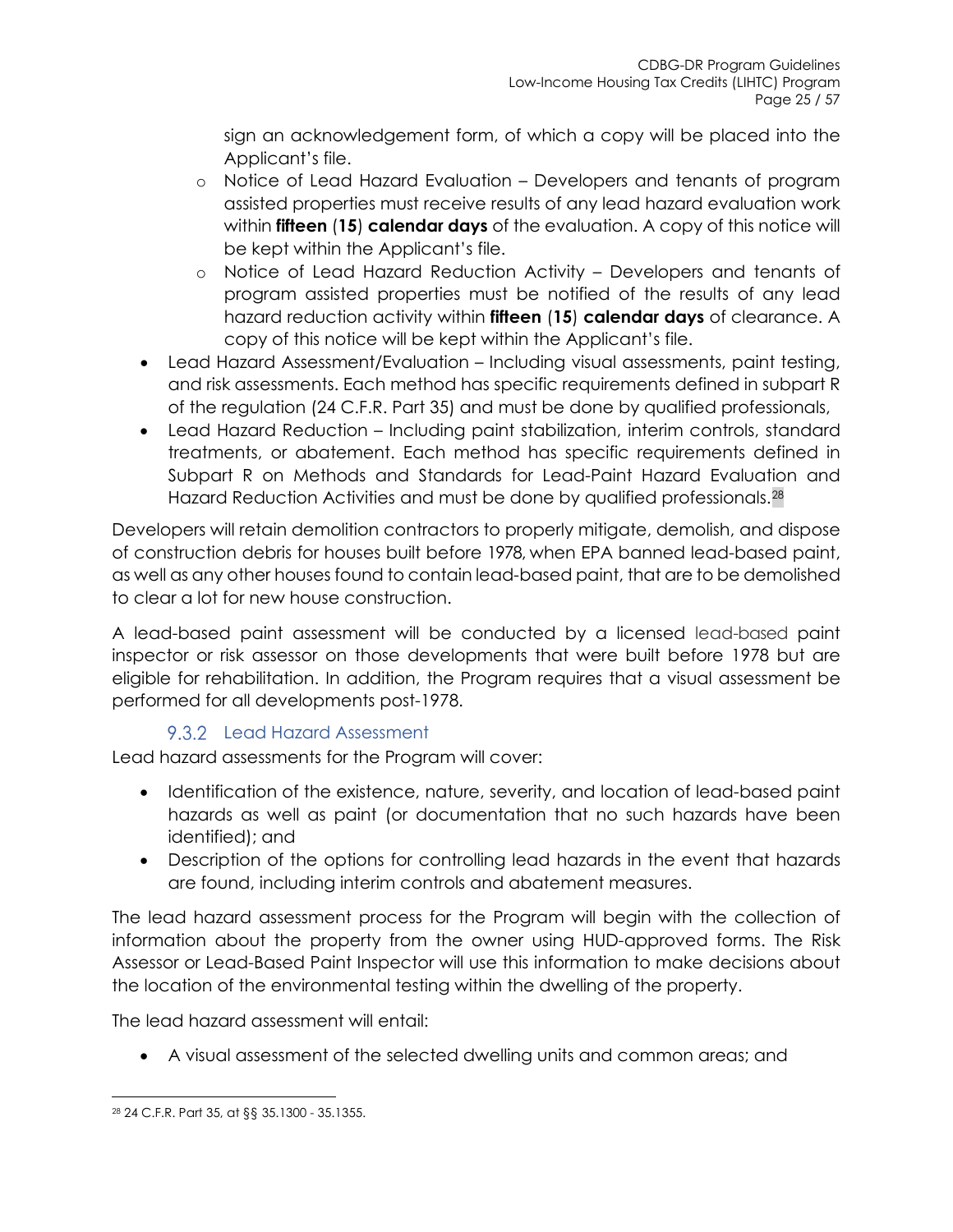• Environmental testing, which includes testing of deteriorated paint and (if needed) other painted surfaces and collection of dust and soil samples.

#### <span id="page-25-0"></span> $9.4$ **Residential Lead-Based Paint Hazard Reduction Act**

Congress passed the Residential Lead-Based Paint Hazard Reduction Act of 1992, 42 U.S.C. § 4851 *et seq.*, also known as Title X, to protect families from exposure to lead from paint, dust, and soil. Section 1018 of this Act directed HUD and EPA to require the disclosure of known information on lead-based paint and lead-based paint hazards before the sale or lease of most housing built before 1978.

Before ratification of a contract for housing sale or lease, sellers, and landlords must:

- Give an EPA-approved information pamphlet on identifying and controlling leadbased paint hazards ("Protect Your Family from Lead in Your Home" pamphlet, currently available in English, Spanish, Vietnamese, Russian, Arabic, and Somali).
- Disclose any known information concerning lead-based paint or lead-based paint hazards. The seller or landlord must also disclose information such as the location of the lead-based paint and/or lead-based paint hazards, and the condition of the painted surfaces.
- Provide any records and reports on lead-based paint and/or lead-based paint hazards which are available to the seller or landlord (for multi-unit buildings, this requirement includes records and reports concerning common areas and other units, when such information was obtained as a result of a building-wide evaluation).
- Include an attachment to the contract or lease (or language inserted in the lease itself) which includes a Lead Warning Statement and confirms that the seller or landlord has complied with all notification requirements. This attachment is to be provided in the same language used in the rest of the contract. Sellers or landlords, and agents, as well as homebuyers or tenants, must sign and date the attachment.
- Sellers must provide homebuyers a **ten** (**10**) **day period** to conduct a paint inspection or risk assessment for lead-based paint or lead-based paint hazards. Parties may mutually agree, in writing, to lengthen or shorten the time period for inspection. Homebuyers may waive this inspection opportunity.

#### <span id="page-25-1"></span> $9.5$ **Asbestos Surveys**

Because of its fiber strength and resistance to heat, asbestos has been used in a variety of building construction materials for insulation and as a fire retardant. Asbestos has also been used in a wide range of manufactured goods, mostly in building materials (roofing shingles, ceiling and floor tiles, paper products, and asbestos cement products), friction products (automobile clutch, brake, and transmission parts), heat-resistant fabrics, packaging, gaskets, and coatings.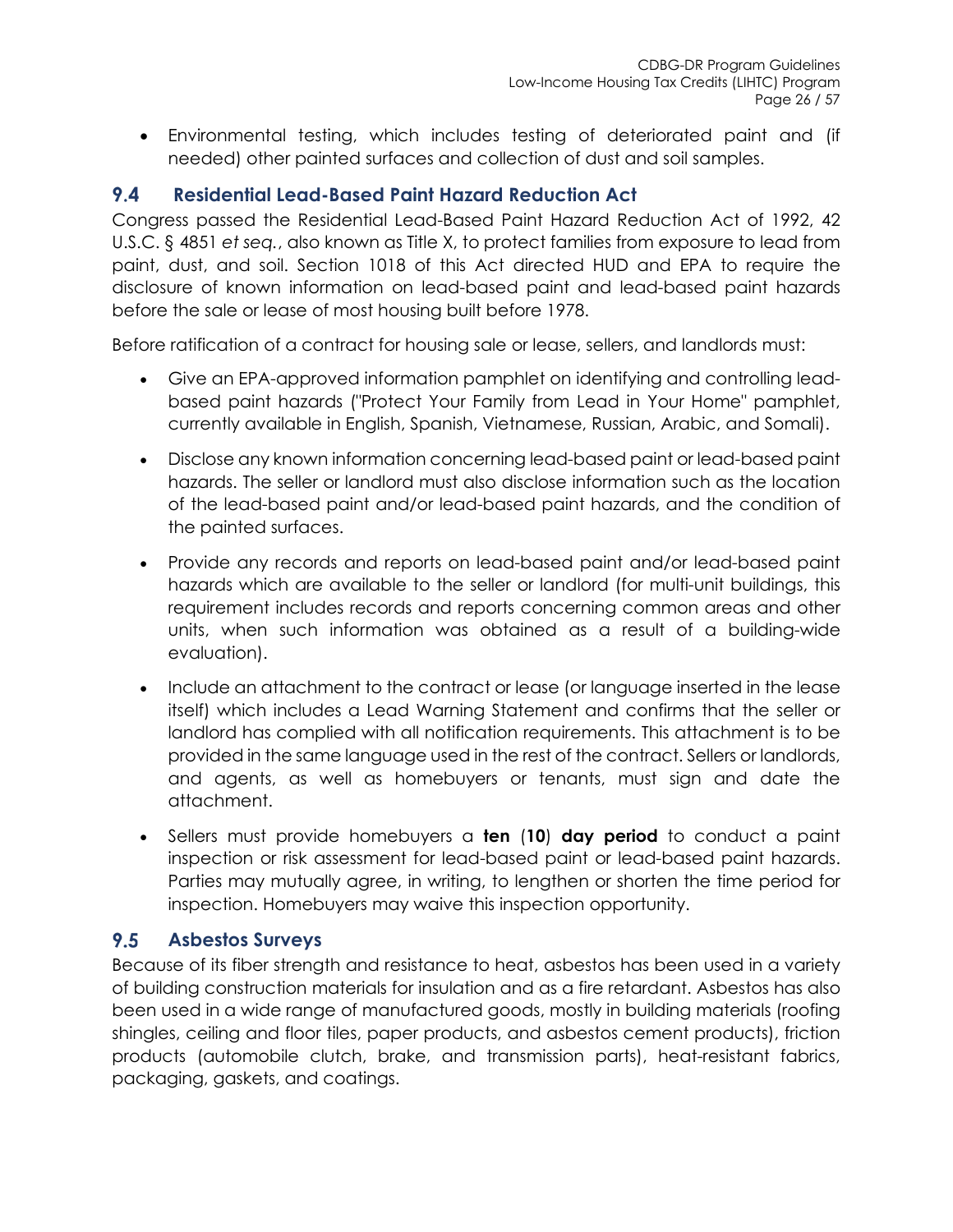Asbestos fibers may be released into the air by the disturbance of asbestos-containing materials during product use, demolition work, building or home maintenance, repair, and remodeling. In general, exposure may occur when asbestos-containing materials are disturbed or damaged in some way to release particles and fibers into the air. Exposure to asbestos increases risk of developing lung diseases.

In general, the greater the exposure to asbestos, the greater the chance of developing harmful health effects. Disease symptoms may take many years to develop following exposure.

The National Emission Standards for Hazardous Air Pollutants (**NESHAP**) regulations under the Clean Air Act of 1963, as amended, 42 U.S.C. § 7401 *et seq.*, specify work practices for asbestos to be followed during demolitions and renovations of all structures, installations, and buildings. The regulations require notification to the pertinent State agency before any demolition, or before any renovations of buildings that could contain a certain threshold amount of asbestos or asbestos-containing material. Therefore, the Program must perform an asbestos survey before conducting any reconstruction work.

An asbestos survey is used to locate and describe asbestos-containing materials in a structure. The Program will conduct comprehensive building asbestos surveys through inspection of the properties. All asbestos surveys for the Program will be performed by Asbestos Inspectors certified by EPA or the Puerto Rico Environmental Quality Board (**EQB**, or "**JCA**" for its Spanish acronym). The asbestos surveys will visually review all suspect asbestos-containing materials associated with the buildings' interior and will collect samples for laboratory analysis.

During the survey process, every effort shall be made to collect required samples in the least destructive manner possible. The nature of the asbestos survey will be to determine the location and extent of asbestos-containing materials that may be disturbed during repair or demolition activities. Samples of presumed asbestos-containing materials shall be processed or evaluated by accredited laboratories for testing of asbestos presence in materials. Asbestos content determination shall be performed, as necessary, by utilizing Polarized Light Microscopy, Point Counting, and Transmission Electron Microscopy.

#### <span id="page-26-0"></span>9.6 **Flood Insurance Program Requirements**

Projects located in a Special Flood Hazard Area (**SFHA**), also known as the 100-year floodplain, that receive assistance under CDBG-DR programs must obtain and maintain flood insurance in the amount and duration prescribed by the Federal Emergency Management Agency's (**FEMA**) National Flood Insurance Program. Section 102(1) of the Flood Disaster Protection Act of 1973, 42 U.S.C. § 4012(a) mandates the purchase of flood insurance protection for any HUD-assisted property within a Special Flood Hazard Area.

For loans, the amount of flood coverage must at least equal the outstanding principal balance of the loan or the maximum limit of coverage made available under the National Flood Insurance Program, whichever is less. For grants, flood insurance coverage must be continued for the life of the building regardless of the transfer of ownership. The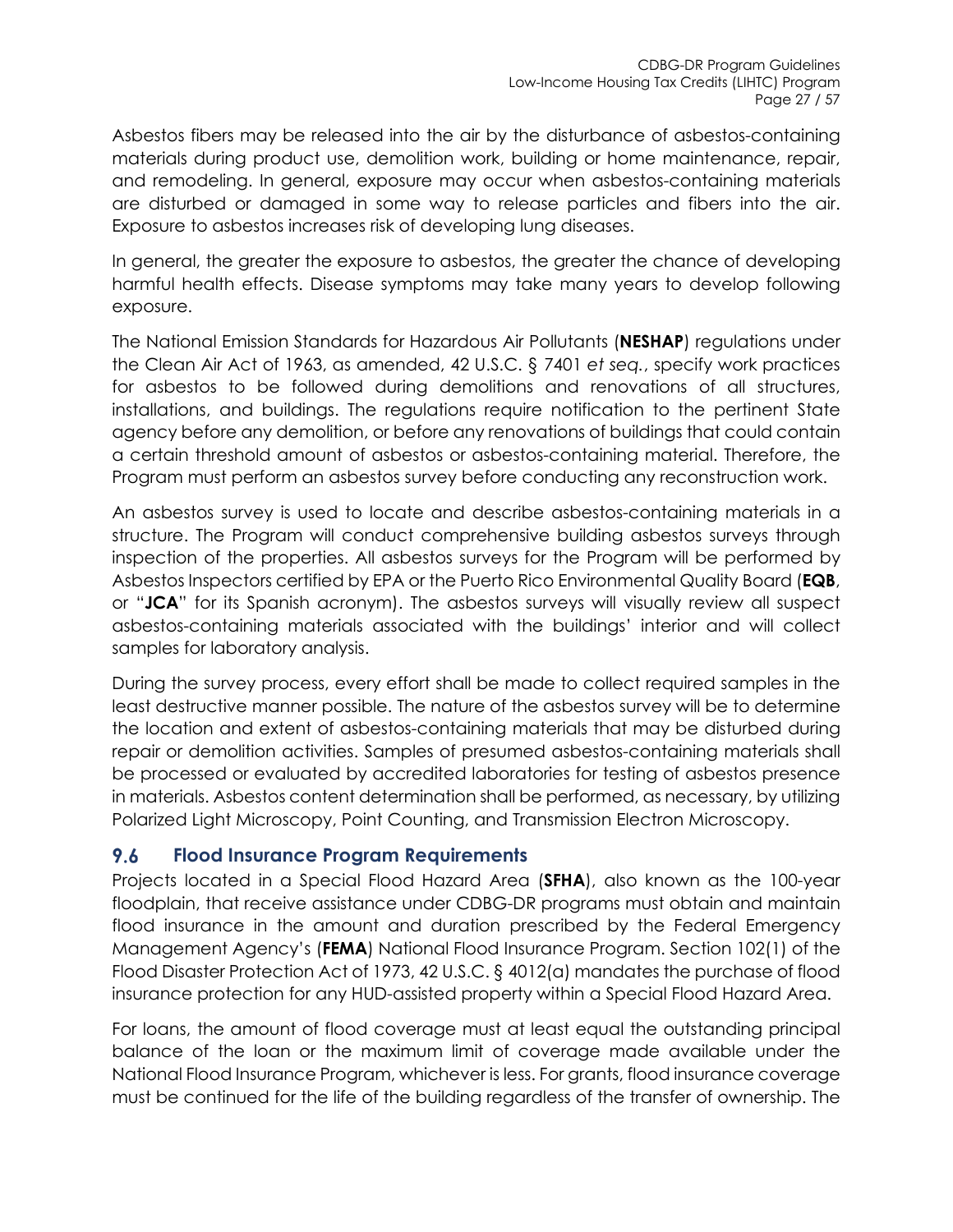amount of coverage must at least equal the total project cost or the maximum coverage limit of the National Flood Insurance Program, whichever is less.

As proscribed in the CDBG-DR Agreement, PRHFA will ensure that projects requiring flood insurance obtain and maintain flood insurance throughout the life of the building. PRHFA will monitor compliance throughout the affordability period.<sup>29</sup>

FEMA recommends, although not required, to purchase flood insurance for those properties outside the SFHA that are prone to flooding in order to better protect the Developer from the economic risks of future floods and reduce dependence on Federal disaster assistance in the future.

If a CDBG-DR Gap to LIHTC project is to be located in a SFHA, the activity must be designed or modified in order to minimize potential harm to or within the floodplain.[30](#page-27-2) Residential structures located in the 100-year floodplain that receive assistance for new construction, repair of substantial damage, or substantial improvement, as defined at 24 C.F.R. § 55.2(b)(1), must be elevated with the lowest floor, including the basement, at least two (2) feet above the base flood elevation.[31](#page-27-3)

# <span id="page-27-0"></span>**10 Duplication of Benefits (DOB)**

The Robert T. Stafford Disaster Relief and Emergency Assistance Act (**Stafford Act**), as amended, 42 U.S.C. § 5121 *et seq*., prohibits any person, business concern, or other entity from receiving Federal funds for any part of such loss as to which they have received financial assistance under any other Program, from private insurance, charitable assistance, or any other source.

The duplication of benefits guidance included in Federal Register Vol. 84, No. 119 (June 20, 2019), 84 FR 28836, updates the duplication of benefits guidance issued in Federal Register Vol. 76, No. 221 (November 16, 2011), 76 FR 71060 for CDBG-DR grants received in response to disasters declared between January 1, 2015 and December 31, 2021. As such, the duplication of benefits policy outlined in these guidelines follows the guidance issued in 84 FR 28836.

In accordance with this notice, all projects receiving CDBG-DR funds under this Program will undergo a duplication of benefits (**DOB**) review and calculation during the Underwriting and Subsidy Layer Review prior to determining the CDBG-DR award amount. A duplication occurs when a program beneficiary receives disaster assistance from multiple sources for the same recovery purpose, and the total assistance received for that purpose is more than the total need. Therefore, PRHFA will review all benefits available to the entity for the same recovery purpose, including cash and other resources such as insurance proceeds, grants, FEMA assistance, SBA loans, National Flood

<span id="page-27-1"></span><sup>29</sup> PRHFA will ensure compliance with flood insurance by requiring a flood insurance policy declaration, or a paid receipt for the current annual flood insurance premium, and a copy of the application for flood insurance under review. <sup>30</sup> Executive Order 11988, *Floodplain Management*.

<span id="page-27-3"></span><span id="page-27-2"></span><sup>31</sup> 83 FR 5844.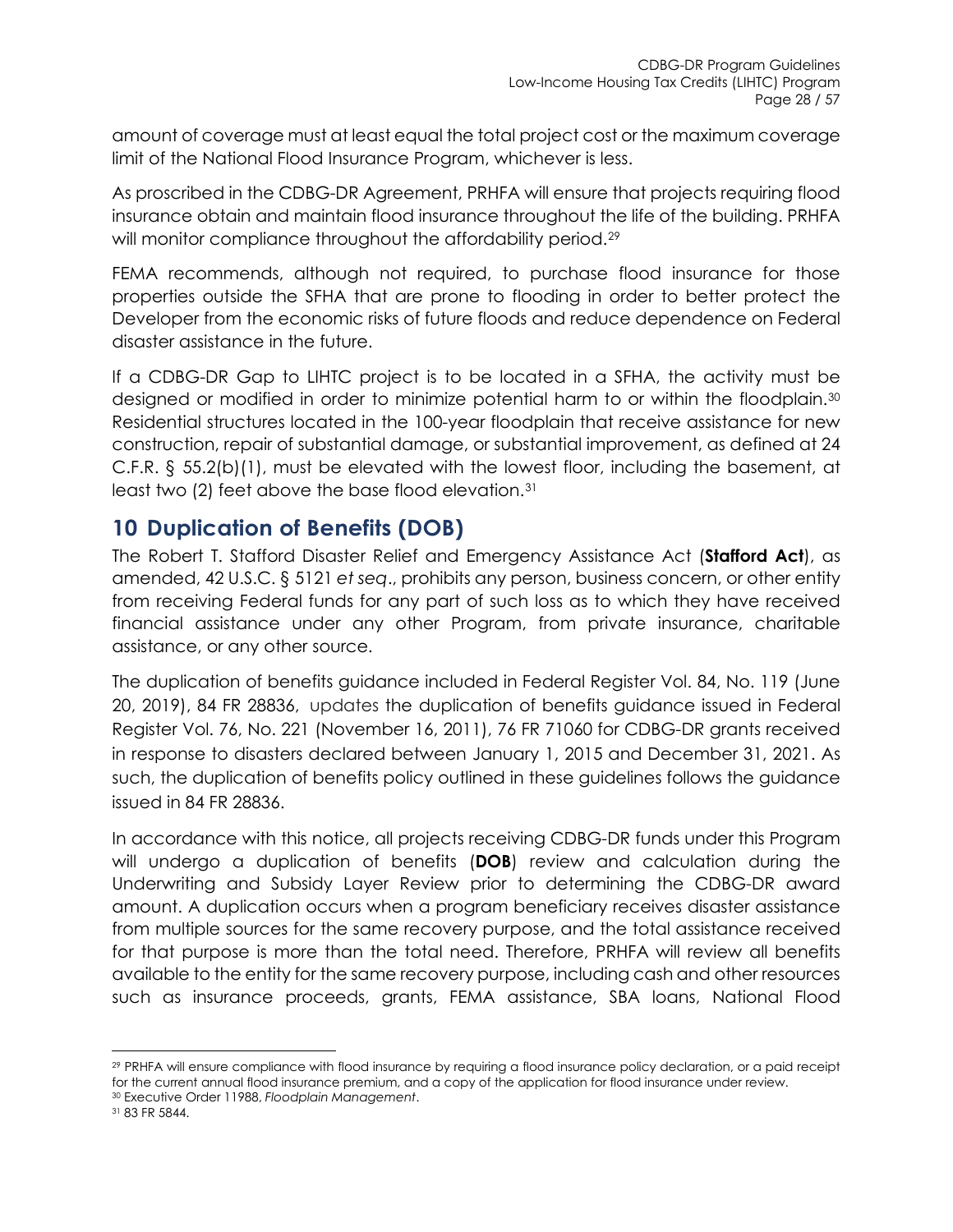Insurance Program (NFIP) funds, other local, state or Federal program funds, and private or nonprofit organization funds, to determine if any assistance is duplicative.

It is the responsibility of PRHFA, as administrator of the CDBG-DR Gap to LIHTC Program, and PRDOH, as grantee, to ensure that the Program provides assistance only to the extent that the disaster recovery need has not been fully met by funds that have already been paid, or will be paid, from another source. Applicants must disclose all funds obtained from any source from the date of the disaster until the date of the application. Each project will undergo DOB review prior to issuing an award to ensure that duplicative assistance is not provided. As part of this review, PRDOH and PRHFA will verify that submitted documentation is accurate and current at the time of the award, to the extent possible. Any assistance determined to be duplicative assistance must be deducted from the Program's calculation of the Applicant's total need prior to awarding assistance.

PRHFA and PRDOH reserve the right to perform additional DOB reviews throughout the course of the project's construction and affordability period to ensure there is no duplicative assistance throughout the course of the project. To address any potential duplication of benefits, the CDBG-DR Agreement will include provisions requiring repayment of any assistance later received for the same purpose as the CDBG-DR funds.

If a DOB is identified, PRHFA will recapture funds to the extent in which they are in excess of the need and duplicate of other assistance received by the Developer for the same purpose.

The recapture method and timeframe will be consistent with 2 C.F.R. Part 200 or other applicable cost principles. Complete recapture provisions will be included in the CDBG-DR Written Agreement. For more information, refer to the Duplication of Benefits Policy available in English and Spanish at: [https://cdbg-dr.pr.gov/en/download/duplication-of](https://cdbg-dr.pr.gov/en/download/duplication-of-benefits-policy/)[benefits-policy/](https://cdbg-dr.pr.gov/en/download/duplication-of-benefits-policy/) and [https://cdbg-dr.pr.gov/download/politica-sobre-la-duplicacion](https://cdbg-dr.pr.gov/download/politica-sobre-la-duplicacion-de-beneficios/)[de-beneficios/.](https://cdbg-dr.pr.gov/download/politica-sobre-la-duplicacion-de-beneficios/)

## <span id="page-28-0"></span>10.1 Declined SBA Loans

Declined loans are loan amounts offered by a lender, but turned down by the applicant, meaning the applicant never signed the loan documents to receive a loan disbursement. The Federal Notice on 84 FR 28836 provides that grantees "shall not take into consideration or reduce the amount provided to any applicant for assistance from the grantee where such applicant applied and was approved, but declined assistance related to such major declared disasters that occurred in 2014, 2015, 2016, and 2017, from the Small Business Administration (SBA)". Therefore, declined subsidized loans, including SBA loans, are not to be included in the DOB calculation.

The PRHFA will attempt to verify declined loan amounts using third-party data from SBA. If it cannot be ascertained from the SBA data whether or not the applicant declined the loan, the loan may still be excluded from the DOB calculation if the applicant provides a written certification stating that they did not accept the subsidized loan.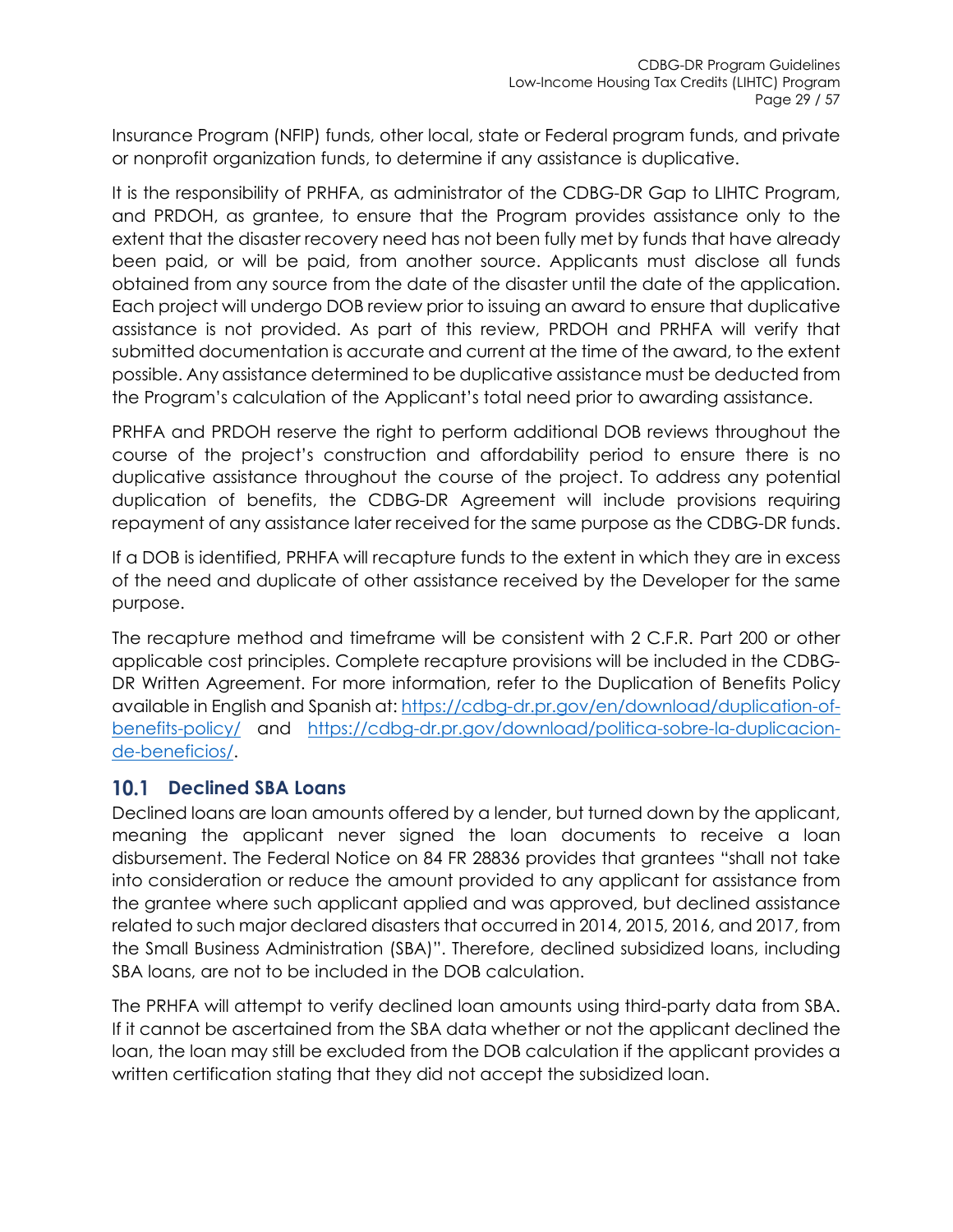## <span id="page-29-0"></span>10.2 Cancelled SBA Loans

Cancelled loans are loan amounts offered by a lender, accepted by the applicant, but for a variety of reasons, all or portion of the loan amount was not disbursed and is no longer available to the applicant. Undisbursed portions of cancelled SBA loans may be excluded from the calculation of DOB, if it can be documented that the undisbursed portion of an accepted loan is cancelled and no longer available to the applicant. To document that an SBA loan is cancelled, the applicant must provide either: written communication from the lender confirming the loan is cancelled and no longer available to the applicant; or a legally binding agreement between PRDOH and the applicant that indicates the period of availability of the loan has passed and the applicant agrees to not take actions to reinstate the loan or draw any additional undisbursed loan amounts. In addition, PRDOH must notify SBA that the applicant has agreed not to take any actions to reinstate the loan or draw additional amounts.

### <span id="page-29-1"></span>**FEMA National Flood Insurance Program Insurance (NFIP Insurance)**

Payments for loss to dwellings under NFIP insurance policies will be deducted from the grant amount to be awarded. Payments for contents or other expenses are not deducted from the applicant's funding assistance award. The Program will collect NFIP insurance information from the applicant through the application process. In addition, the Program may work directly with NFIP to verify the information provided by the applicant. Flood insurance coverage provided by the Department of Treasury of Puerto Rico (Departamento de Hacienda de Puerto Rico), through Executive Order, EO-2017- 044 issued September 1, 2017, will also be evaluated for duplication of benefits.

Insurance proceeds taken by a mortgage company as a forced-mortgage payoff will not be counted as long as the applicant provides proper documentation. The applicant will need to provide supporting documentation demonstrating that mortgage payment was involuntary, and the PRHFA will verify this information with the applicant's mortgage company. Voluntary mortgage payoff using insurance proceeds is a DOB that will be counted in an applicant's award calculation.

## <span id="page-29-2"></span>**11 Compliance Monitoring**

The QAP 2016 and QAP 2020 include a Compliance Monitoring Plan, pursuant to the requirements stated in 26 U.S.C. § 42. PRHFA will notify the U.S. Internal Revenue Service (**IRS**) of noncompliance with the LIHTC Program.

In accordance with the QAP's Compliance Monitoring Plan,<sup>[32](#page-29-3)</sup> Developers or Management Agents are required to provide annual certifications of qualified lowincome tenants, including tenant income and rents charged, the number of qualifying low-income units, as well as any other pertinent information to determine compliance.<sup>[33](#page-29-4)</sup>

<span id="page-29-3"></span><sup>32</sup> 26 U.S.C. § 42.

<span id="page-29-4"></span><sup>33</sup> For specific compliance requirements for the LIHTC Program outlined in QAP 2016 and QAP 2020, Annex O, see <https://www.afv.pr.gov/wp-content/uploads/2016/07/Annex-O-Compliance-Monitoring-Plan-REV-JULY-2016.pdf>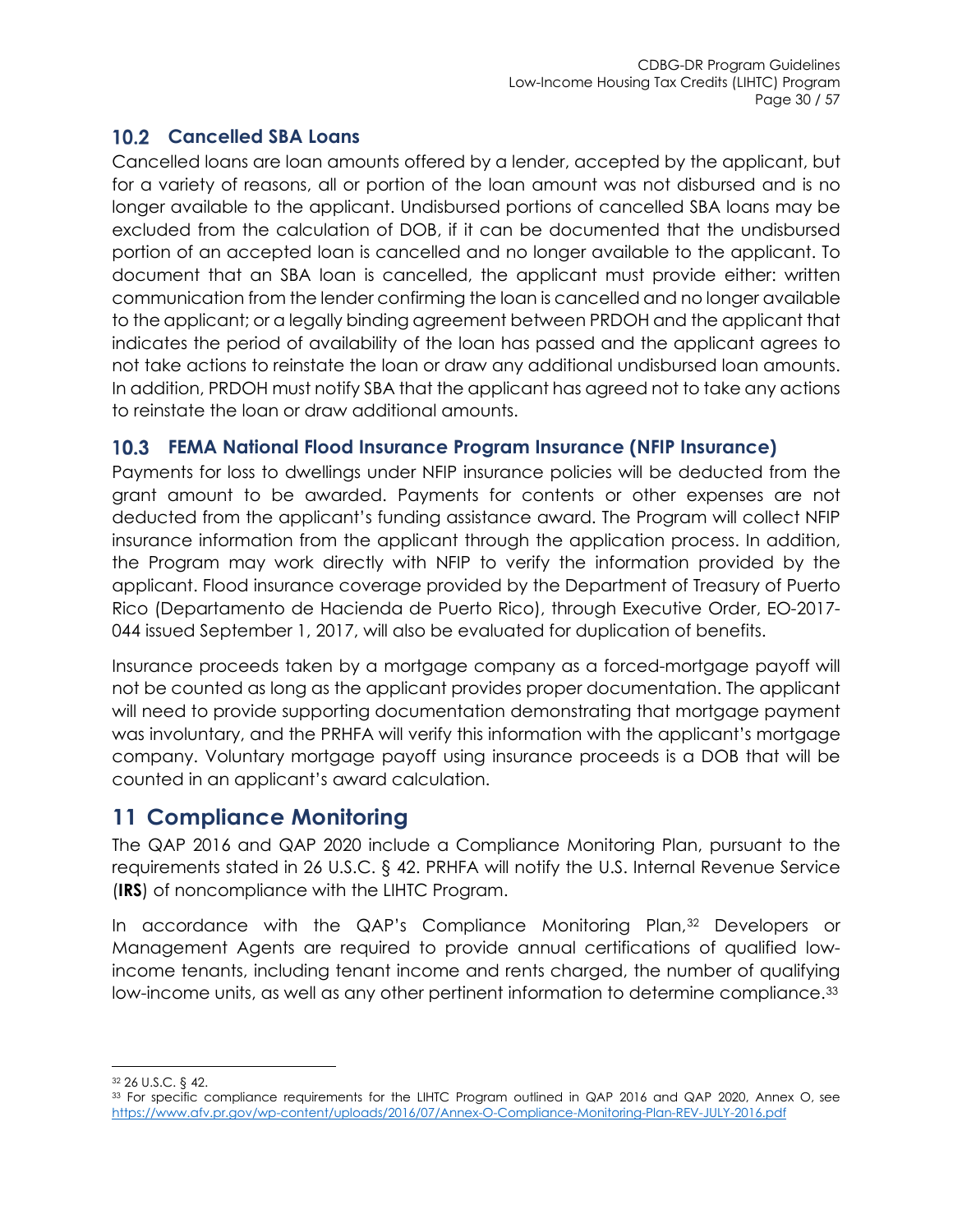Developers are advised that PRHFA is required to perform compliance monitoring. To facilitate monitoring, PRHFA and its designees will have access to all project information, including but not limited to, physical access to the project, financial records, and tenant information for the purpose of monitoring compliance with 26 U.S.C. § 42 and with CDBG-DR requirements.

In the case of a noncompliance incident, PRHFA will advise the Developer, as well as, notify the IRS or any other federal agency, as deemed necessary. Further note that regardless of the status of the noncompliance incident (resolved or not) all incidents related to the LIHTC laws and regulations will be reported to the IRS.

#### <span id="page-30-0"></span>**Occupancy Requirements**

To be considered an eligible housing activity under CDBG-DR funding, rental housing must be occupied by LMI households. The rents must be considered "affordable" to meet this criterion. HUD defines "affordable housing" as one that a household can obtain for thirty percent (30%) or less of its income; this varies from city to city. LIHTC rents are set at thirty percent (30%) of the income of the AMI tied to the unit. This is calculated with an assumed family size of 1.5 persons per bedroom. For guidance on determining maximum rents and income limits for Puerto Rico LIHTC projects, limits are annually published by PRHFA.[34](#page-30-1)

Household income at move-in must not exceed the applicable income limit designated for the household's family size in accordance with the affordability requirements defined by HU[D35](#page-30-2). Prior to moving in or taking possession of a unit, the Developer or Management Agent is required to certify that the household meets the income requirements. Certification of residents after move-in may impact the Developer's ability to claim tax credits for the unit. For compliance guidance, refer to the QAP 2016, Annex O – Compliance Monitoring Plan.[36](#page-30-3) 

If a family's income increases after they move in, the family is not disqualified from staying in the unit even if the increase is above the unit's income requirements. In buildings that have a mix of tax credits units and other types of units (such as units that are market rate), the Developer must follow the "next available unit rule". This means that if a tenant in a LIHTC unit's income increases to more than one hundred forty percent (140%) of the AMI, the next available unit must be rented to someone within the appropriate income level for admission. However, the tenant with the increased income is still eligible to remain in their unit.

All Developers under contract to PRHFA must comply with federal, state, and local laws that prohibit discrimination on the basis of disability, including but not limited to the Federal Civil Rights Act of 1964 (Title VI), 42 U.S.C. § 2000d *et seq.*, the Federal Fair Housing

<span id="page-30-1"></span><sup>34</sup> As of date, the most recent publication is: PRHFA Circular 18-01 "Developers and Management Agents of Properties participating in the Low-Income Housing Tax Credit (LIHTC) Program" (April 4, 2018).

<span id="page-30-2"></span><sup>35</sup> Income limits are published annually at [www.hudexchange.info.](http://www.hudexchange.info/) For FY 2021 income limits for Puerto Rico, see [https://www.hudexchange.info/resource/5334/cdbg-income-limits/.](https://www.hudexchange.info/resource/5334/cdbg-income-limits/)

<span id="page-30-3"></span><sup>36</sup> <https://www.afv.pr.gov/wp-content/uploads/2016/07/Annex-O-Compliance-Monitoring-Plan-REV-JULY-2016.pdf>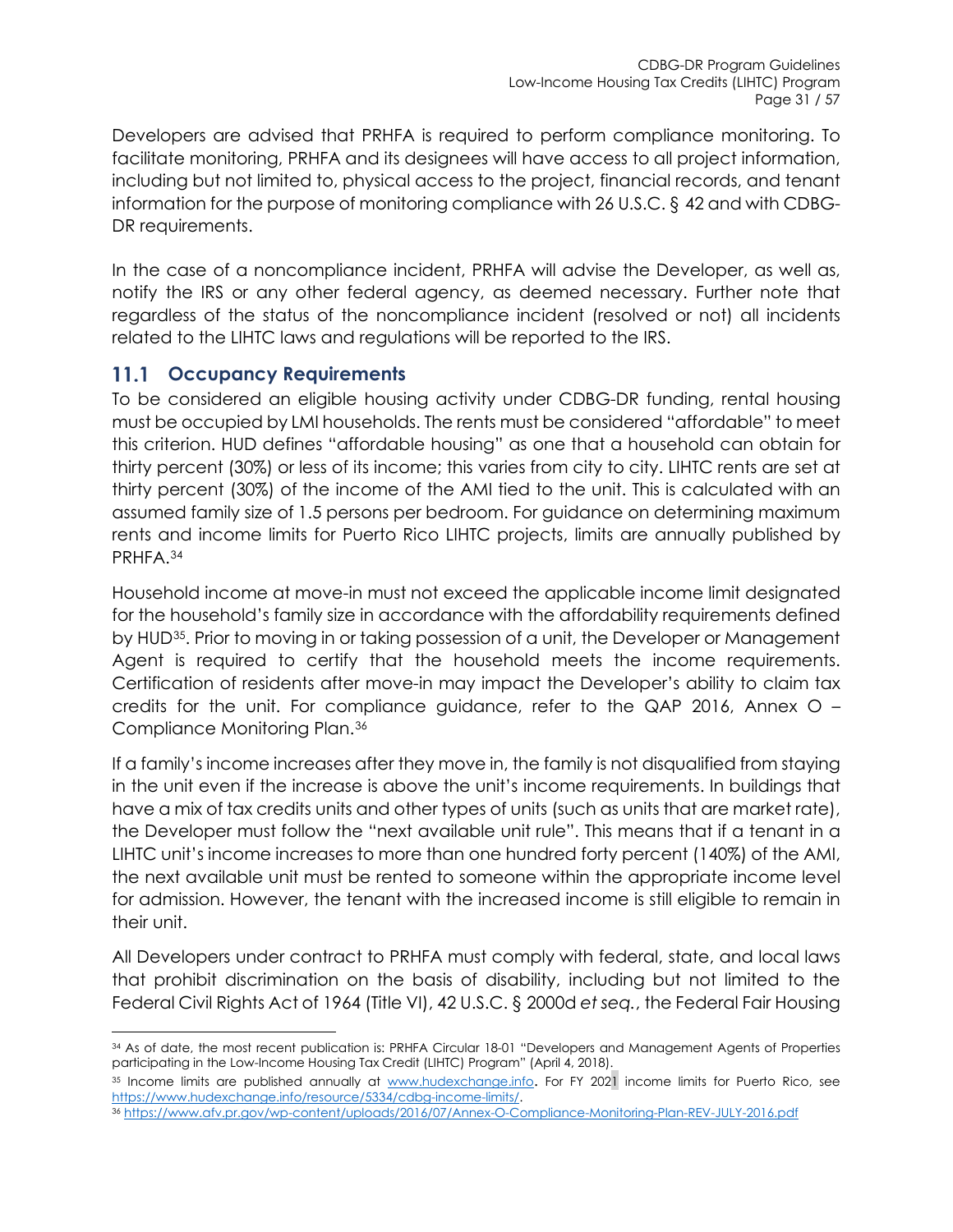Act of 1968 (Title VIII), 42 U.S.C. § 3601 *et seq.*, Section 504 of the Rehabilitation Act of 1973 (504), 29 U.S.C. § 701 *et seq.*, and ADA. In addition, Developers cannot discriminate against voucher families and must accept Section 8 voucher tenants.

All new and existing LIHTC projects with fully accessible units for occupancy by individuals with mobility and/or sensory impairments shall provide access to those unit on a preferential basis as follows:

- Preference will be given to the occupant of another unit within the same project having disabilities requiring accessibility features of the vacant unit and who is occupying a unit lacking such features.
	- o If no such occupant exists, then preference will be given to an eligible qualified applicant on the waiting list having disabilities requiring the accessibility features of the vacant unit.
- In the case that the unit is offered to an applicant without disabling conditions needing of the unit's accessibility features, the Developer and/or manager shall require the applicant to agree (and shall incorporate this VCA to the lease) to move to a non-accessible unit whenever it becomes available and within the delivery of a written notification.

Developers and Management Agents shall adopt suitable means to ensure the information regarding the availability of accessible units reaches eligible individuals with disabilities and shall undertake reasonable nondiscriminatory steps to maximize the utilization of such units by eligible individuals.

# <span id="page-31-0"></span>**12 Financing Requirements**

## <span id="page-31-1"></span>**Subsidy Layering Review and Underwriting**

The Subsidy Layering Review (**SLR**) will certify that there is no overlap of government subsides when combining housing assistance programs with other forms of federal funds administered by Federal, Puerto Rico, or local agencies.

To perform this review, PRHFA will evaluate each project to determine a reasonable level of profit or return for Developer or a Developer's investment. Based on this determination, PRHFA will determine whether and, how much, the Developer must invest, and/or which other funding sources and types can be applied to the project. The review will ensure that costs are eligible under each project, and all income and expenses are reasonable and within the prescribed standards.

Pro-forma statements will be prepared by PRHFA based on the analysis described above, which will include recommended sources and uses of funds, as well as projected operating income for the term of affordability. These will include the amount of LIHTCs that a project would be eligible to receive, as well as the amount of permanent financing based on the established parameters, governmental subsidies, capital contributions, CDBG-DR funds, and funds from PRHFA or other state or private programs.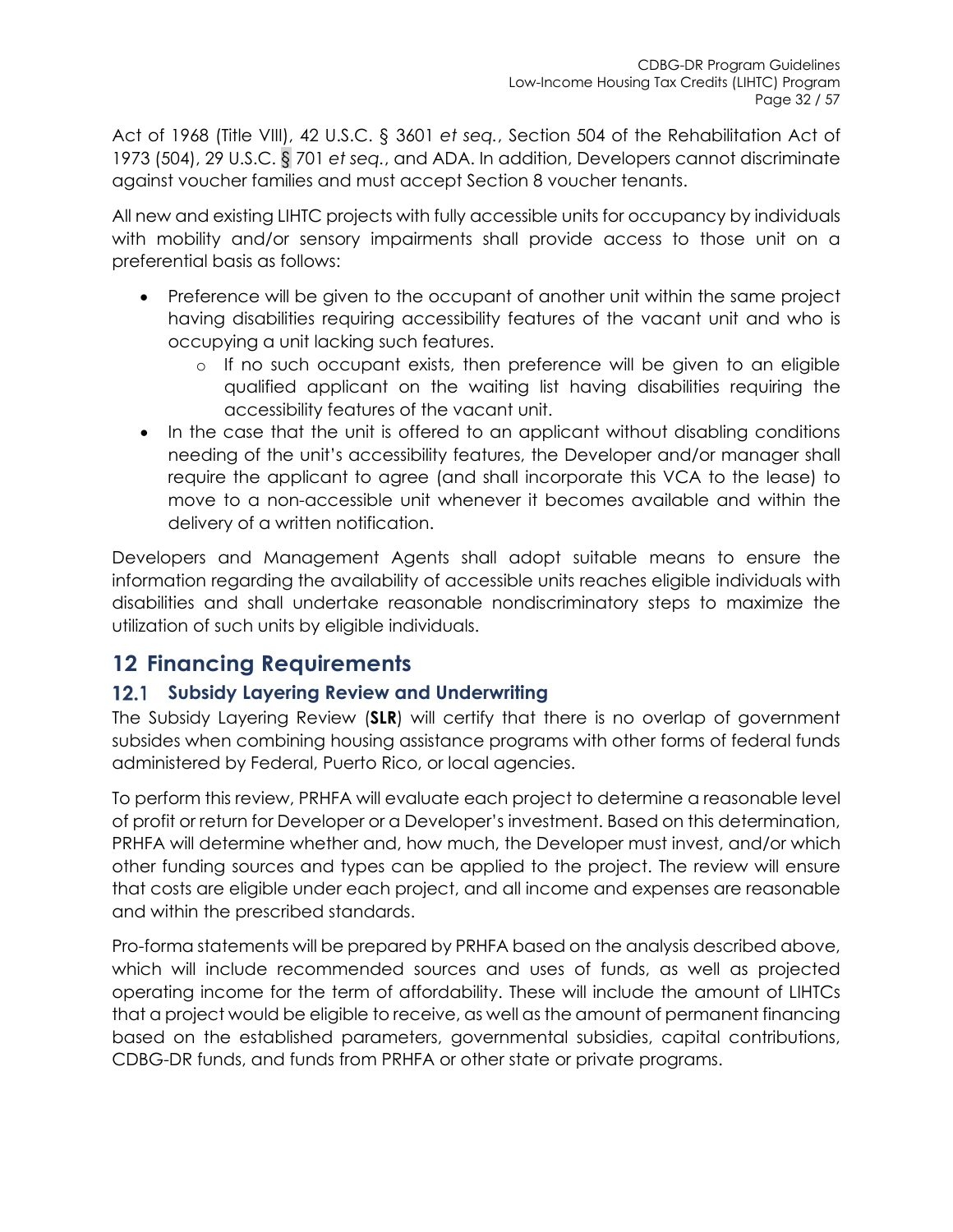PRHFA's underwriting requirements are outlined in the QAP 2016 and QAP 2020, section 5.3 - *Underwriting and Financial Feasibility Analysis*. The purpose of the underwriting requirements is to ensure that:

- Project costs are reasonable;
- All sources of project financing are committed;
- To the extent practicable, CDBG-DR funds are not substituted for non-Federal financial support;
- The project is financially feasible;
- To the extent practicable, the return on the Developer's equity investment will not be unreasonably high; and
- To the extent practicable, CDBG-DR funds are reimbursed on a needed pro-rata basis with other finances provided to the project.

PRHFA will underwrite the rents according to LIHTC limits except for projects that intend to use project-based rental assistance (e.g., Section 8, Project Based Vouchers, PHA, or similar legislation), which will be underwritten as per applicable regulations, provided written evidence is submitted (e.g., award letter indicating gross rents approved for the project or executed rental subsidy agreement). Also, when combining LIHTC properties with a project-based rental assistance program, the Developers shall ensure that they meet both sets of program rules regarding income limits application. For more information, see the QAP 2016 and QAP 2020, section 5.2 - *Development Budget and Pro Forma Assumptions Review*; and section 5.3 - *Underwriting and Financial Feasibility Analysis*.

#### <span id="page-32-0"></span> $12.2$  **CDBG-DR Funding Considerations**

Further, CDBG-DR funds may not be used in conjunction with PRHFA's HOME Program. Projects may receive HOME funds from other Participating Jurisdictions. CDBG-DR awards must meet LIHTC's rent and income limits, use, and compliance monitoring limitations, as well as any other existing or future regulatory requirements.

CDBG-DR allocations will be based on equity gaps determined for each submitted application, once the project is evaluated as per the QAP 2016 and QAP 2020 requirements and applicable underwriting guidelines, along with any specific CDBG-DR requirements, with updated sources and uses budget and any additional financial information PRHFA may require. CDBG-DR funds will be first awarded to projects that received a LIHTC award during or prior to NOFA-2016.

Funds will be disbursed monthly on a draw basis. No disbursements are allowed unless the CDBG-DR Agreement is signed and dated by both parties (PRHFA and Developer). Refer to the Section on *Responsibilities of the Developer,* for a detailed description of the Developer's duties before the execution of the CDBG-DR Agreement, during construction and after completion of construction.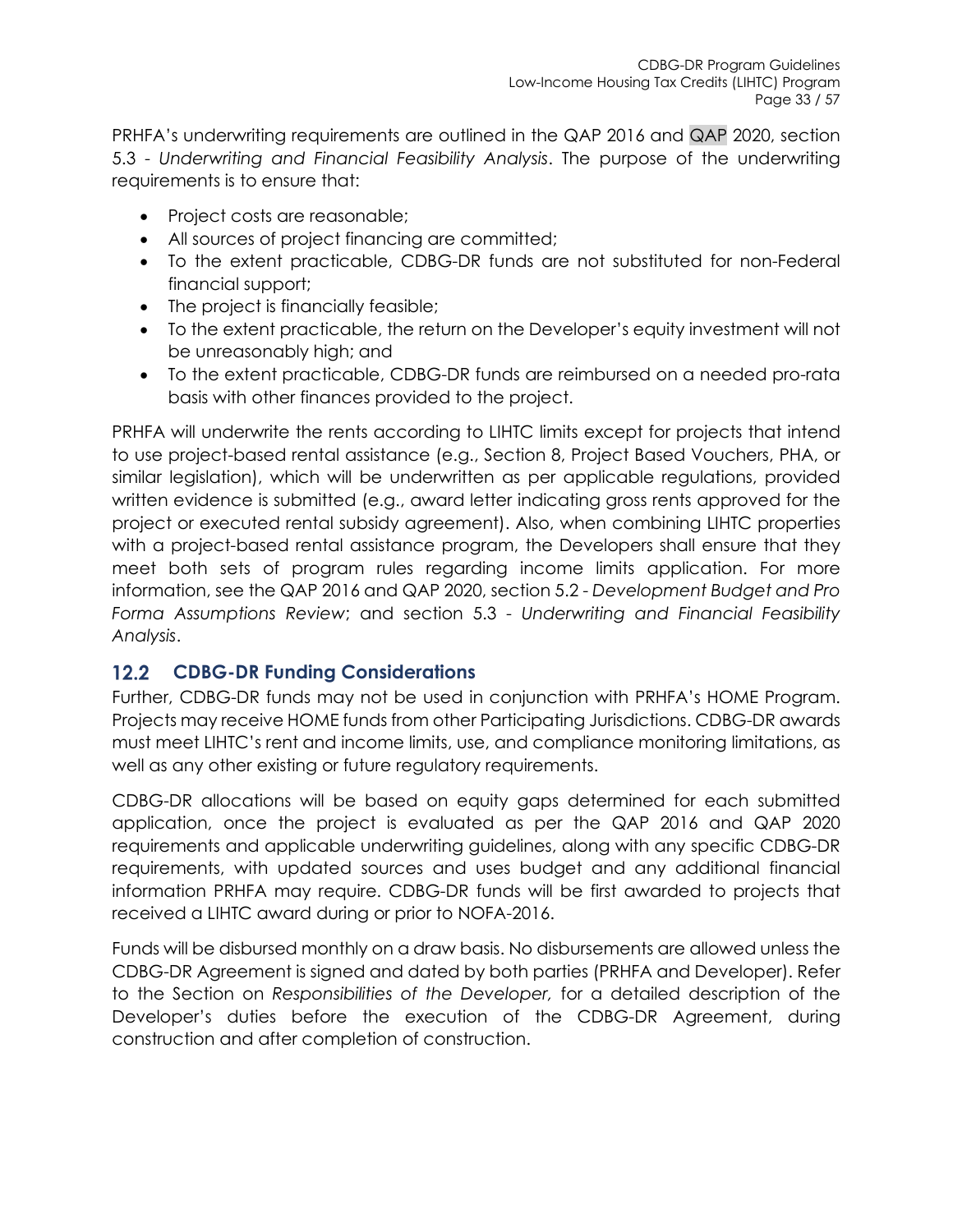## <span id="page-33-0"></span>**Allowable Expenditures**

CDBG-DR funds awarded under this Program will only reimburse eligible and reasonable costs incurred to develop a project. No CDBG-DR funds will be advanced to reimburse a project cost unless the Draw Request with supporting documentation is submitted and approved by the PRHFA. No funds shall be disbursed until all funding commitments and agreements are executed, and environmental conditions are satisfied.

Purchases from affiliated persons or entities must be backed by an appraisal, acceptable to the PRHFA in its sole discretion. Construction/Rehabilitation costs must be identified and outlined in the payment and sources of the development budget. All costs must be reasonable, and documented as such.

Only costs identified in the CDBG-DR Agreement will be considered eligible for payment by this Program. All construction costs shall be considered to be cost reasonable.<sup>[37](#page-33-2)</sup> **Extended overhead costs required to complete the CDBG-DR proposal submission are not allowable costs.**

The development budget will identify the payment source of each line item. Developers must ensure that only CDBG-DR eligible costs are included in invoices submitted to the Program. Invoices will also be verified by the PRHFA personnel responsible for each project. CDBG-DR funds may be used for capital investment in eligible LIHTC projects. Capital investment are costs that are included in the eligible basis of a project under the IRC. 26 U.S.C. § 42 on Low-income housing credit.

Certain "soft" costs for construction such as surveys, site and utility plans, professional fees, and other pertinent costs will be considered at the discretion of PRHFA, if such costs are determined to be necessary and appropriate to achieve the national objective of the Program.

These Program Guidelines do not provide a complete or exhaustive list of costs. All costs are subject to review and approval of PRHFA and PRDOH; as such, any costs incurred prior to execution of the CDBG-DR Agreement are incurred at-risk.

#### <span id="page-33-1"></span>12.4 Ineligible Uses of CDBG-DR Funds

CDBG-DR funds will not be disbursed for any costs enumerated at 24 C.F.R. §570.207, with the exception of those costs which are permitted under the State's waiver, which allows the use of CDBG-DR funds for new construction.

The following are ineligible uses of CDBG-DR funds under this Program:

- Entertainment, including amusement, recreation and social activities; food and alcohol associated with parties or socials, meals lodging, transportation, and gratuities associated with entertainment;
- Pre-award costs, including preparation of the Grant proposal;
- Donations and contributions, including cash, services or properties;
- <span id="page-33-2"></span>• Fundraising activities;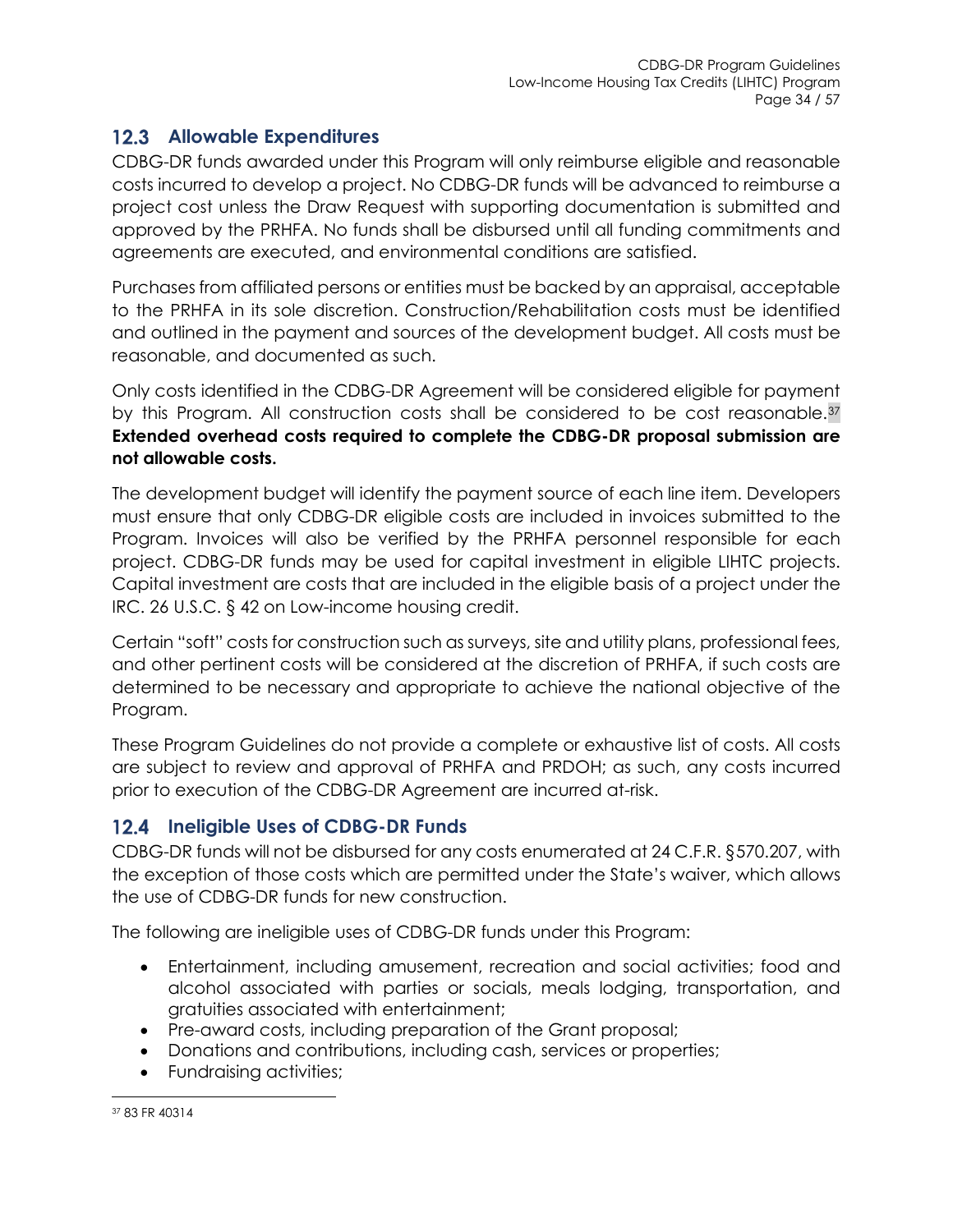- Lobbying;
- Supplanting Federal and State funds;
- Operating costs associated with day-to-day functions of the organization not associated with the approved project;
- Support service-only activities;
- Overhead costs,
- Furniture and equipment;<sup>[38](#page-34-1)</sup>
- Project Reserves, including, operating reserves, rent-up reserves, insurance reserve, reserve for replacement, and escrow reserves;
- Contingency fees (construction);
- Commercial facilities:
- Rental assistance:
- Reimbursement of bond transaction fees:
- Reimbursement of construction interest on an interim or permanent construction loan; and
- Any other items unallowable under federal cost principals, as stated in 2 C.F.R. Part 200 and under the HCDA of 1974.

#### <span id="page-34-0"></span>**Additional Funding Requirements**

Accounting of disbursements and projects' expenditures will be ongoing to ascertain that funds are expended according to the terms of the CDBG-DR Agreements. This process will help identify those projects that do not comply with deadlines. PRHFA will track and report fund commitments and expenditures, and beneficiary information, when available, to PRDOH on a quarterly basis. This task will be a joint effort between the PRHFA Financing and Tax Credit Department and their Accounting/Pre-Audit Department.

Developers shall commit to the development funding plan<sup>[39](#page-34-2)</sup> (schedule of performance and development budget) outlined in their respective CDBG-DR Agreements, which must be acceptable to PRHFA, and acknowledge that:

- Development of the qualified rental property will be constructed and placed in service by the date stipulated in the LIHTC Carryover Allocation Agreement.
- Developers shall file a monthly report providing confirmation of progress toward meeting the established expenditure deadlines. The assigned PRHFA personnel will review the plan and enforce compliance.
- A Project that is not completed in accordance with the terms and conditions of the CDBG-DR Agreement can be considered terminated prior to completion, and all CDBG-DR funds will be recaptured.

<span id="page-34-1"></span><sup>38</sup> The costs of moveable equipment, furnishings, or machinery is not covered as an eligible activity under the category of Real Property Acquisition. See 24 C.F.R. §570.207 (b).

<span id="page-34-2"></span><sup>39</sup> The development funding plan refers to the development budget and schedule of performance for each project. It is incorporated as part of the CDBG-DR Agreement.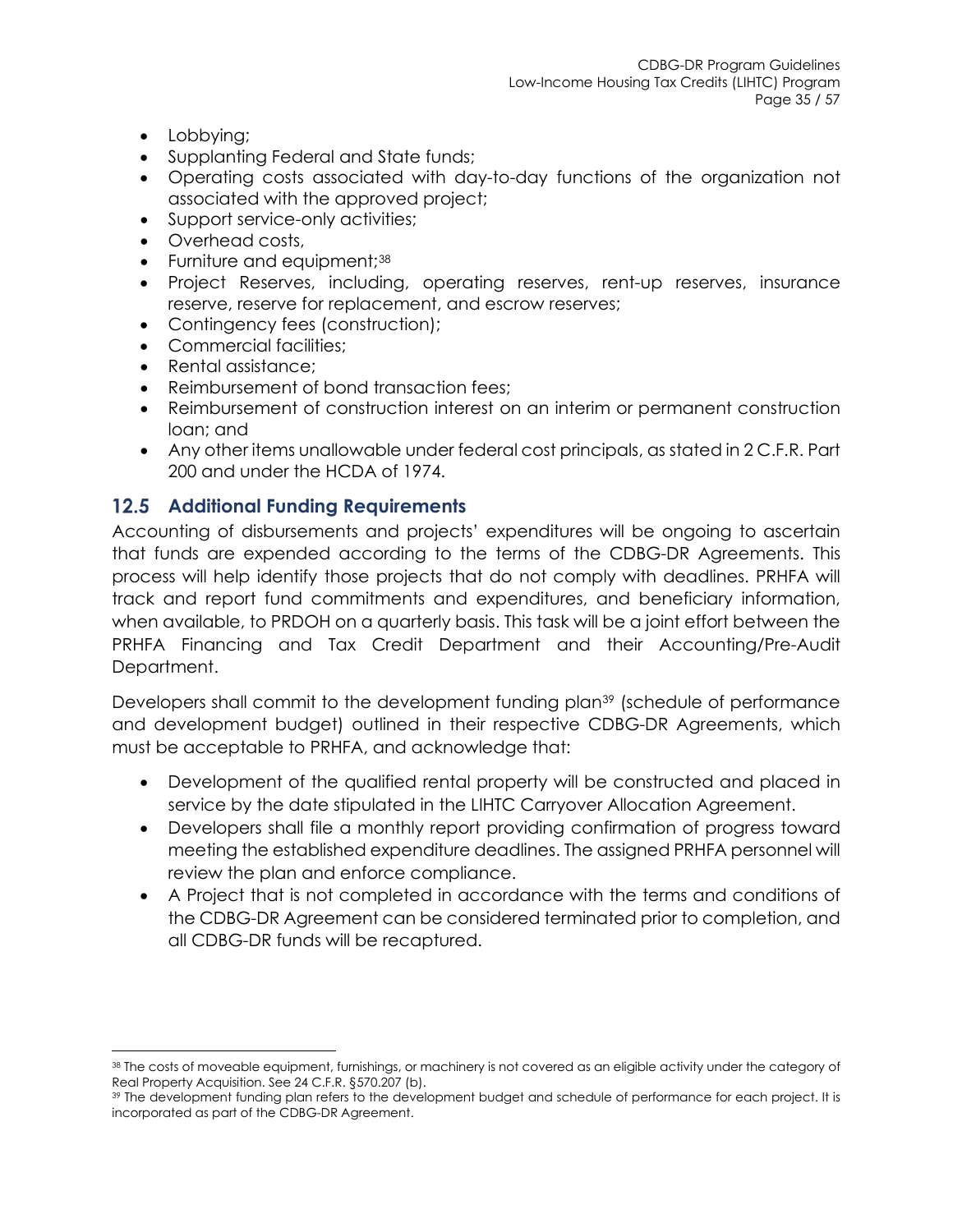If the Development is not completed on or before the Completion Date outlined in the CDBG-DR Agreement for any reason other than an act of God or *force majeure*, PRHFA shall be entitled to all rights and remedies as provided for in the CDBG-DR Agreement.

The CDBG-DR Agreement will set forth all CDBG-DR program and crosscutting federal grant requirements. These will be enforceable through the recordation of a restriction binding on all Developers and successors. In Puerto Rico, it is achieved with a public deed recorded at the appropriate Property Registry.

PRHFA reserves the right to exercise its prudent discretion when the circumstances so warrant it. PRHFA and PRDOH will recapture funds not expended within the terms stipulated in the CDBG-DR written agreements. Recaptured funds will be returned to the Program for future use.

#### <span id="page-35-0"></span>**Change Order Requests**

Depending on each project's percentage of completion and an assessment of whether any project delays will affect meeting CDBG-DR deadlines, Developers may be responsible for any equity gap they may face. Changes in plans or specification after the CDBG-DR Agreement has been executed including any increase or decrease to the quantity of work to be performed or materials, equipment, or supplies to be furnished shall not be allowed without the express written permission of PRHFA.

Requests for change orders shall only be considered if the Developer demonstrates the change is necessary, reasonable, and cannot be funded through the Project's contingency budget or through funding sources other than CDBG-DR. Request for change order should not result in an increase of more than five percent (5%) of the approved budget in the executed CDBG-DR Agreement.

PRHFA will evaluate all requests for a change order to determine whether costs are necessary and reasonable for the timely completion of the Project or to protect the initial investment of CDBG-DR funds. Approval of change orders is subject to the discretion of the PRHFA, and availability of CDBG-DR funds. Change order requests for an increase in the value of the CDBG-DR Agreement in excess of five percent (5%) will only be considered if the Developers can demonstrate that the change order is required due to a substantial or unexpected change in Project circumstances beyond the control of the Developer. Requests for change orders in excess of five percent (5%) will be considered on a case-by-case basis.

Any work performed outside of the approved scope of work without prior authorization by means of a Change Order may not be reimbursable under the CDBG-DR Agreement. Developers shall be responsible for all costs incurred due to activities performed beyond the approved scope of work without prior authorization by a duly authorized change order.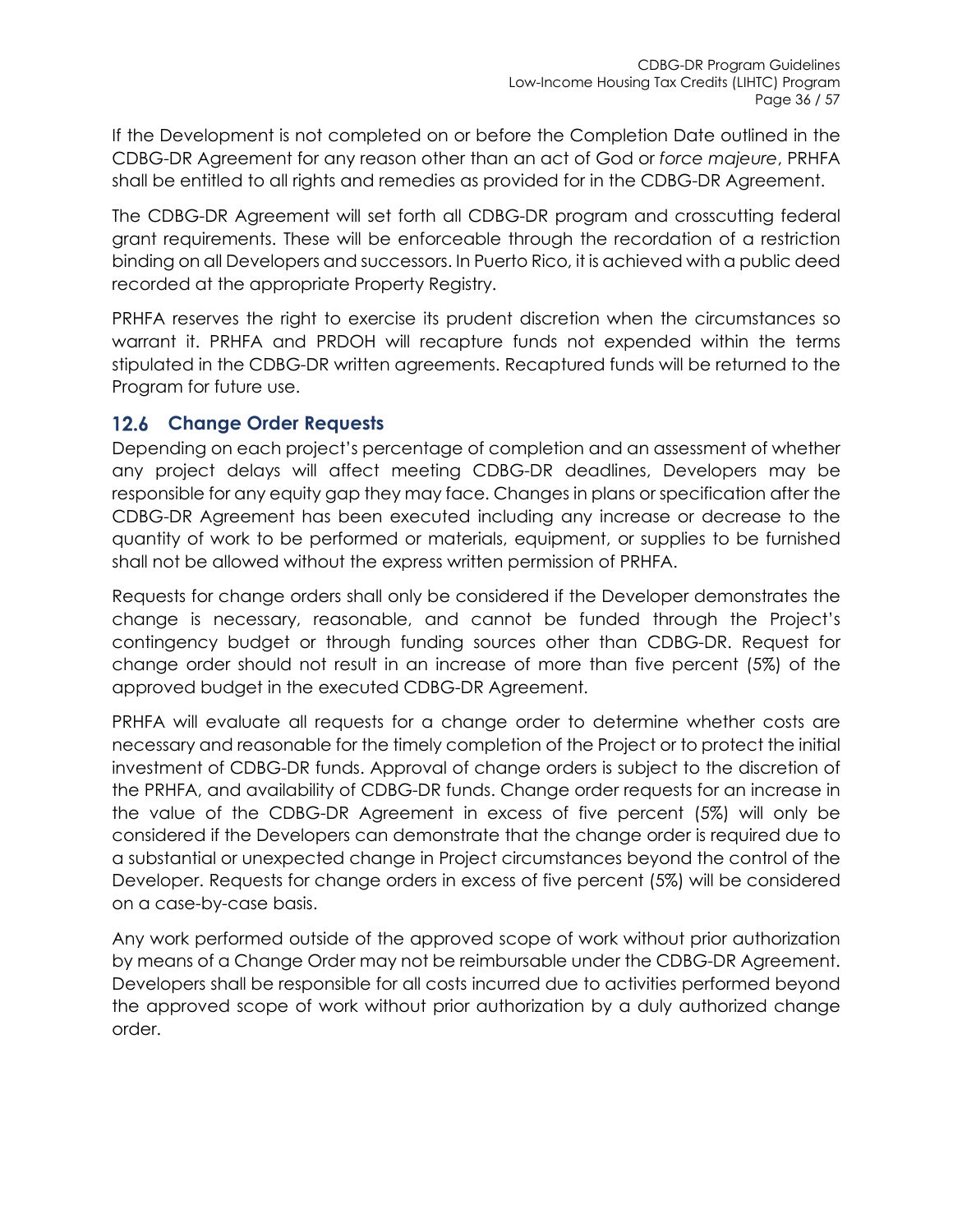## <span id="page-36-0"></span>12.7 Program Income

Any and all collection of payments for CDBG-DR funds disbursed as loans shall be considered Program Income and maintained by PRHFA under the direction of PRDOH. These are to include loan payments – inclusive of principal and/or interest – from the Developer, as well as any loan or grant repayments as a result of program noncompliance. To the maximum extent feasible, Program Income shall be used or distributed before additional withdrawals from the U.S. Treasury are made.[40](#page-36-3) PRHFA will establish an independent, no-interest bearing account for Program Income received from the Program. Program Income activity shall be reported to PRDOH.

Program Income does not include any operating income generated by the project after any loans funded through CDBG-DR funds are repaid, and the Project is occupied.

To facilitate compliance with 83 FR 5844, 5853, PRHFA shall include any program income generated and retained by the Program to allow PRDOH to report all program income to HUD through the DRGR Quarterly Performance Report (QPR).

# <span id="page-36-1"></span>**13 Responsibilities of the Developer**

## <span id="page-36-2"></span>13.1 Before Execution of the CDBG-DR Agreement

This section sets forth the responsibilities and obligations that the Developer must meet in order to enter into a binding CDBG-DR Agreement with PRHFA.

All existing LIHTC projects under this Program will be required to submit a new proposal as part of the CDBG-DR Agreement. This proposal shall include, but is not limited to, a revised development funding plan accounting for the costs and timeline of implementing the CDBG-DR requirements, an updated design and plan specifications, updated threshold review documentation (i.e. Designer's Preliminary Opinion Letter, Valid Construction Permit, etc.), and other documentation as requested by PRHFA.

The following documentation must be received and accepted by PRHFA prior to the execution of the CDBG-DR Agreement:

- A written report by PRHFA that includes:
	- o Blueprints that have been received and those that have been approved by all pertinent Governmental Authorities;
	- o New construction and/or rehabilitation, as shown by the Blueprints, will comply with all applicable zoning and construction laws, ordinances, and regulations;
	- o Construction Contract that satisfactorily provides for the construction of the new construction and/or rehabilitation;
	- o Roads and utilities necessary for the full utilization of the new construction and/or rehabilitation for its intended purpose have been completed or are contemplated or the presently installed and proposed roads and utilities

<span id="page-36-3"></span><sup>40</sup> 83 FR 5844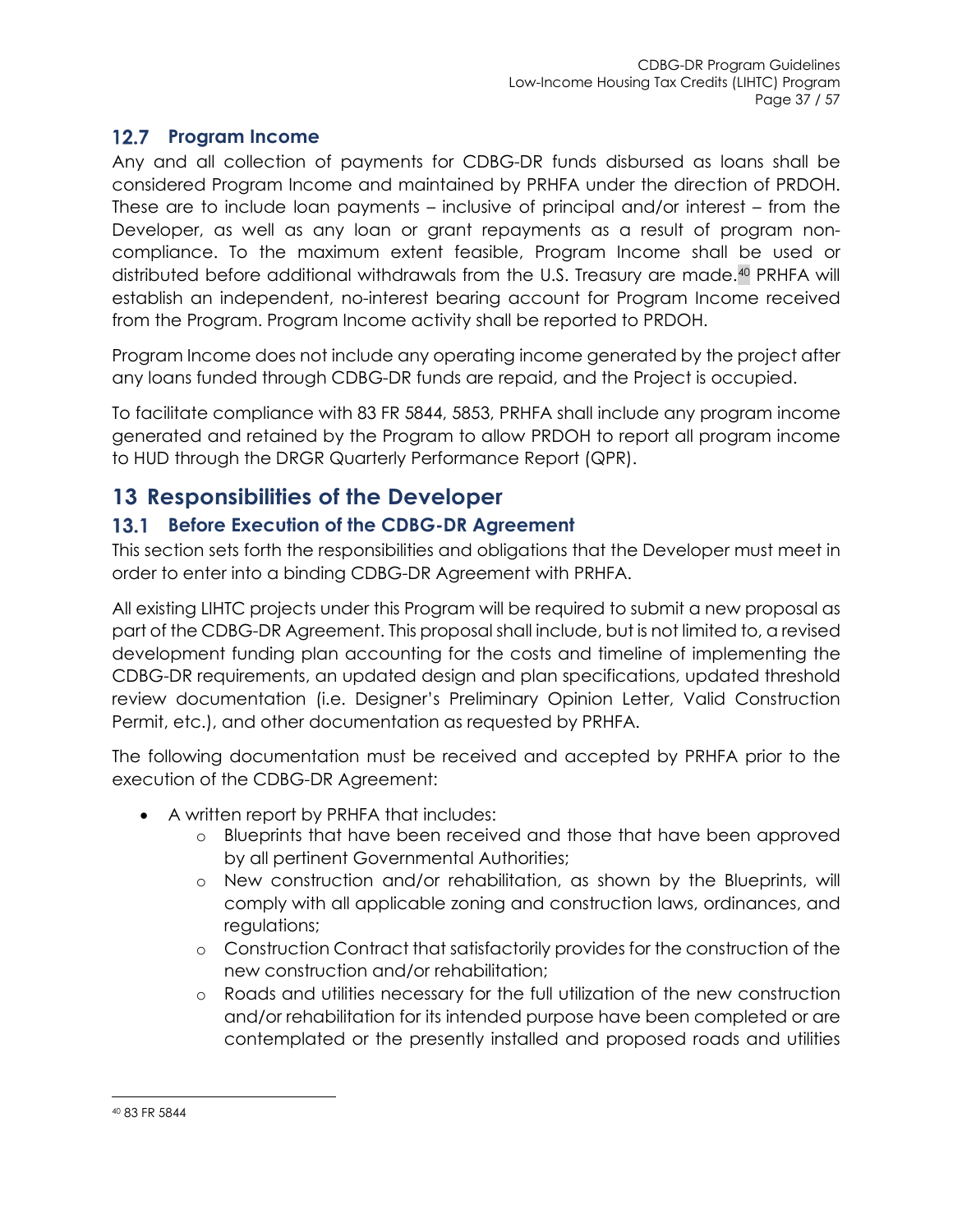are sufficient for the full utilization of the new construction and/or rehabilitation for its intended purpose; and

- o Construction of the new construction and/or rehabilitation theretofore performed, if any, was performed in accordance with the Plans and will be finished along with all necessary roads and utilities on or before the Construction Completion Date.
- Current Financial Statements of the Authorized Representative of the Developer, and/or Owner, and any other financial documents and/or data deemed reasonably required by PRHFA.
- Evidence of payment and performance bonds, and labor and materials payment bonds, each for penal sums equal to the amount of the Construction Contract, and a Wage Payment Bond for twenty percent (20%) of such amount, or as otherwise provided by law, each naming PRHFA and PRDOH as co-obligees, with a company having a rating of "A", or better and a financial size of "V", or better with Best's Rating Service and acceptable to PRHFA, the Workman's Compensation Fund, and other insurance policies (alongside evidence of the payment of premiums) required hereunder and/or under any other Loan Document, and all documents related to construction, including without limitation, the Construction Contract, and agreements with and from the Contractor and Developer's Architect.
- Copy of the Construction Contract and a copy of the Developer's Agreement with the Developer's Architect certified by the Developer.<sup>[41](#page-37-0)</sup>
- The Project Cost Statement.
- A copy of the public instrument (deed, lease agreement, sales contract, option agreement, among others) relating to the Developer's acquisition of the Developer's interest in the premises and all documents related therewith.
- The Developer must provide evidence that they have met all conditions defined in its LIHTC-Operating Agreement as of the date of the Initial Advance with respect to ensuring that the Capital Contributions have been complied with to the extent possible.
- Environmental Review. Refer to Environmental Review Section of these Guidelines. This includes the Approved RROF and FONSI, if applicable.
- Copies of any inspection and/or test records and reports made by or for the Developer's Architects.
- A construction schedule for the new construction and/or rehabilitation.
- A progress schedule showing the interval of time over which each item of Direct Cost and Indirect Cost is projected to be incurred and paid, as well as a breakdown of all Direct Costs to be incurred for the construction of the new construction and/or rehabilitation; and
- Evidence of compliance with CDBG-DR funding requirements, including but not limited to, adherence to, at least, one Green Building Standard, compliance with VCA standards, and the inclusion of Broadband Infrastructure requirements.

<span id="page-37-0"></span><sup>41</sup> The terms and conditions of such agreements must be acceptable to PRHFA.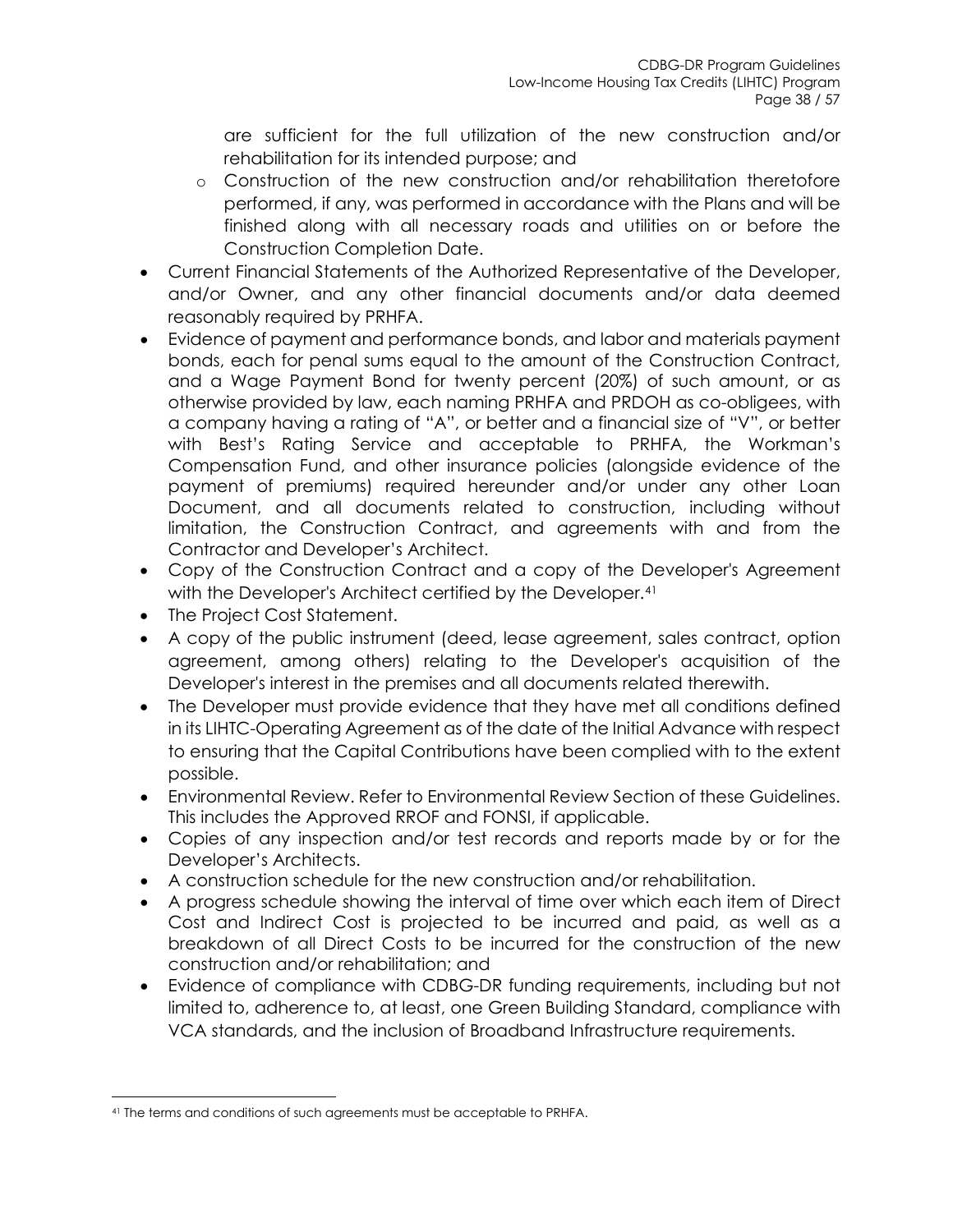The following items must be received and reviewed by PRHFA's Legal Counsel prior to the execution of the CDBG-DR Agreement:

- The Loan Documents and any other document reasonably required by PRHFA;
- Evidence of paid Title Insurance policy;<sup>[42](#page-38-0)</sup>
- Evidence that all taxes and other levies imposed upon the Premises or on the Developer's Interest in the Premises and/or new construction and/or rehabilitation are fully paid and current;
- Copies of all applicable authorizations as determined by PRHFA or PRHFA's Counsel (on behalf of PRHFA):
	- o Plot plan and subdivision approvals;
	- o Zoning variances;
	- o Sewer, building, flood, and all permits required for construction, use, occupancy, and operation of Premises;
- Agreements from Developer's Architects and the Contractors, including but not limited to, design agreement(s), construction contract agreement(s);
- A survey of the Premises, certified by a duly licensed professional engineer (PE) to practice the civil engineering or surveyor, acceptable to PRHFA and the Title Insurer showing:
	- o The location of the perimeter of the Premises by courses and distances;
	- o All easements, rights-of-way, and utility lines referred to in the title policy required by the agreement or which actually service or cross the Premises;
	- o The lines of the streets abutting the Premises and the width thereof, and any established building lines;
	- o Encroachments and the extent thereof upon the Premises;
	- o The new construction and/or rehabilitation to the extent constructed, and the relationship of the new construction and/or rehabilitation by distance to the perimeter of the Premises, established building lines and street lines; and
	- o If the Premises are described as being on a filed map, a legend relating the survey to said map;
- Copy of the Developer Operating Agreement, as amended, and a copy of the organization documents of the Managing Member of the Developer, and the appropriate legal authorizations of Developer issued by agencies of the Government of Puerto Rico and/or the state of incorporation (to the extent required); and
- An opinion of Developer's legal counsel that encompasses, among other matters, the organization and existence of the Developer, the power of the Developer to enter into the Loan Documents and to perform all transactions contemplated by the agreements referred to therein, and the due execution, validity and enforceability of the Loan Documents, Note(s), Security Agreement, and all other documents and instruments pertaining to the Loan.

<span id="page-38-0"></span><sup>42</sup> The paid title insurance policy must be equal to the mortgage and issued by the Title Insurer. The Title Insurer shall insure the mortgage to be valid first lien on the Mortgaged Property free and clear of all defects, liens, claims, and encumbrances, and shall contain reference to a survey.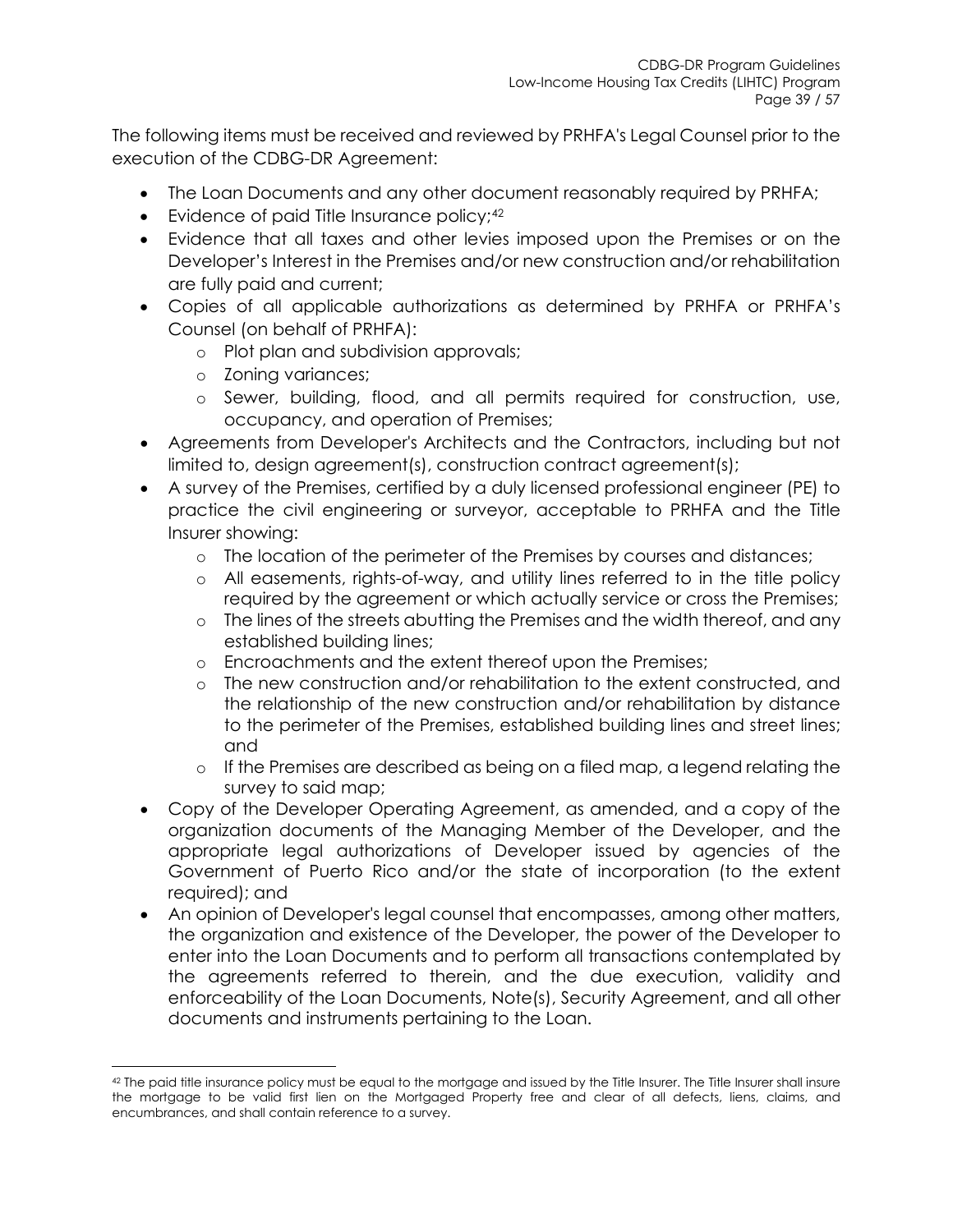It is the Developer's responsibility to ensure that the applicable Building Code(s) are applied, and permits obtained. See [www.jp.pr.gov](http://www.jp.pr.gov/) for more information.

For a complete list of required documents, please refer to the PRHFA Closing Checklist.

## <span id="page-39-0"></span>**13.2 Prerequisites for Initial Disbursement**

Upon signature of the CDBG-DR Agreement, the Developer shall provide proof of payment of performance bonds, labor bonds, and materials payment bonds before the initial disbursement.

Prior to the initial CDBG-DR disbursement, the Developer shall furnish proof of compliance with and fulfillment of all CDBG-DR requirements.

## <span id="page-39-1"></span>**13.3 During Construction**

The Developer must begin construction no later than **forty-five** (**45**) **days** from signing the CDBG-DR Agreement with PRHFA. In the case of delays caused by events beyond the Developer's control, construction can begin within **sixty** (**60**) **days**. Further delays beyond the aforementioned time requirements will be handled on a case-by-case basis.

### <span id="page-39-2"></span> **13.4 Monitor Construction Progress**

Throughout the duration of the construction, the Developer shall comply with all restrictions, covenants, and easements affecting the Premises, the Developer's Interest in the Premises, or the new construction and/or rehabilitation, and ensure the satisfaction of all material conditions of the agreement.

In order to monitor construction progress, PRHFA and its representatives shall be granted access during normal business hours, and be allowed to enter the construction site to perform the following activities, as deemed necessary:

- Inspect new construction and/or rehabilitation and all materials to be used in the construction;
- Examine all available detailed Blueprints;
- Compliance with all applicable cross-cutting regulations and program guidelines; and
- Any other activities PRHFA deems necessary to the success of the Project.

Until the Date of Conversion to permanent financing, the Developer shall submit monthly reports to PRHFA indicating the state of completion of the new construction and/or rehabilitation compared to estimates, and such other information as PRHFA may reasonably request. The reports shall be delivered to PRHFA in an acceptable form and substance.

## <span id="page-39-3"></span>**Contractor Management**

The Developer should include the following provisions as part of the Construction Contract with the Contractor:

• The Contractor will deliver copies of all major subcontracts, Change Orders, and any other contract, purchase order, or subcontract covering labor, materials,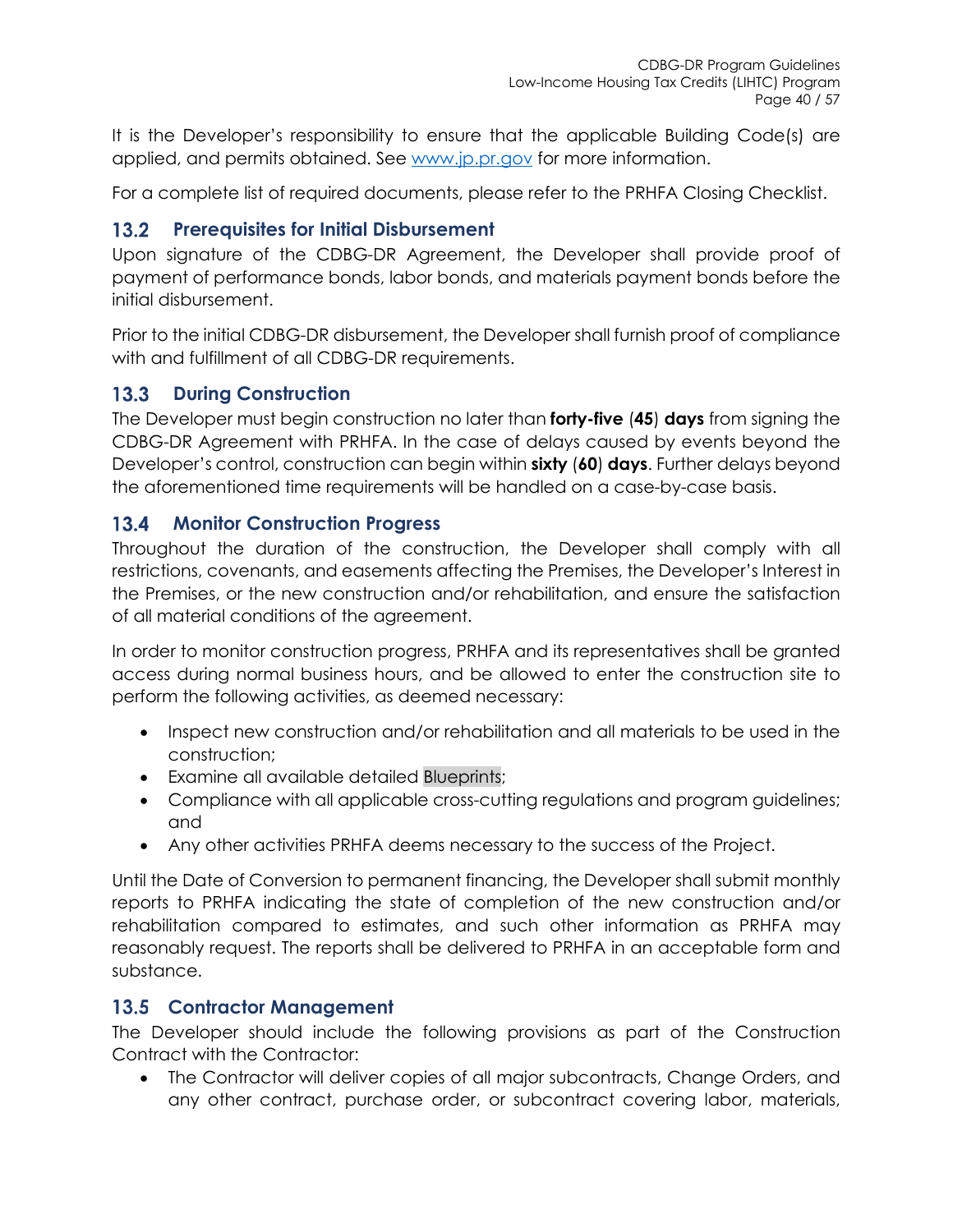equipment, or furnishings to or for the new construction and/or rehabilitation to PRHFA;

• The names of all persons with whom the Contractor contracts for the construction of the new construction and/or rehabilitation or the furnishings of labor or materials.

Further, the Developer shall acknowledge that ten percent (10%) from each construction payment will be withheld and that said retainage will be paid subject to the terms of the CDBG-DR Agreement, the Bonds, and the Construction Contract. All such subcontractors to be utilized by the Contractor in the development and construction of the new construction and/or rehabilitation shall be reasonably acceptable to PRHFA.

### <span id="page-40-0"></span>**13.6 Regulatory Compliance**

Upon demand of PRHFA or its representatives, the Developer shall be required to correct any defects (including structural) in the new construction and/or rehabilitation or any departures from the Blueprints not approved by PRHFA.

If the Developer fails to comply with federal statutes, regulations or the terms and conditions of the CDBG-DR Agreement, PRHFA may take one or more of the following actions:

- Take remedies such as temporarily withholding cash payments pending correction of the deficiency by the Developer;
- Disallow all or part of the cost of the activity or action not in compliance;
- Initiate suspension or debarment proceedings as authorized under 2 C.F.R. Part 180 - OMB Guidelines to Agencies on Government-wide Debarment and Suspension (Nonprocurement);
- Withhold further Federal awards for the project or program; or
- Entitled to take any remedies deemed necessary and that may be legally available.

The Contractor shall cooperate and deliver data or documents in connection with the new construction and/or rehabilitation to PRHFA as requested. PRHFA reserves the right to request copies of all contracts, bills of sale, statements, receipted vouchers, or agreements in the following cases:

- Developer claims title to any materials, fixtures, or articles incorporated in the new construction and/or rehabilitation; or
- Subject to the lien of the Mortgage; or
- Incurred costs which are entitled to CDBG-DR funds.

## <span id="page-40-1"></span>**Financial Management**

The Developer is responsible for paying all Direct Costs, Indirect Costs, and expenses for completion of the new construction and/or rehabilitation and satisfying all of the conditions outlined in the CDBG-DR Agreement, including but not limited to:

• All document and stamp taxes, recording and filing expenses and fees, in connection with the transactions contemplated hereby;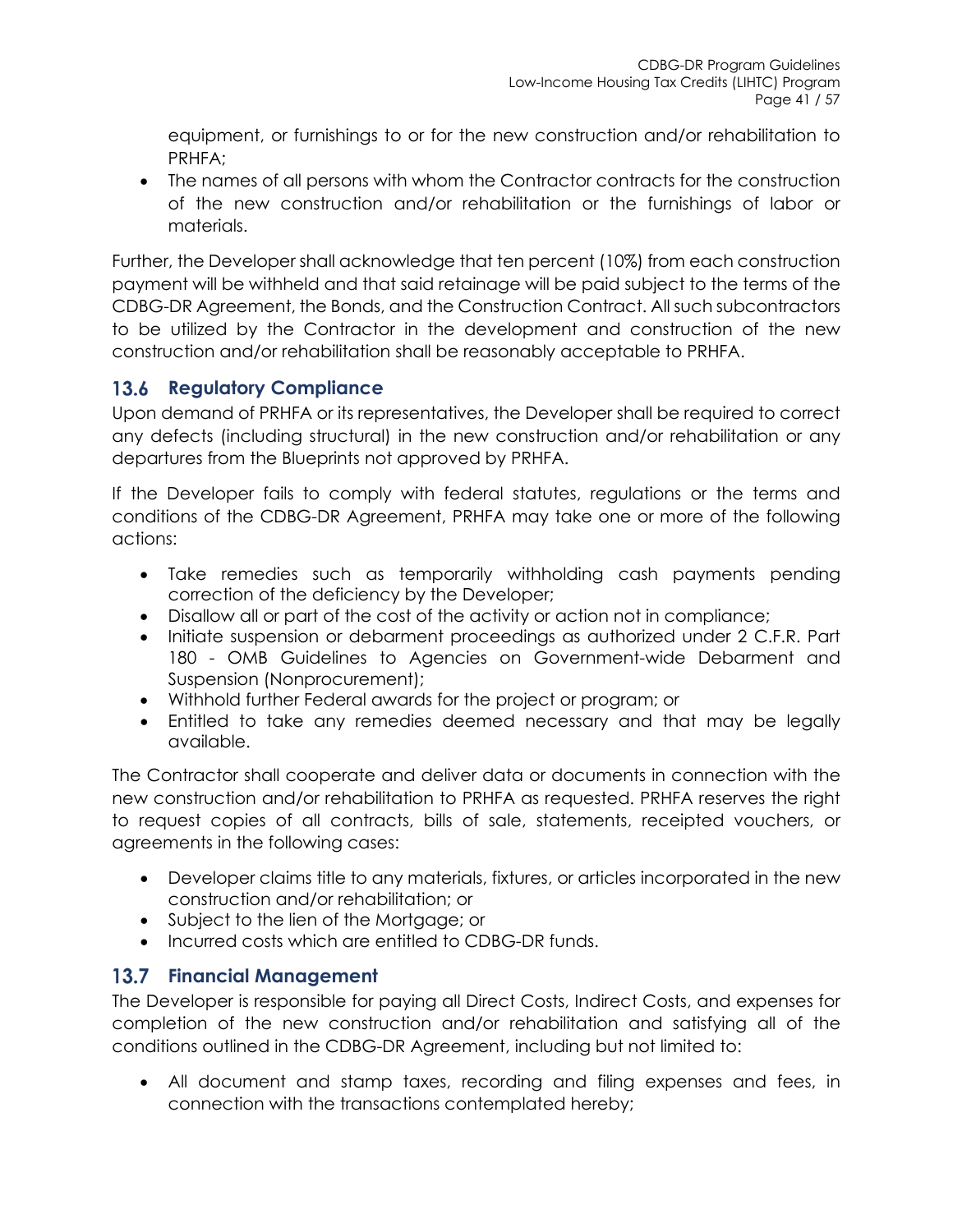- All taxes, insurance premiums, liens, security interests, or other claims or charges against the Premises, Developer's Interest in the Premises, or new construction and/or rehabilitation; and
- All costs of completion of the work to be performed by Developer in space to be occupied in the new construction and/or rehabilitation (including public space outside the property boundaries) to permit the lawful occupancy thereof for the purposes contemplated in the Operating Agreement.

The Developer shall maintain a standard and modern system of accounting of its dealings and business affairs, in accordance with generally accepted accounting principles, and allow PRHFA or any of its agents or representatives to have access to and to examine its books and records at any time or times hereafter during business hours and copy from any and all of said books and records; have its books to be audited annually by a reputable accounting firm licensed in Puerto Rico.

The Developer shall pay and discharge all taxes, assessments, and governmental charges and levies imposed upon it or upon its income or profits, or upon any property belonging to it, on or prior to the date in which penalties attached thereto, provided that Developer shall not be required to pay any such tax, assessment, charge, levy or claim, the payment of which is being contested in good faith, by the proper proceeding and such non-payment will not create a lien on the Premises, on Developer's Interest in the Premises, or the new construction and/or rehabilitation.

The Developer shall, within **one hundred twenty** (**120**) **days** after the end of its fiscal year, provide PRHFA with its audited Financial Statements without any qualification or exception reasonably deemed material by PRHFA. In addition, the Developer may be required to provide an unaudited Financial Statement signed by its Managing Member (no more than once monthly).

Pursuant to the above section, the Developer shall maintain the Premises, Developer's Interest in the Premises, and the new construction and/or rehabilitation free and clear of any and all liens, charges, claims, defects, and encumbrances except the Mortgage, PRHFA's restrictive covenants, and such others as have been previously approved in writing by PRHFA.

Upon request of PRHFA, the Developer may need to execute, deliver, obtain, and furnish, at their own expense, such documents as may be necessary to:

- Perfect and maintain the Mortgage and the pledge and security interest hereunder and the other Loan Documents; and
- Fully consummate the transactions contemplated under the CDBG-DR Agreement and maintain the principal amount of the Mortgage and the additional credits thereunder in amounts, which in the sole, but reasonable, discretion of PRHFA, will fully secure the payment and performance of all indebtedness, liabilities, and obligations under the Agreement and other Loan Document.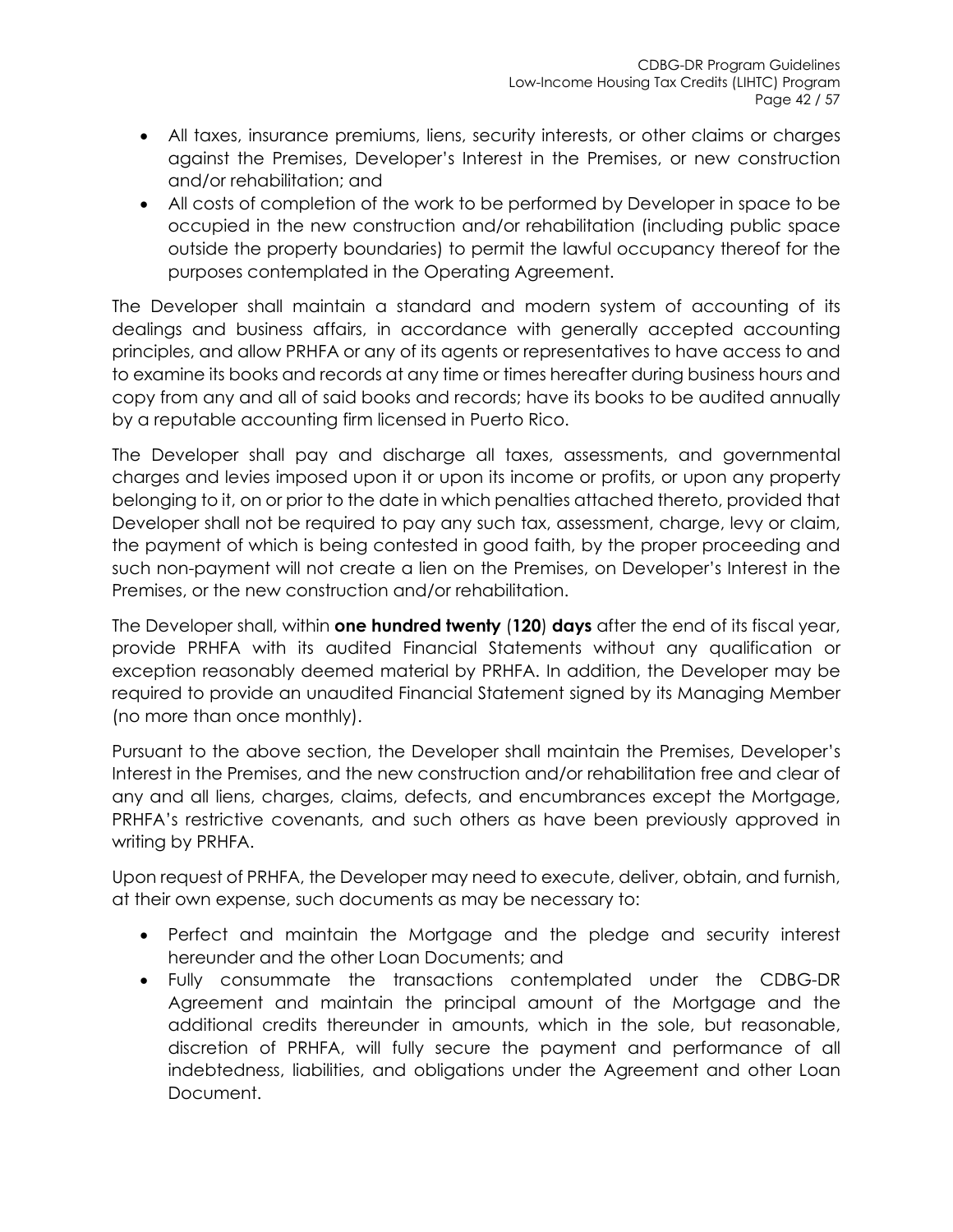## <span id="page-42-0"></span>**Legal Considerations**

The Developer shall promptly notify PRHFA of any claim, suit, proceeding, or matter brought against, or made known to the Developer, which if adversely determined or otherwise would have a material adverse effect upon the Premises, Developer's Interest in the Premises, the new construction and/or rehabilitation, or financial condition or business affairs of Developer.

The Developer shall indemnify, defend and hold PRHFA and PRDOH officials harmless from all losses, liabilities, costs, expenses (including reasonable attorneys' fees) that PRHFA and PRDOH may suffer as a result of any claims or suits brought by any broker, finder, agent or similar entity claiming through or as a result of dealings with Developer relative to the acquisition of Developer's Interest in the Premises or in connection with the execution hereof or the consummation of the transactions contemplated hereby and Developer's obligations herein shall survive the expiration or termination of the Agreement and the payment of the Loan.

## <span id="page-42-1"></span>**13.9 Substantial Completion**

The Developer shall pay the amounts retained or held back from the Contractor in accordance with the terms of the Construction Agreement and the Bonds. In order to release the funds, the following is required:

- Receipt of the Use Permit ("Permiso de Uso") for the new construction and/or rehabilitation and the release from the bonding company that issued the Bonds.
- Written recommendation from PRHFA confirming that:
	- o Construction of the new construction and/or rehabilitation has been completed;
	- o All necessary utilities and roads have been finished and made available for use;
	- o Receipt of satisfactory evidence of the approval and issuance of permits by all Governmental Authorities of the new construction and/or rehabilitation in their entirety for permanent occupancy; and of the contemplated uses thereof, to the extent any such approval is a condition of the lawful use and occupancy thereof.
- If requested by PRHFA, a current final "as built" or "completion" survey of the Premises, certified to PRHFA and the Title Insurer, showing the completed new construction and/or rehabilitation.
- Architect's certificate, confirming that the new construction and/or rehabilitation has been completed substantially in accordance with the Blueprints and acknowledging payment in full for the Architect's services.
- Developer's certificate, accepting the new construction and/or rehabilitation as completed.
- Final releases of payment from all persons who supplied material services, labor or materials for the new construction and/or rehabilitation and certificates from the Contractor and the sub-contractors acknowledging such payments, including an affidavit; and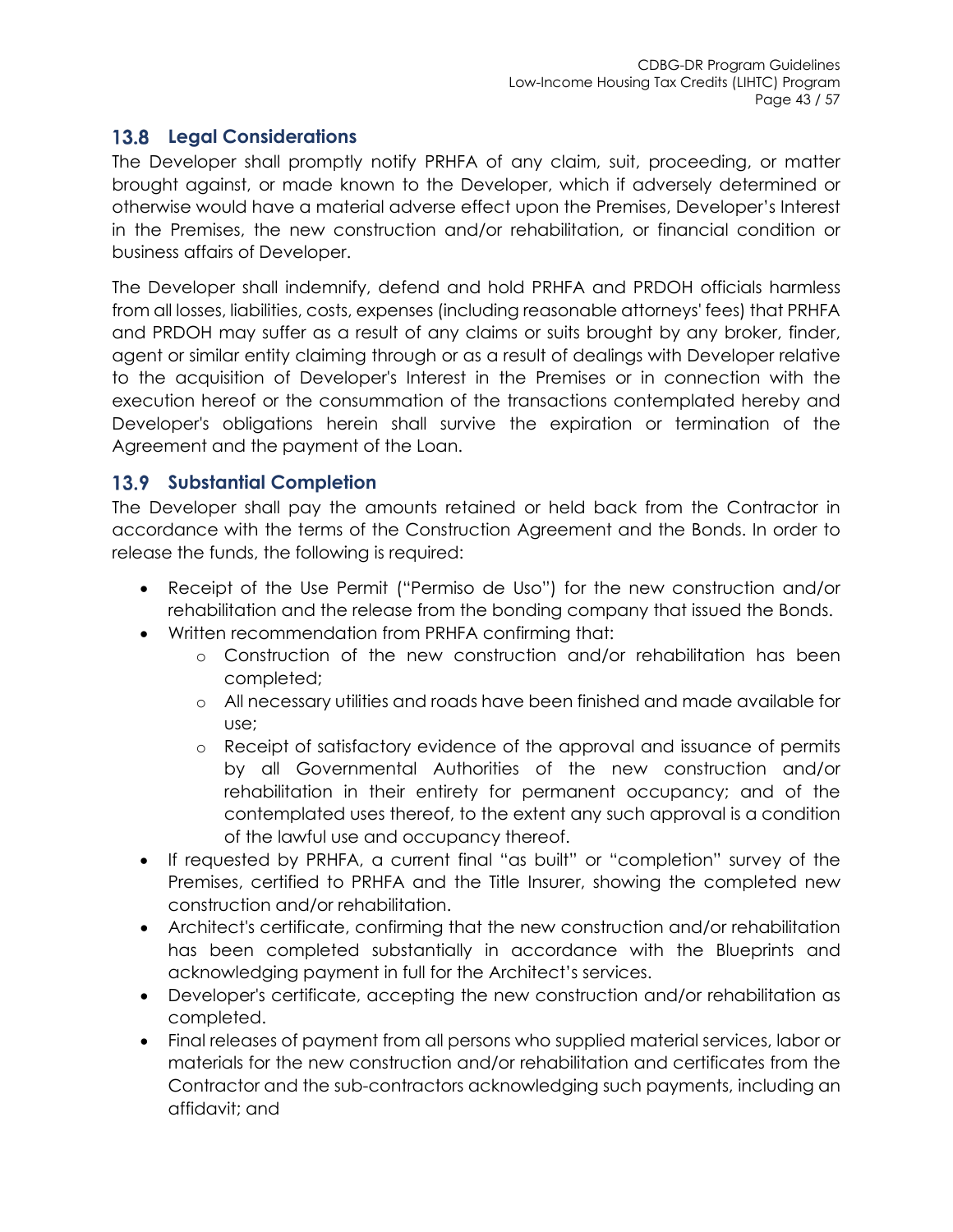• Such other evidence or documents as PRHFA may deem reasonably necessary.

## <span id="page-43-0"></span>13.10 Rent Up Phase

Each project is required to achieve its Placed-in-Service by the 31<sup>st</sup> of December of the second year after signing the LIHTC Carryover Allocation Agreement; if not the Developer may lose the LIHTCs.

After Placed-in-Service is reached, the Developer has **one** (**1**) **year** to certify full occupancy of the project, if not the LIHTC will be prorated by the number of occupied units and the portion of vacant units may result in lost LIHTCs.

Once approval has been given that the project is ready for occupancy, the Rent Up/Lease Up phase of the project is initiated. In this phase, the Management Agent is responsible for facilitating the leasing process and ensuring that households in LIHTC units meet the income eligibility requirements. In order to ensure eligibility, the Management Agent shall verify all income, household characteristics, and any circumstances that may affect income eligibility and compliance with LIHTC requirements prior to signing a lease agreement.

In order to facilitate this process, other activities may include advertising, maintaining a model unit, providing on-site office space for the Management Agent and staff, and any other activities to rent the property. Projects are considered complete only after all units are one hundred percent (100%) construction complete and Use Permit ("Permiso de Uso") have been issued.

## <span id="page-43-1"></span>**14 Affirmative Marketing and Fair Housing**

The PRHFA and PRDOH shall ensure that no person shall on the ground of race, color, national origin, religion, sex, sexual orientation, age, familial status, or disability be excluded from participation in, be denied the benefits of, or be subjected to discrimination by the CDBG-DR Program.[43](#page-43-2) The PRHFA, as the designated Subrecipient, holds the main responsibility for the implementation of the Outreach Plan including the following activities:

- 1. Implementation and maintenance of the Outreach Plan;
- 2. Timely formulation and dissemination of communications;
- 3. Identify and address key communication issues that may arise;
- 4. Work closely with PRDOH to ensure that target audience receives adequate information;
- 5. Proposing modifications to reflect changing environments based on the Program's needs.

Activities include, but are not limited to:

<span id="page-43-2"></span><sup>43</sup> 24 C.F.R. Part 6; See also Basically CDBG (November 2007) 19-9 HUD, Office of Block Grant Assistance. <https://www.hud.gov/sites/documents/CDBGCHAPTER19.PDF>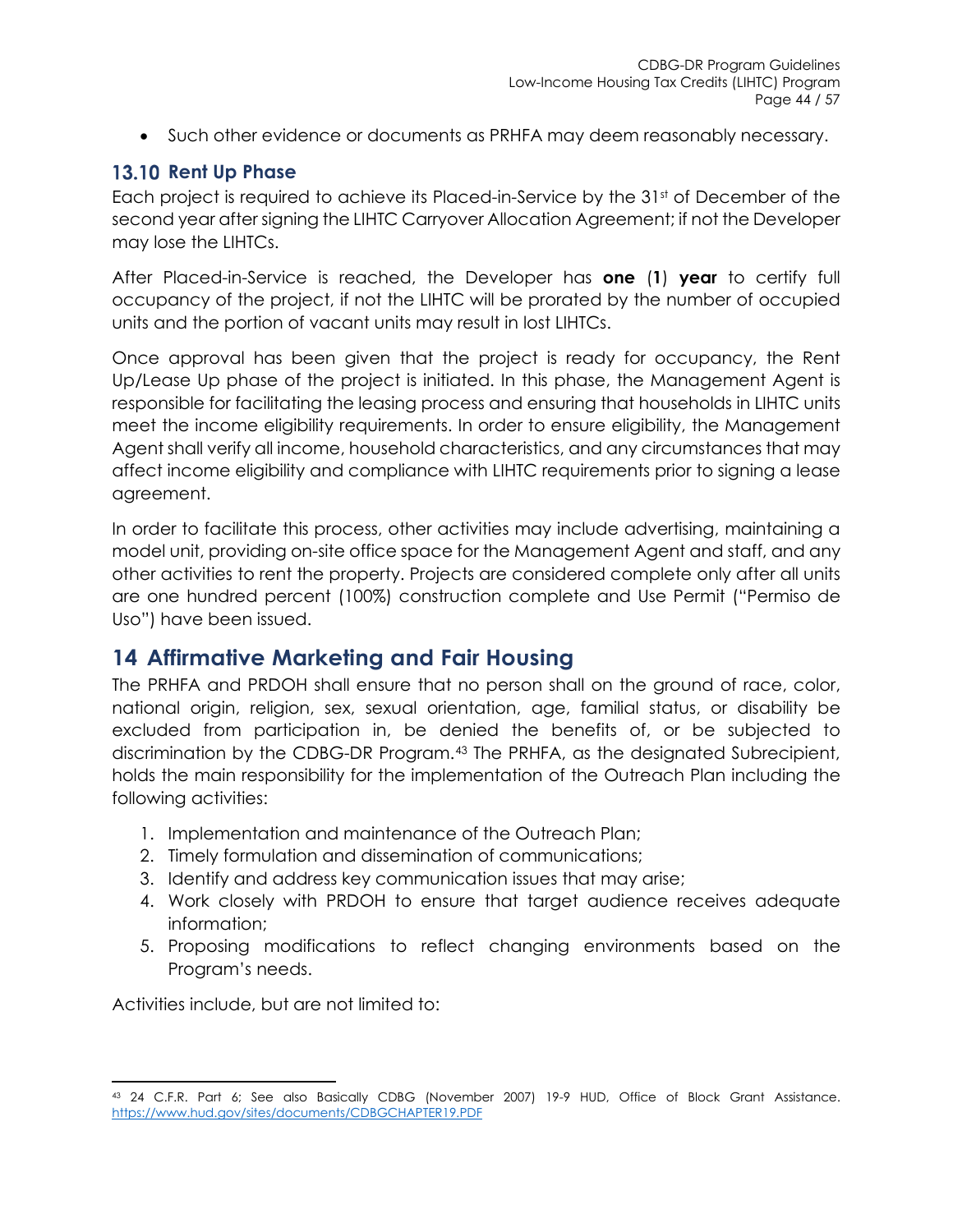- o Publish programmatic information as necessary (e.g. Program Guidelines, training material, outreach material, etc.);
- o Provide PRDOH with required documentation and information as specified in 83 FR 5844 for posting on PRDOH CDBG-DR website<https://www.cdbg-dr.pr.gov/en/> (English) and https:/[/www.cdbg-dr.pr.gov](http://www.cdbg-dr.pr.gov/) (Spanish).
- o Supply non-essential information (when requested) such as bulletins, newsletters, or marketing materials for publication on PRDOH CDBG-DR website, and
- o Engage Program stakeholders in the Program design and the execution of the Program (e.g. Developers, General Contractors, Consultants, etc.).

The PRDOH will be responsible for providing oversight, guidance, and support to PRHFA in the execution of the Outreach Plan.

PRDOH and PRHFA, as the subrecipient responsible for the administration of the CDBG-DR Gap to LIHTC Program, will take measures to affirmatively market and ensure accessibility to the CDBG-DR Gap to LIHTC Program, as follows:

- 1. PRHFA and PRDOH will identify the groups it seeks to benefit with the Program, assess which groups and/or protected classes are historically underserved and are least likely to apply to the Program, and will employ affirmative marketing strategies to encourage Program participation from these groups.
- 2. PRHFA and PRDOH will retain documentation of all marketing measures used, including copies of all advertisements and announcements that will be available for public viewing upon request.
- 3. PRHFA and PRDOH will provide reasonable accommodations as needed to make the Program accessible to people with disabilities, will hold informational meetings and in-person application intake in building or areas that are ADA compliant, and provide appropriate assistance to those who are hearing or visually impaired when requested.
- 4. PRHFA will use the Fair Housing logo in advertising, post Fair Housing posters and related information, and, in general, inform the public of its rights and obligations under Fair Housing regulations.
- 5. PRHFA and PRDOH will monitor Program participation to assess how marketing strategies are working and ensure that protected classes of people are not being intentionally or unintentionally discriminated against.

The CDBG-DR Gap to LIHTC Program information is available in English and Spanish at <https://www.cdbg-dr.pr.gov/en/lihtc/> and [https://www.cdbg-dr.pr.gov/lihtc/.](https://www.cdbg-dr.pr.gov/lihtc/) The information will be published in common languages predominately used in the service areas.

In addition to marketing through widely available media outlets, PRHFA and PRDOH will take the additional following measures:

• PRHFA will advertise with media outlets which provide unique access for persons who are considered members of the protected classes under the Fair Housing Act.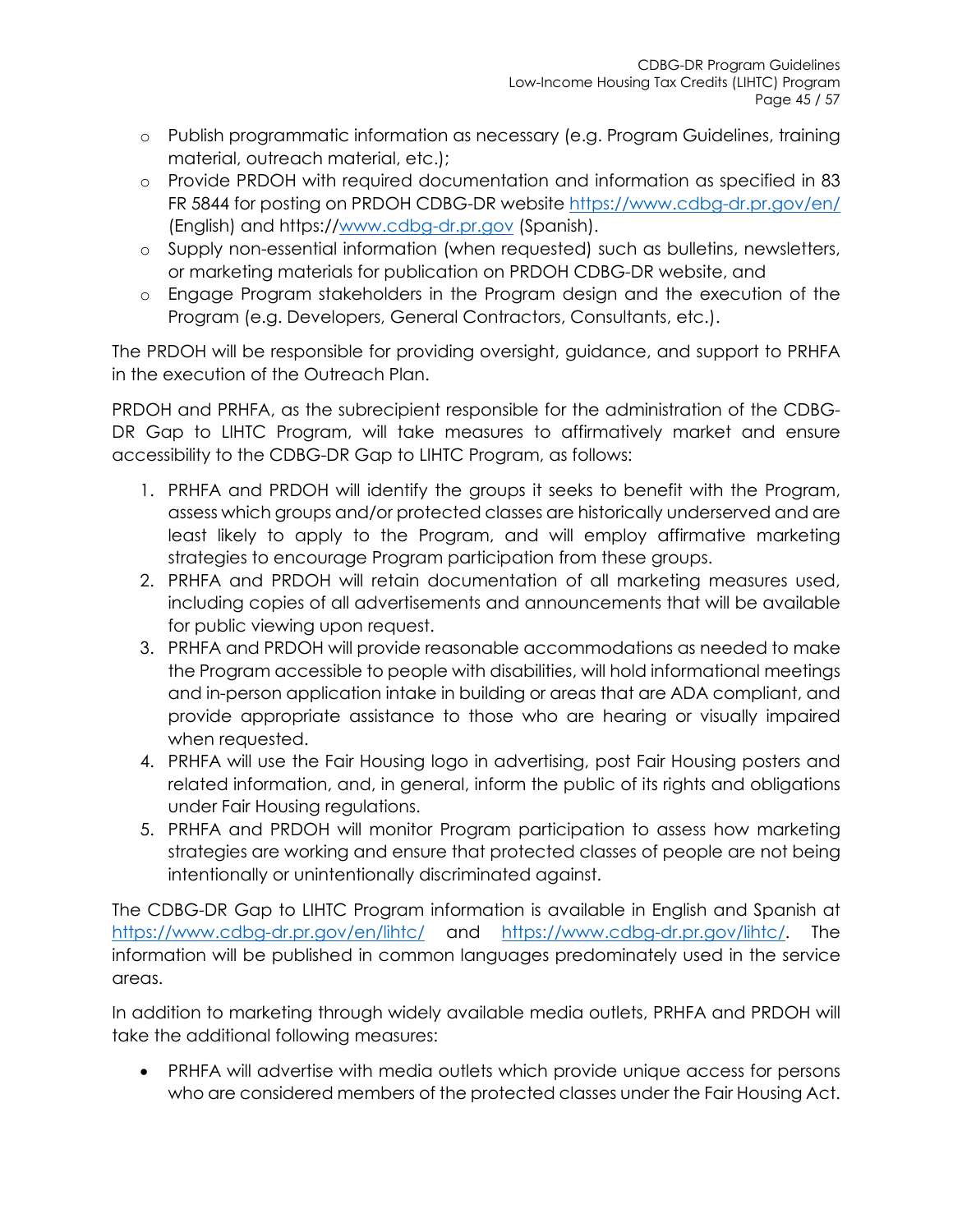- Applications will be accepted digitally, to make the Program accessible.
- Language interpretation services will be provided upon request.

# <span id="page-45-0"></span>**15 Uniform Relocation Act**

As a HUD-assisted Program, and in accordance with the Uniform Relocation Assistance and Real Property Acquisition Policies Act of 1970, as amended (**URA**), 42 U.S.C. § 4601 *et seq*., the government wide implementing regulations found at 49 C.F.R. Part 24; and Section 104(d) of the HCDA, except where waivers or alternative requirements have been provided by HUD, 24 C.F.R. § 42, Subpart C, all programs in the PRDOH CBDG-DR portfolio are subject to URA regulations. The primary purpose of these laws and regulations is to provide uniform, fair, and equitable treatment for individuals whose real property is acquired or who are displaced in connection with federally funded projects.

All programs in the PRDOH CDBG-DR Portfolio, including this Program, are subject to URA regulations. Therefore, any project which will result in temporary relocation or displacement of any form, is required to submit a URA Plan and any applicable URA Notices as part of the CDBG-DR Application. All URA Plans must be approved by HUD prior to execution of the CDBG-DR Agreement. PRHFA shall review and approve URA Notices prior to execution of the CDBG-DR Agreement.

The Developer shall provide PRHFA, and any of their authorized representatives with access to all URA documentation, including, but not limited to, tenant relocation files, URA notices, implementation progress reports, and any other record as determined by PRDOH, PRHFA, and any of their authorized representatives.

For more information on how URA regulations apply, please refer to the URA Guidelines available in English and Spanish at [https://cdbg-dr.pr.gov/en/download/ura-adp](https://cdbg-dr.pr.gov/en/download/ura-adp-guidelines)[guidelines](https://cdbg-dr.pr.gov/en/download/ura-adp-guidelines) and [https://cdbg-dr.pr.gov/download/guias-ura-adp/.](https://cdbg-dr.pr.gov/download/guias-ura-adp/)

## <span id="page-45-1"></span>**16 Minority and Women Owned Business Enterprises (M/WBE)**

2 C.F.R. § 200.321 requires the non-Federal entity to take necessary steps to ensure that all recipients, subrecipients, contractors, subcontractors, and/or developers funded in whole or in part with CDBG-DR financial assistance ensure that, when possible, contracts and other economic opportunities are directed to minority business enterprises (**MBE**), women-owned business enterprises (**WBE**), together M/WBE and labor surplus area firms. This section highlights some of the key areas for this area of regulation. PRDOH has provided a full policy guide for M/WBE implementation and is made available on the PRDOH website. This section does not replace the guidance provided in the policy guide.

Minority Business Enterprise (MBE) means a business enterprise that is at least fifty-one percent (51%) owned and controlled by one or more minority or socially and economically disadvantaged persons. Such disadvantage may arise from cultural, racial, chronic economic circumstances or other similar causes.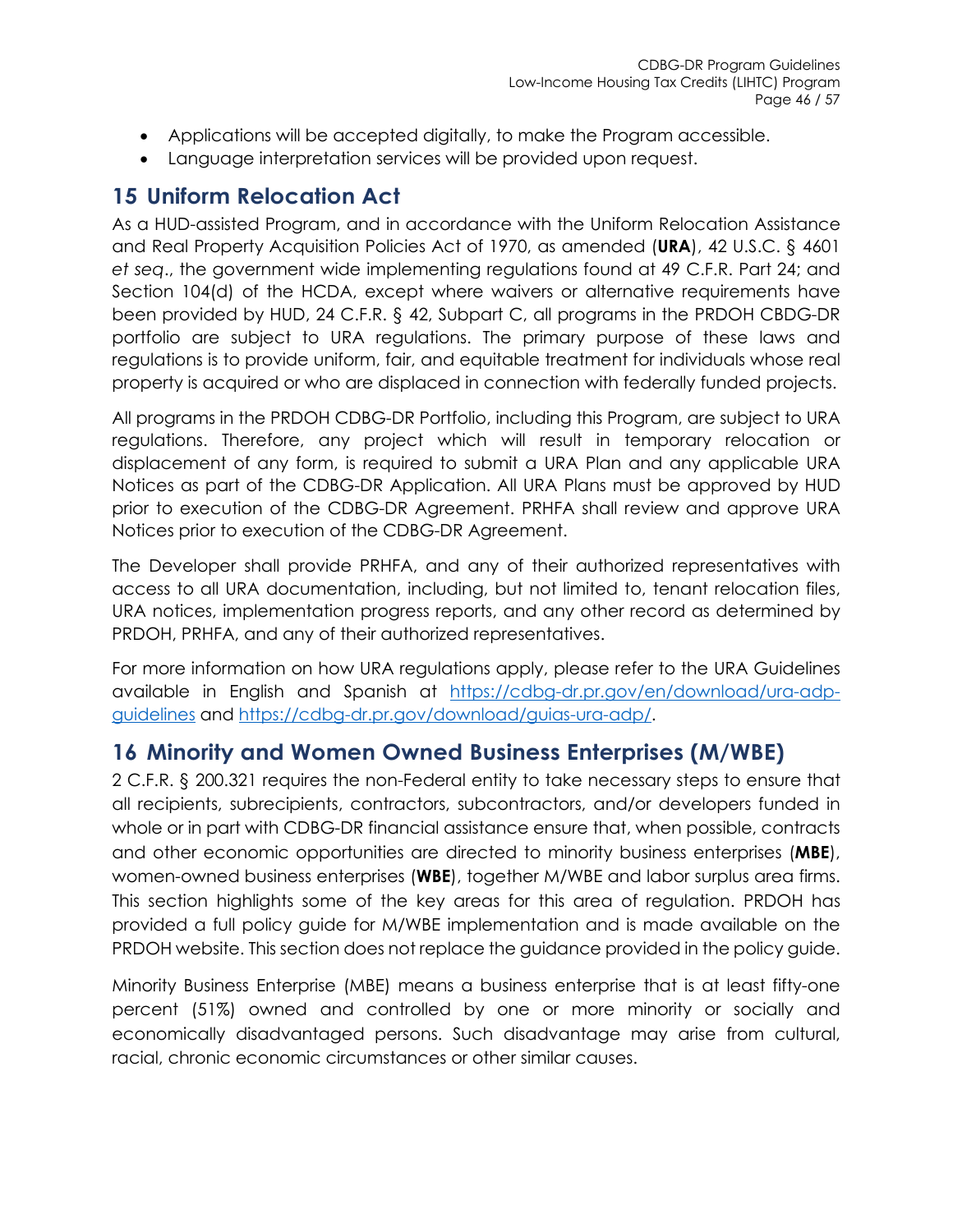Women's Business Enterprise (WBE) is an independent business concern that is at least fifty-one percent (51%) owned and controlled by one or more women who are U.S. citizens or Legal Resident Aliens; whose business formation and principal place of business are in the U.S. or its territories; and whose management and daily operation is controlled by a woman with industry expertise.

Compliance is ensured by requiring, as applicable, subrecipients, program partners and contractors to make best efforts to achieve an overall M/WBE participation goal of twenty percent (20%) of the entire contract value consisting of ten percent (10%) for MBE and ten percent (10%) for WBE.

If, after making good faith efforts, a subrecipient is unable to meet M/WBE goals, subrecipients may submit a request for a M/WBE Waiver for their overall goal. The request must set forth the reasons for the inability to meet any or all of the participation requirements together with an explanation of the good faith efforts undertaken. For more information, refer to the PRDOH M/WBE Policy guide available in English and Spanish at <https://cdbg-dr.pr.gov/en/download/mwbe-policy/> and https://cdbgdr.pr.gov/download/politica-mwbe/.

# <span id="page-46-0"></span>**17 Section 3 Requirements**

Section 3 of the Housing and Urban Development Act of 1968 (**Section 3**), as amended, 12 U.S.C. §1701u, requires that recipients, subrecipients, contractors, subcontractors, and/or developers funded in whole or in part by CDBG-DR funding, to the greatest extent feasible, provide job training and equal employment opportunities to low- and very-low income persons, particularly those who are recipients of government assistance for housing or residents of the community in which the Federal assistance is spent. extend hiring opportunities and contracts to Section 3 eligible residents and businesses. The implementation of this provision is intended to ensure employment and other economic opportunities generated by CDBG-DR funding. For each project, there is a goal that thirty percent (30%) of new hires shall be individuals who qualify as a Section 3 resident. This section highlights some of the key areas for this area of regulation. PRDOH has provided a full policy guide for Section 3 implementation and is available on the PRDOH website in English and Spanish at <https://cdbg-dr.pr.gov/en/download/section-3-policy/> and https://cdbg-dr.pr.gov/download/politica-sobre-seccion-3/. This section does not replace the guidance provided in the policy guide.

For public housing financial assistance, Public Housing Authorities (PHAs), regardless of size or number of public housing units, are required to comply with Section 3 and its reporting requirements.

For housing and community development financial assistance projects you can review Section 3 definitions in the policy guide or HUD direct guidance in 24 C.F.R. Part 75.

Section 3 applies to both: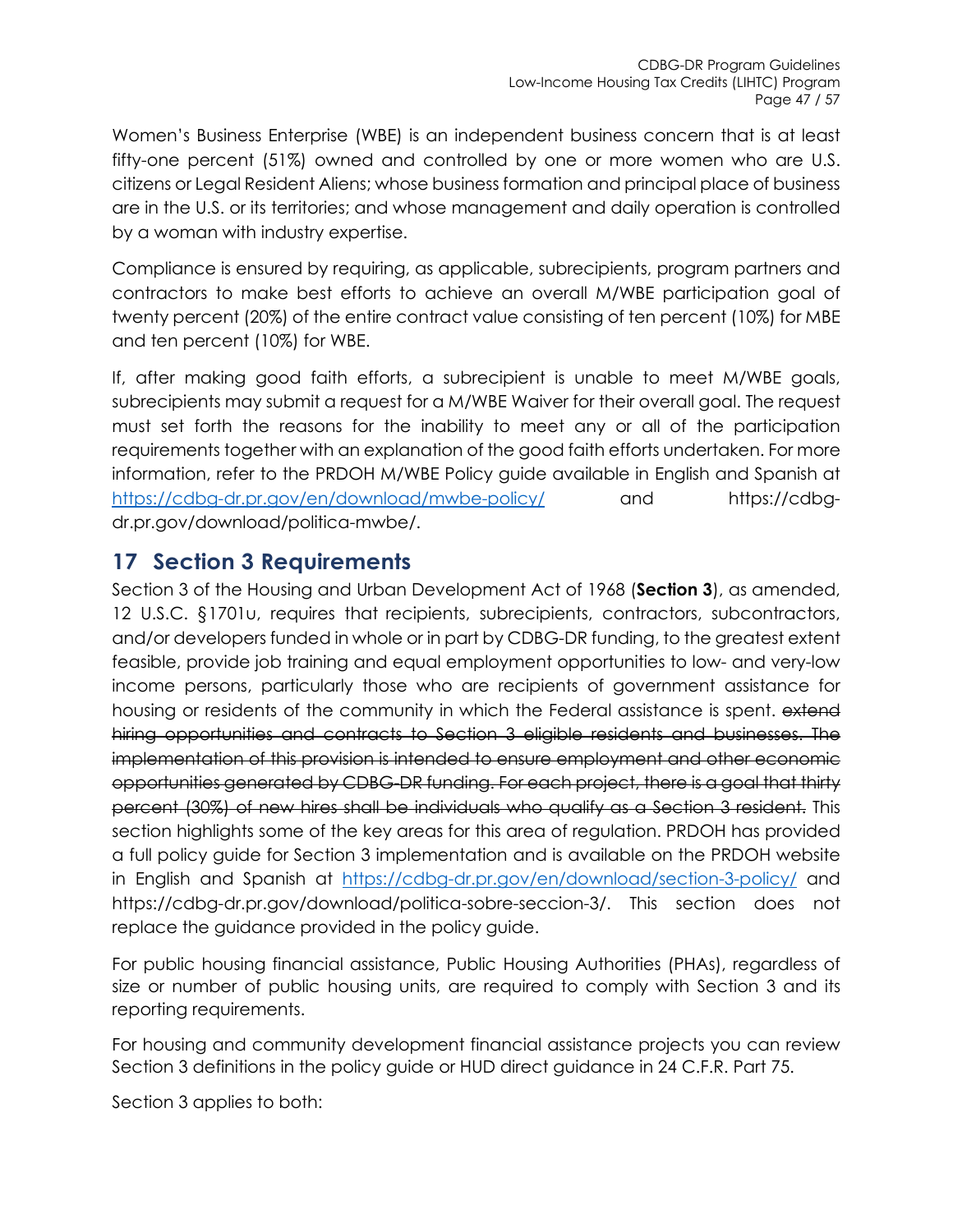- Public Housing Financial Assistance (i) Development assistance provided pursuant to Section 5 of the United States Housing Act of 1937 (the 1937 Act); (ii) Operations and management assistance provided pursuant to Section 9(e) of the 1937 Act; (iii) Development, modernization, and management assistance provided pursuant to Section 9(d) of the 1937 Act; and (iv) The entirety of a mixedfinance development project as described in 24 C.F.R. § 905.604, regardless of whether the project is fully or partially assisted with public housing financial assistance as defined in subsections (i) through (iii).
- Housing and Community Development Financial Assistance expended for housing rehabilitation, housing construction, or other public construction.

For housing and community development financial assistance projects, Section 3 applies to grantees on a per project basis. Section 3 projects are housing rehabilitation, housing construction, and other public construction projects assisted under HUD programs that provide housing and community development financial assistance when the total amount of assistance to the project exceeds a threshold of \$200,000 (Lead Hazard Control and Healthy Homes (LHCHH) assistance is not included in calculating whether the assistance exceeds the \$200,000 threshold). The threshold is \$100,000 where the assistance is from the Lead Hazard Control and Healthy Homes programs (neither HUD public housing financial assistance nor HUD housing and community development financial assistance is included in calculating whether the assistance exceeds the \$100,000 threshold). Recipients of LHCHH funding will also be required to comply with Section 3 regulations and report on the entirety of the project when the total amount of HUD housing and community development financial assistance to the project exceeds \$200,000 (LHCHH funding is not included in calculating whether the total assistance exceeds the \$200,000 threshold), or if any public housing financial assistance is provided.

Section 3 applies to projects that are fully or partially funded with HUD financial assistance. Projects that are financed with state, local or private matching or leveraged funds used in conjunction with HUD funds are covered by Section 3 if the amount of HUD funding for the project exceeds the regulatory thresholds. This includes demolition projects, general rehabilitation activities.

The requirements of Section 3 apply to all programs receiving public housing financial assistance regardless of the amount of assistance received from HUD. Section 3 also applies to the entirety of a mixed-finance development project as described in 24 C.F.R. § 905.604, regardless of whether the project is fully or partially assisted with public housing financial assistance

There are many ways that a worker can be certified as either a Section 3 Worker or a Targeted Section 3 Worker under 24 C.F.R. Part 75. Please refer to the PRDOH CDBG-DR Section 3 Policy for further details.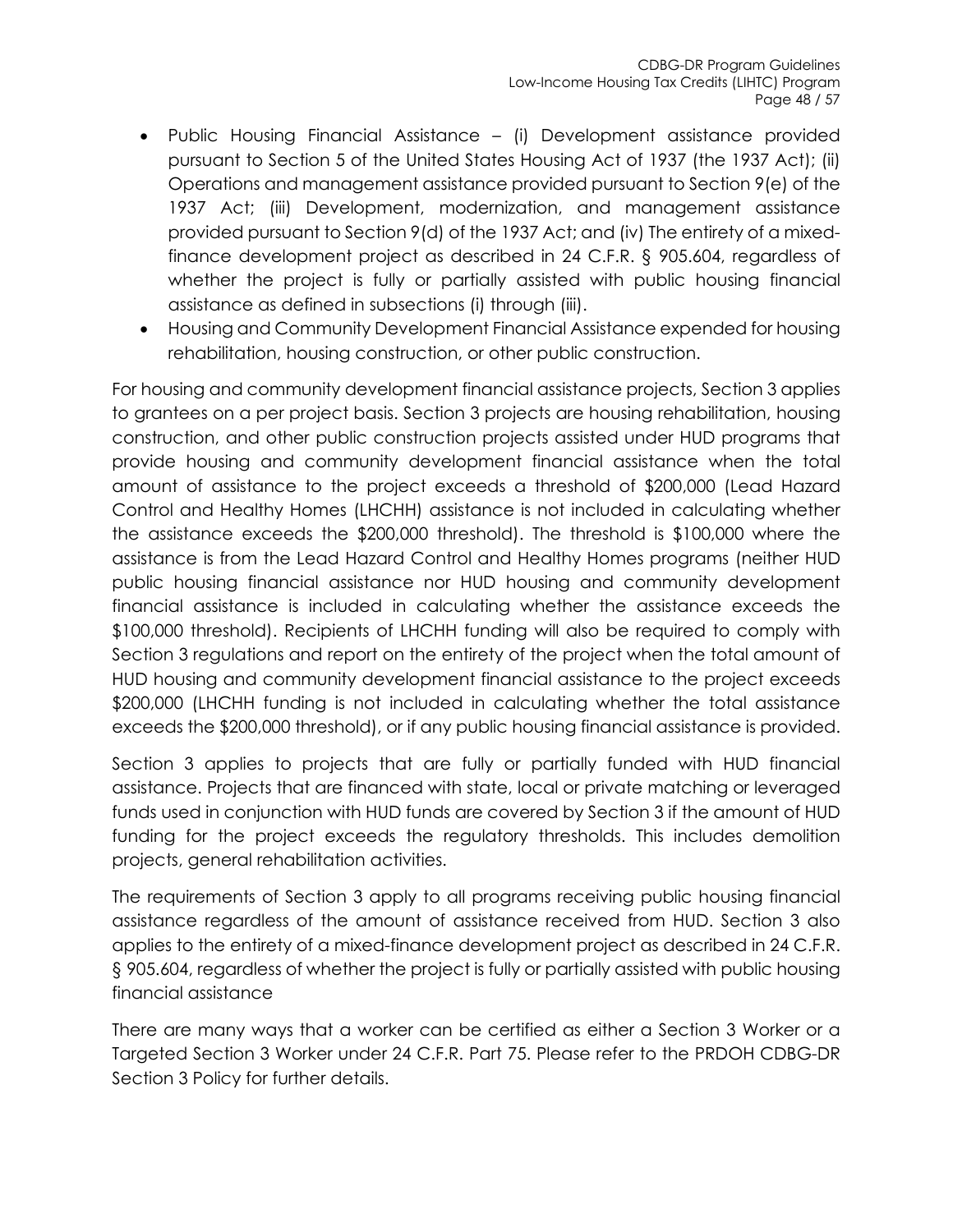A PHA or recipient may report on Section 3 workers and Targeted Section 3 workers for five (5) years from when their certification as a Section 3 worker or Targeted Section 3 worker is established.

All documentation for Section 3 efforts should be provided to PRHFA and should include metrics to indicate efforts for new hiring or subcontracting. For more information and sample templates on Section 3 Plans or documenting efforts, refer to the Section 3 Policy, and you can visit the PRDOH Section 3 webpage in English and Spanish at [https://cdbg](https://cdbg-dr.pr.gov/en/section-3/)[dr.pr.gov/en/section-3/](https://cdbg-dr.pr.gov/en/section-3/) and [https://cdbg-dr.pr.gov/seccion-3/.](https://cdbg-dr.pr.gov/seccion-3/)

# <span id="page-48-0"></span>**18 Reasonable Accommodation Policy**

A reasonable accommodation is a change, modification, alteration or adaptation in policy, procedure, practice, program, or facility that provides a qualified individual with a disability the opportunity to participate in, or benefit from, a program (housing or nonhousing) or activity.[44](#page-48-2) For housing, such accommodations may include those which may be necessary in order for the person with a disability to use and enjoy a dwelling, including public and common use spaces.

PRHFA and Management Agents must evaluate requests for reasonable accommodations to determine if and how requests can be accommodated. PRHFA and its agents can deny the request if the request constitutes a fundamental alteration in the nature of the program or constitutes an undue financial and administrative burden. The determination not to grant a reasonable accommodation shall not be made without the concurrence of PRHFA's 504 Administrator. The 504 Administrator is the person the PRHFA designates as responsible for ensuring that the PRHFA complies with federal, state, and local laws that protect the rights of people with disabilities.

PRDOH and PRHFA will officially adopt and disseminate the Reasonable Accommodation, and Modification Policy.[45](#page-48-3) This will also be available for reference onsite at all regional and main offices where information for federally and/or state funded housing programs is made available to the general public.

PRDOH and PRHFA, including its Developers, will create and maintain a reasonable accommodations and modifications log which shall document the following information: (1) date and time of the accommodation/modification inquiry or request; (2) nature of the inquiry or request; (3) action taken; (4) whether the request was rejected, or a change was made to the originally requested accommodation(s); and (5) documentation reflecting the final disposition of each request.

# <span id="page-48-1"></span>**19 Developer Project Closeout**

Projects will be closed out through standard procedures. Although HUD record retention requirements generally apply to a period beginning **three (3) years** after closeout,

<span id="page-48-2"></span><sup>44</sup> Fair Housing Act, Section 504 Regulation.

<span id="page-48-3"></span><sup>45</sup> This document is publicly available and can be accessed at[: https://www.avp.pr.gov/documentos/seccion504/Puerto-](https://www.avp.pr.gov/documentos/seccion504/Puerto-Rico-Public-Housing-Administration-Fair-Housing-Policies.pdf)[Rico-Public-Housing-Administration-Fair-Housing-Policies.pdf.](https://www.avp.pr.gov/documentos/seccion504/Puerto-Rico-Public-Housing-Administration-Fair-Housing-Policies.pdf)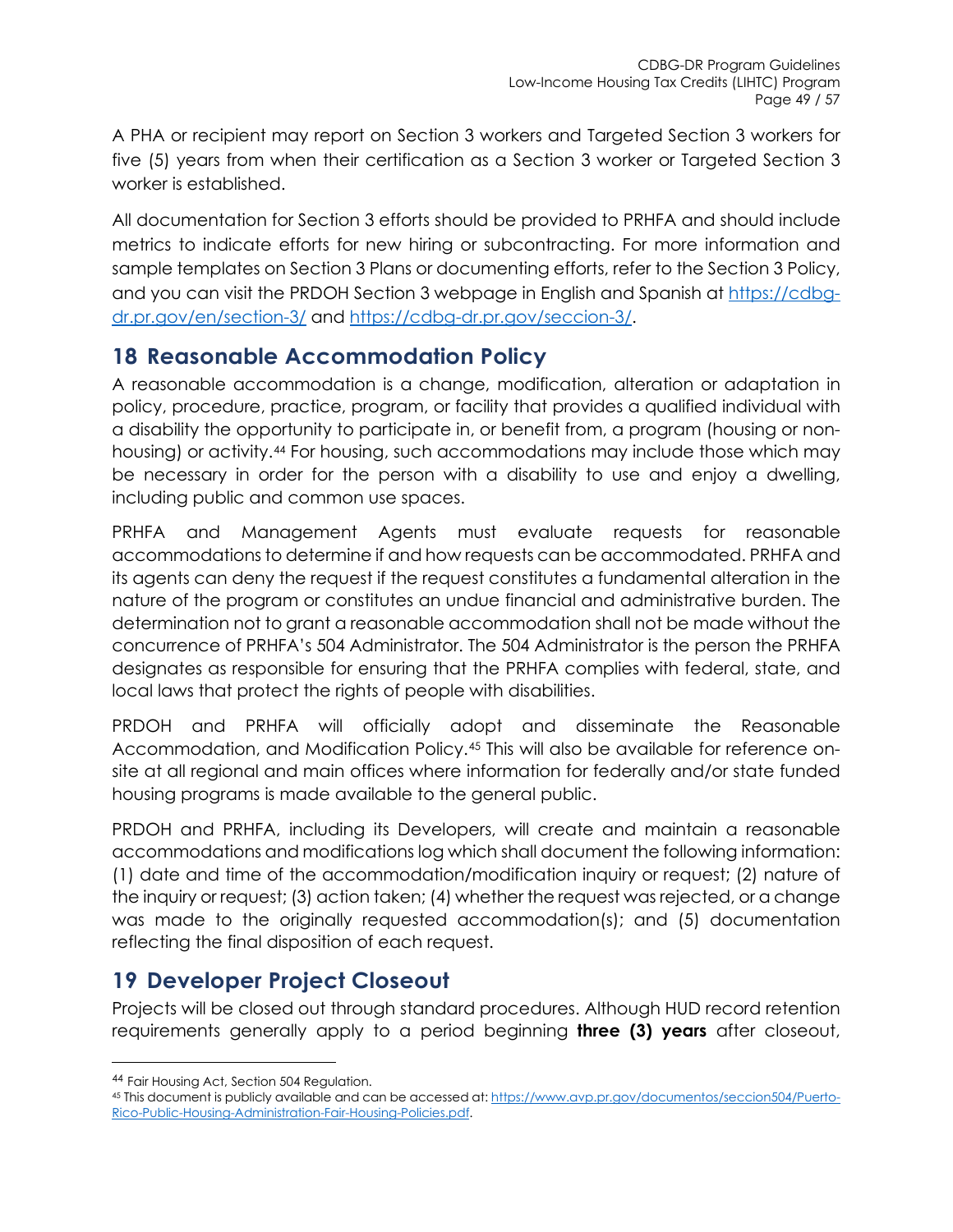PRHFA's compliance monitoring plan requires retention of records for at least **six (6) years** after the due date for filing the federal income tax return for that closeout year. Additionally, records for the first year the credit is provided must be kept for at least **six (6) years** beyond the federal income tax return filing due date for the last year of the compliance period of the building.

As required by 83 FR 5844, records will also be safeguarded to demonstrate that the rents charged on the set-aside units are restricted and income-eligible households occupy the units for at least:

- 1. **Fifteen (15) years** for rehabilitation or reconstruction of multi-family rental projects with eight (8) or more units, or a Section 42 of the IRC use period; or
- 2. **Twenty (20) years** for new construction of multi-family rental projects with five (5) or more units, or a Section 42 of the IRC extended use period. See 26 U.S.C. § 42 on Low-income housing credit.

Authorized representatives of PRHFA will monitor projects assisted with CDBG-DR funding. As deemed necessary, PRDOH will provide oversight.

## <span id="page-49-0"></span>**Additional Documents**

Throughout the Program, PRHFA may request additional documents from Developers in order to evaluate project applications or generally in order to comply with applicable State and Federal laws and regulations, as the case may be.

# <span id="page-49-1"></span>**20 General Provisions**

#### <span id="page-49-2"></span> $20.1$ **Program Guidelines Scope**

This document sets forth the policy governing the Program. These program guidelines are intended to aid and provide guidance in Program implementation and closeout and should not be construed as exhaustive instructions. All Program activities must comply with the policies herby stated. In addition, all program staff must adhere to established program procedures and all federal and state laws and regulations in effect, as applicable, in the execution of program activities.

However, PRDOH reserves the faculty to authorize, in its sole discretion, the granting of Program benefits to any Applicant, only when exceptional circumstances, not contemplated in these guidelines, justify it. Such faculty will be exercised on a case by case basis in compliance with local, state and federal requirements. PRDOH is in no way obligated to grant the Program benefits in said cases.

#### <span id="page-49-3"></span> $20.2$ **Program Guidelines Amendments**

PRDOH reserves the right to modify the policies established in these guidelines if the program guidelines, as written, do not reflect the intended policy or make procedures impracticable, among any other circumstances. If an amended version of these guidelines is approved, the amended version fully supersedes all other previous versions and should be used as the basis for the evaluation of all situations encountered in the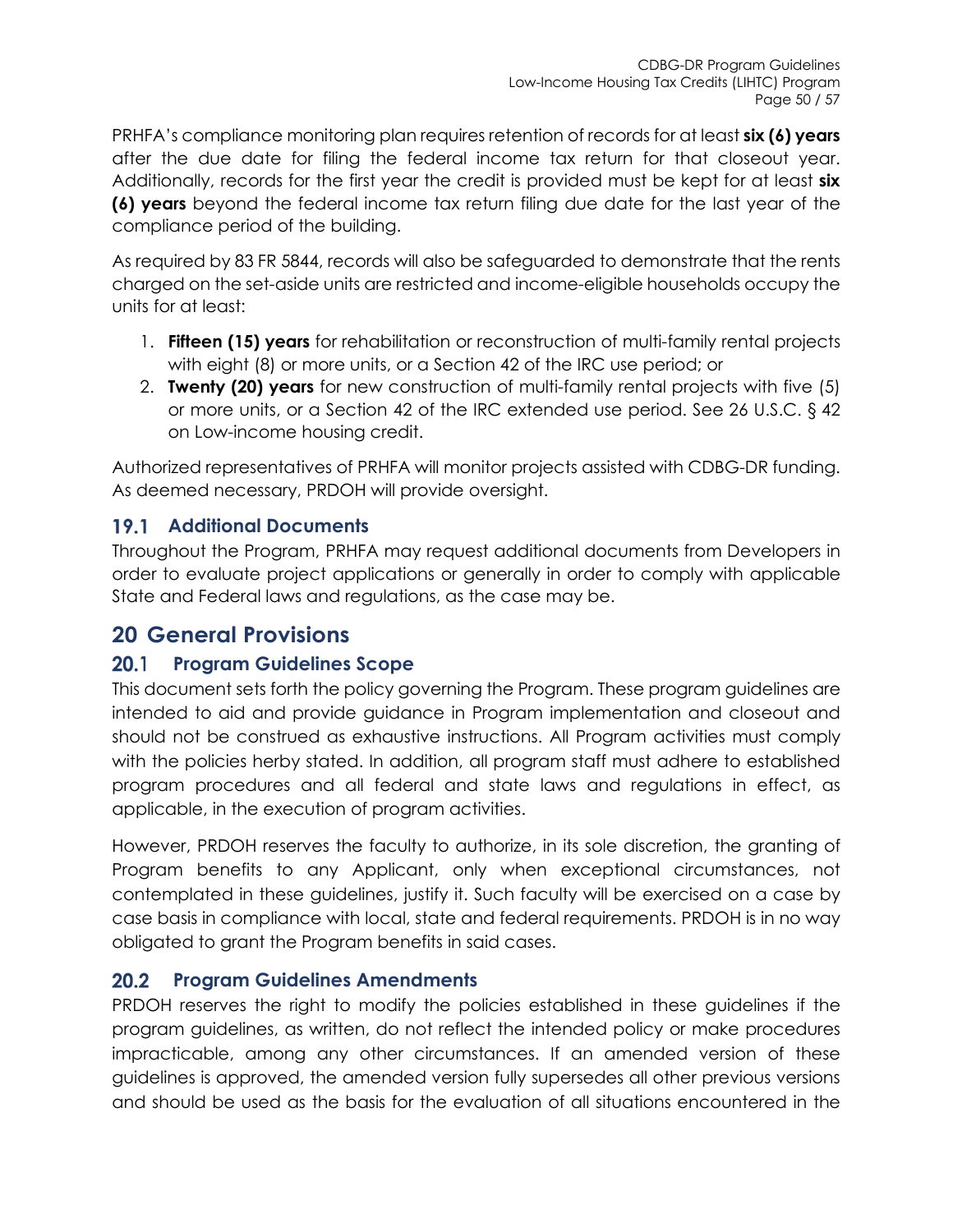implementation and/or continuance of the Program from the date of its issuance, that is, the date that appears on the cover of these guidelines. Each version of the program guidelines will contain a detailed version control log that outlines any substantive amendment, inclusions and/or changes.

#### <span id="page-50-0"></span> $20.3$ **Disaster Impacted Areas**

As described in the initial Action Plan, and its amendments, the Government of Puerto Rico will solely use CDBG-DR funds for necessary expenses related to disaster relief, longterm recovery, restoration of housing, infrastructure, and economic revitalization in the impacted and distressed areas in Puerto Rico as identified in disaster declaration numbers DR-4336 and 4339. Through the Federal Register Vol. 83, No. 157 (August 14, 2018), 83 FR 40314, HUD identified that, for Puerto Rico, all components of the Island are considered "most impacted and distressed" areas. Therefore, these guidelines apply to all 78 municipalities of Puerto Rico.

#### <span id="page-50-1"></span>**Extension of Deadlines**

The Program could extend deadlines on a case-by-case basis. The Program may decline to extend a deadline if such extension will jeopardize the Program's completion schedule or the schedule of an individual construction project. The aforementioned strictly applies to program deadlines or established program terms. Under no circumstance(s) does the faculty to extend deadlines apply to the established terms of time in any applicable federal or state law or regulation or to the terms of times established in the QAP 2020 to request a Program-based Reconsideration, administrative review and/or judicial review.[46](#page-50-5)

#### <span id="page-50-2"></span>**Established Periods of Time**

Unless otherwise specified, all established periods of time addressed in this and all CDBG-DR Program Guidelines will be considered calendar days. On this matter, PRDOH, as grantee, will follow Rule 68.1 of the Rules of Civil Procedure of Puerto Rico, 32 LPRA Ap. V, R. 68.1.

#### <span id="page-50-3"></span> $20.6$ **Written Notifications**

All determinations made by the Program will be notified in writing. If an applicant believes that any determination was made without being written, the applicant may request that such decision be made in writing and duly substantiated.

#### <span id="page-50-4"></span> $20.7$ **Conflict of Interest**

Federal regulations require that State grantees be responsible for program administrative requirements,[47](#page-50-6) including those established in 24 C.F.R. § 570.489(h) related to conflicts of interest, both in the direct Grant administration and while of carrying out eligible activities.

<span id="page-50-6"></span><span id="page-50-5"></span><sup>46</sup> https://www.afv.pr.gov/wp-content/uploads/2020/09/QAP-2020-LIHTC-LOW-INCOME-HOUSING-TAX-CREDITS.pdf <sup>47</sup> 83 FR 5844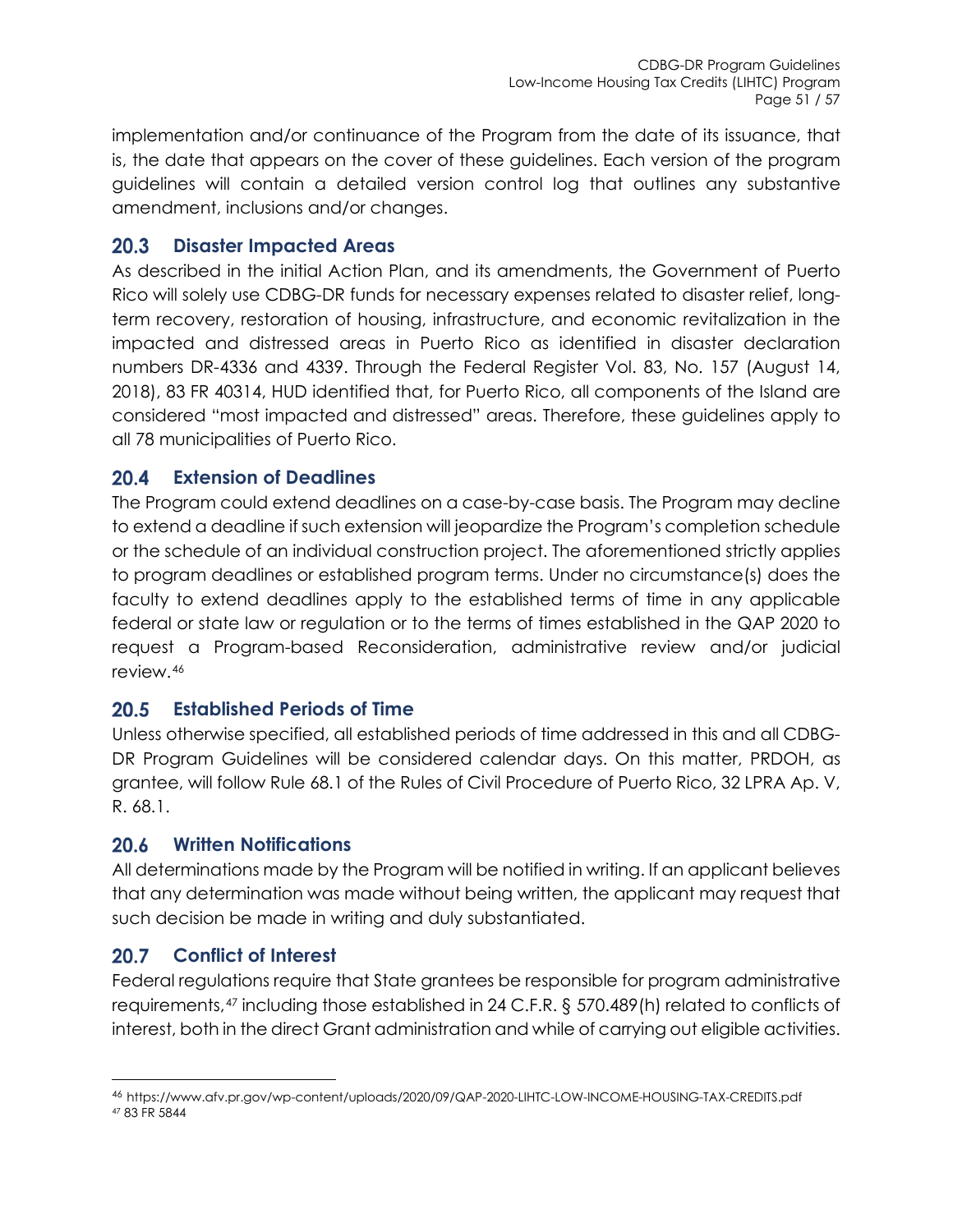Several federal and state conflict of interest laws can govern CDBG-DR assisted activities. Therefore, PRDOH has enacted the Conflict of Interest Policy and Standards of Conduct (**COI Policy**) in conformity with the following applicable federal and state regulations:

- 1. HUD conflict of interest regulations, 24 C.F.R. § 570.611 and 24 C.F.R. § 85.36;
- 2. The Uniform Administrative Requirements, Cost Principles, and Audit Requirements for Federal Awards, 2 C.F.R. Part 200 at § 200.112 and § 200.318(c)(1);
- 3. Puerto Rico Department of Housing Organic Act, Act 97 of June 10, 1972, as amended, 3 L.P.RA. § 441 *et seq.*;
- 4. The Anti-Corruption Code for the New Puerto Rico, Act 2-2018, as amended, 3 L.P.R.A. § 1881 *et seq.*; and
- 5. The Government Ethics Act, Act 1-2012, as amended, 3 L.P.R.A. § 1654 *et seq*.

The COI Policy outlines PRDOH's responsibility, in its role as grantee, to identify, evaluate, disclose and manage apparent, potential or actual conflicts of interest related to CDBG-DR funded projects, activities and/or operations. Said Policy is intended to serve as guidance for the identification of apparent, potential or actual conflicts of interest in all CDBG-DR assisted activities and/or operations. In accordance with 24 C.F.R. § 570.489, the COI Policy also includes standards of conduct governing employees engaged in the award or administration of contracts.

As defined in the COI Policy, a conflict of interest is a situation in which any person who is a public servant, employee, agent, consultant, officer, or elected official or appointed official of the PRDOH, or of any designated public agencies, or of subrecipients that are receiving funds under the CDBG-DR Program may obtain a financial or personal interest or benefit that is or could be reasonably incompatible with the public interest, either for themselves, or with those whom they have business, or an organization which employs or is about to employ any of the parties indicated herein, or a member of their family unit during their tenure or for **two (2) years** after.

Such conflicts of interests will not be tolerated by PRDOH. PRDOH, Program officials, their employees, agents and/or designees are subject to state ethic laws and regulations, including, but not limited to the Government Ethics Act, Act 1-2012 (**Act 1-2012**), as amended, in regard to their conduct in the administration, granting of awards and program activities.

According to the aforementioned Act 1-2012, no public servant shall intervene, either directly or indirectly, in any matter in which they have a conflict of interests that may result in their benefit. No public servant shall intervene, directly or indirectly, in any matter in which any member of his/her family unit, relative, partner or housemate has a conflict of interest that may result in benefit for any of the abovementioned. In the case that any of the abovementioned relationships has ended during the **two (2) years** preceding the appointment of the public servant, he/she shall not intervene, either directly or indirectly,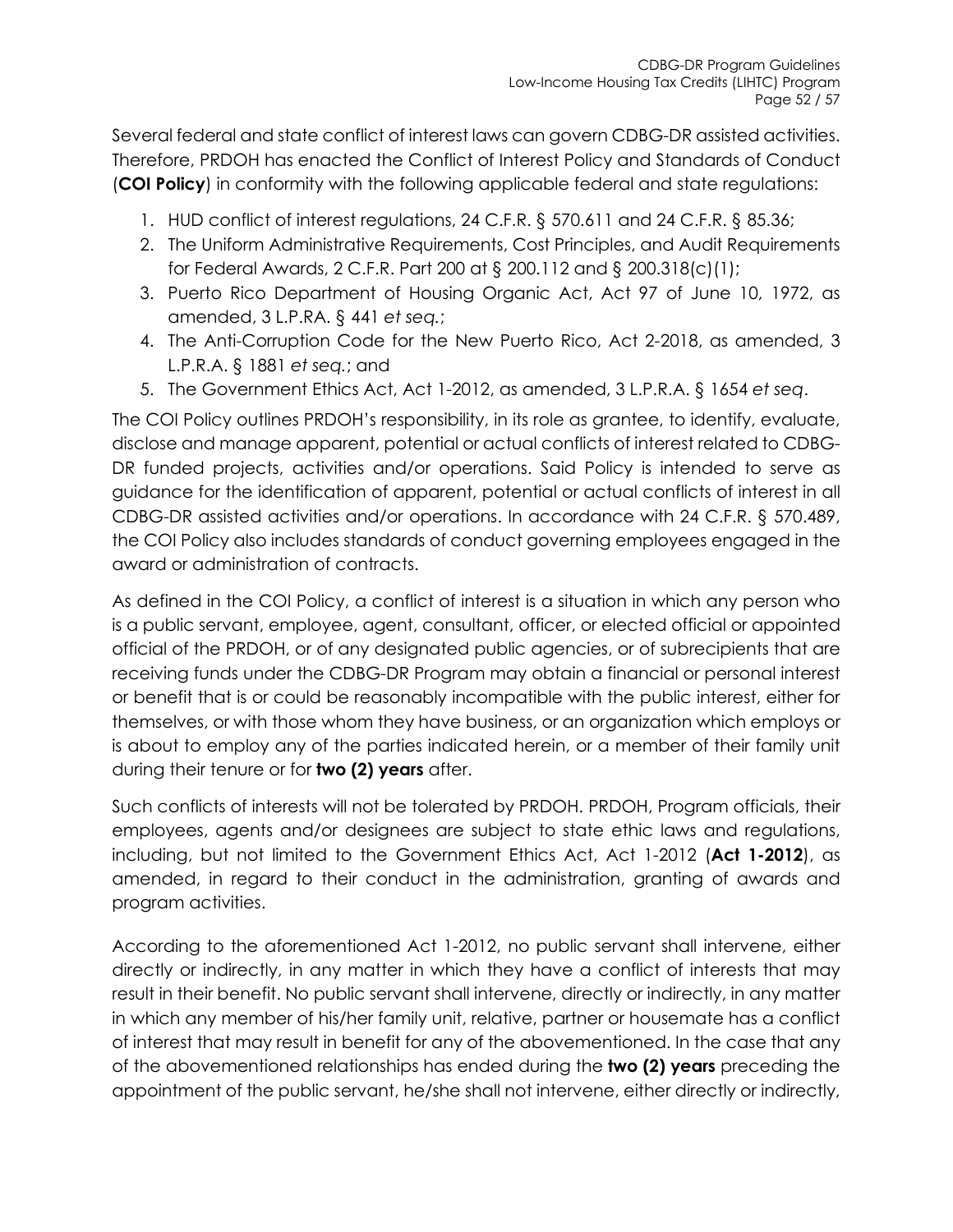in any matter related to them until **two (2) years** have elapsed after his/her appointment. This prohibition shall remain in effect insofar the beneficial ties with the public servant exist. Once the beneficial ties end, the public servant shall not intervene, either directly or indirectly, in such matter until **two (2) years** have elapsed.

The above conflict of interest statement does not necessarily preclude PRDOH Program officials, their employees, agents and/or designees from receiving assistance from the Program. On a case by case basis, PRDOH Program officials, their employees, agents and/or designees may still be eligible to apply and to receive assistance from the Program if the applicant meets all Program eligibility criteria as stated in this guideline. PRDOH Program officials, their employees, agents and/or designees should disclose their relationship with PRDOH at the time of their application.

The COI Policy and all CDBG-DR Program policies are available in English and Spanish on the PRDOH website at <https://www.cdbg-dr.pr.gov/en/resources/policies/> and [https://www.cdbg-dr.pr.gov/recursos/politicas/.](https://www.cdbg-dr.pr.gov/recursos/politicas/) The COI Policy may be directly accessed at [https://www.cdbg-dr.pr.gov/en/download/conflict-of-interest-and](https://www.cdbg-dr.pr.gov/en/download/conflict-of-interest-and-standards-of-conduct-policy/)[standards-of-conduct-policy/](https://www.cdbg-dr.pr.gov/en/download/conflict-of-interest-and-standards-of-conduct-policy/) (English) and [https://www.cdbg](https://www.cdbg-dr.pr.gov/download/politica-de-conflictos-de-interes-y-estandares-de-conducta/)[dr.pr.gov/download/politica-de-conflictos-de-interes-y-estandares-de-conducta/](https://www.cdbg-dr.pr.gov/download/politica-de-conflictos-de-interes-y-estandares-de-conducta/) (Spanish).

## <span id="page-52-0"></span>**Citizen Participation**

Throughout the duration of the grant, all citizen comments on PRDOH's published Action Plan, any substantial amendments to the Action Plan, performance reports and/or other issues related to the general administration of CDBG-DR funds, including all programs funded by this grant, are welcomed.

Citizen comments may be submitted through any of the following means:

- **Via phone:** 1-833-234-CDBG or 1-833-234-2324 (TTY: 787-522-5950) Attention hours: Monday – Friday from 8:00 a.m. to 5:00 p.m.
- **Via email at**: [infoCDBG@vivienda.pr.gov](mailto:infoCDBG@vivienda.pr.gov)
- **Online at**: <https://www.cdbg-dr.pr.gov/en/contact/> (English) <https://www.cdbg-dr.pr.gov/contact/> (Spanish)
- **In writing at**: Puerto Rico CDBG-DR Program P.O. Box 21365 San Juan, PR 00928-1365

The Citizen Participation Plan and all CDBG-DR Program policies, are available in English and Spanish on the PRDOH website at [https://www.cdbg](https://www.cdbg-dr.pr.gov/en/resources/policies/)[dr.pr.gov/en/resources/policies/](https://www.cdbg-dr.pr.gov/en/resources/policies/) and [https://www.cdbg-dr.pr.gov/recursos/politicas/.](https://www.cdbg-dr.pr.gov/recursos/politicas/) The Citizen Participation Plan may be directly accessed at [https://www.cdbg-](https://www.cdbg-dr.pr.gov/en/citizen-participation/)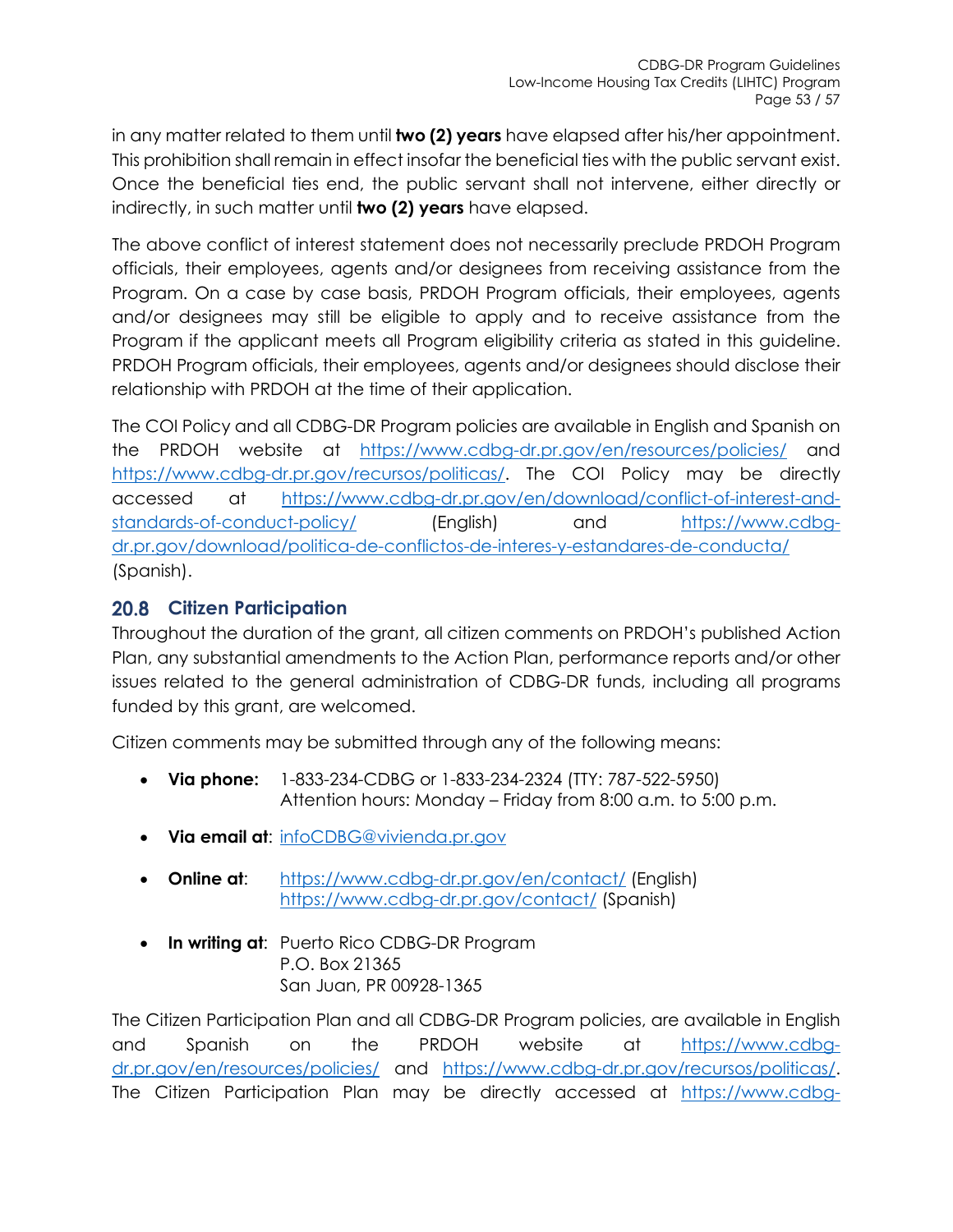[dr.pr.gov/en/citizen-participation/](https://www.cdbg-dr.pr.gov/en/citizen-participation/) (English) and [https://www.cdbg](https://www.cdbg-dr.pr.gov/participacion-ciudadana/)[dr.pr.gov/participacion-ciudadana/](https://www.cdbg-dr.pr.gov/participacion-ciudadana/) (Spanish).

### <span id="page-53-0"></span>**Citizen Complaints**

As part of addressing Puerto Rico's long-term recovery needs, citizen complaints on any issues related to the general administration of CDBG-DR funds are welcome throughout the duration of the grant. It is PRDOH's responsibility, as grantee, to ensure that all complaints are dealt with promptly and consistently and at a minimum, to provide a timely, substantive written response to every **written** complaint within **fifteen (15) business days**, where practicable, as a CDBG grant recipient. See 24 C.F.R. § 570.486(a)(7).

Citizens who wish to submit formal complaints related to CDBG-DR funded activities may do so through any of the following means:

| $\bullet$<br>$\bullet$ | Via email at:<br>Online at: | LegalCDBG@vivienda.pr.gov<br>https://cdbg-dr.pr.gov/en/complaints/ (English)<br>https://cdbg-dr.pr.gov/quejas/ (Spanish) |
|------------------------|-----------------------------|--------------------------------------------------------------------------------------------------------------------------|
| $\bullet$              | In writing at:              | Puerto Rico CDBG-DR Program<br>Attn: CDBG-DR Legal Division-Complaints<br>P.O. Box 21365<br>San Juan, PR 00928-1365      |

Although formal complaints are required to be submitted in writing, complaints may also be received verbally and by other means necessary, as applicable, when PRDOH determines that the citizen's particular circumstances do not allow the complainant to submit a written complaint. However, in these instances, PRDOH shall convert these complaints into written form. These alternate methods include, but are not limited to:

- Via telephone: \* 1-833-234-CDBG or 1-833-234-2324 (TTY: 787-522-5950)
- In-person at: \* TREPOH Headquarters Office or Program-Specific Intake

**Centers** 

\*Attention hours: Monday – Friday from 8:00 a.m. to 5:00 p.m.[48](#page-53-1)

The Citizen Complaints Policy and all CDBG-DR Program policies are available in English and Spanish on the PRDOH website at [https://www.cdbg](https://www.cdbg-dr.pr.gov/en/resources/policies/general-policies/)[dr.pr.gov/en/resources/policies/general-policies/](https://www.cdbg-dr.pr.gov/en/resources/policies/general-policies/) and [https://www.cdbg](https://www.cdbg-dr.pr.gov/recursos/politicas/politicas-generales/)[dr.pr.gov/recursos/politicas/politicas-generales/.](https://www.cdbg-dr.pr.gov/recursos/politicas/politicas-generales/) The Citizen Complaints Policy may be

<span id="page-53-1"></span><sup>48</sup> Hours may vary due to COVID-19. PRDOH recommends calling ahead prior to arrival to corroborate.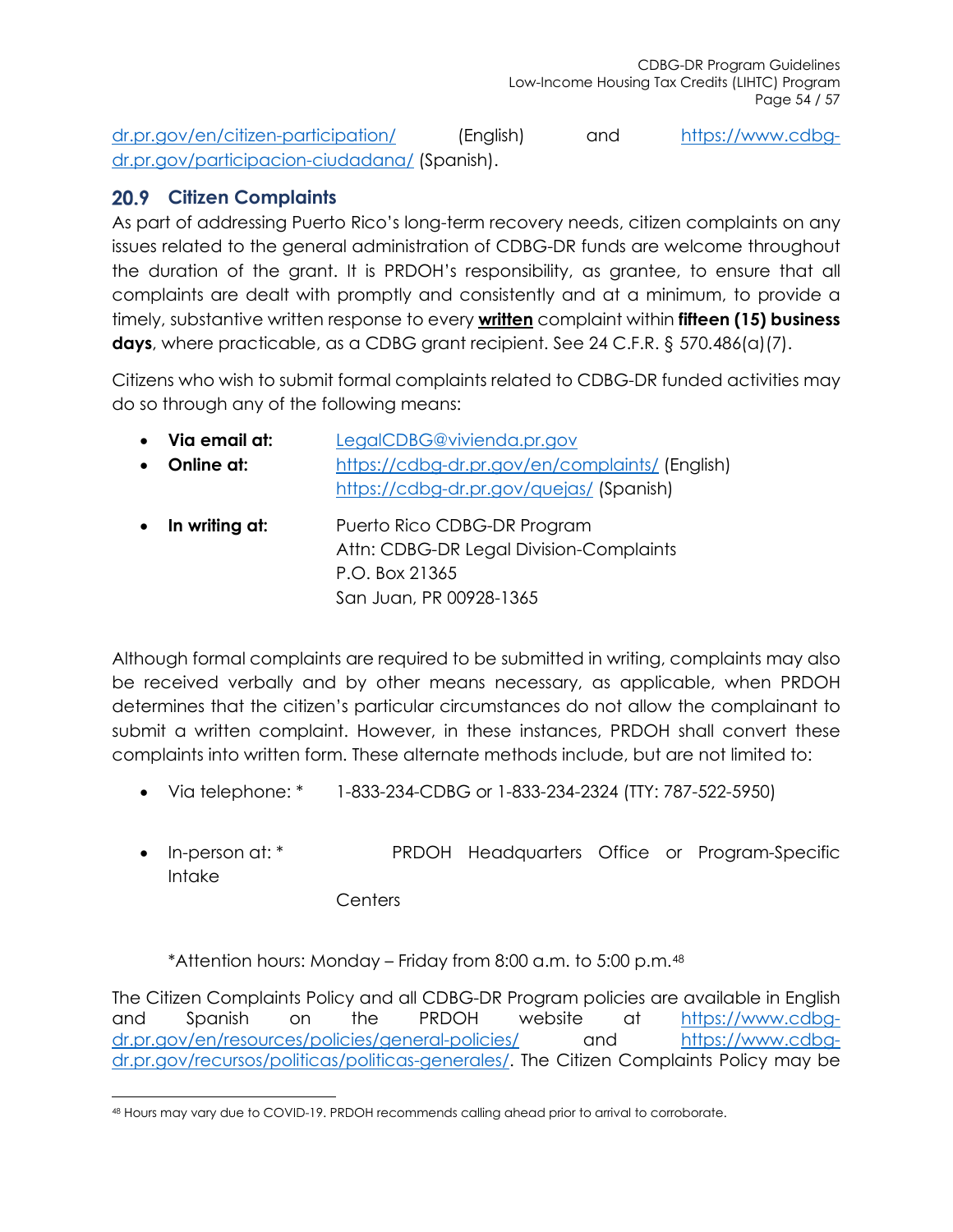directly accessed at [https://www.cdbg-dr.pr.gov/en/download/citizen-complaints](https://www.cdbg-dr.pr.gov/en/download/citizen-complaints-policy/)[policy/](https://www.cdbg-dr.pr.gov/en/download/citizen-complaints-policy/) (English) and [https://www.cdbg-dr.pr.gov/download/politica-sobre](https://www.cdbg-dr.pr.gov/download/politica-sobre-presentacion-de-quejas/)[presentacion-de-quejas/](https://www.cdbg-dr.pr.gov/download/politica-sobre-presentacion-de-quejas/) (Spanish).

#### <span id="page-54-0"></span>**Fraud, Waste, Abuse or Mismanagement**

PRDOH, as grantee, is committed to the responsible management of CDBG-DR funds by being a good advocate of the resources while maintaining a comprehensive policy for preventing, detecting, reporting and rectifying fraud, waste, abuse, or mismanagement.

PRDOH implements adequate measures to detect and prevent fraud, waste, abuse, or mismanagement in all programs administered with CDBG-DR funds as well as encourages any individual who is aware or suspects any kind of conduct or activity that may be considered an act of fraud, waste, abuse, or mismanagement, regarding the CDBG-DR Program, to report such acts to the CDBG-DR Internal Audit Office, directly to the Office of Inspector General (**OIG**) at HUD, or any local or federal law enforcement agency.[49](#page-54-1)

The Anti-Fraud, Waste, Abuse, or Mismanagement Policy (**AFWAM Policy**) is established to prevent, detect and report any acts, or suspected acts, of fraud, waste, abuse, or mismanagement of CDBG-DR funds. This Policy applies to any allegations or irregularities, either known or suspected, that could be considered acts of fraud, waste, abuse, or mismanagement, involving any citizen, previous, current or potential applicant, beneficiary, consultant, contractor, employee, partner, provider, subrecipient, supplier, and/or vendor under the CDGB-DR Program.

| REPORT FRAUD, WASTE, ABUSE, OR MISMANAGEMENT TO PRDOH CDBG-DR |                                                                                                                                                                                                               |  |
|---------------------------------------------------------------|---------------------------------------------------------------------------------------------------------------------------------------------------------------------------------------------------------------|--|
| <b>CDBG-DR Hotline</b>                                        | 787-274-2135 (English/Spanish/TTY)                                                                                                                                                                            |  |
| Postal Mail                                                   | Puerto Rico Department of Housing<br><b>CDBG-DR Internal Audit Office</b><br>P.O. BOX 21355<br>San Juan, PR 00928-1355                                                                                        |  |
| Email                                                         | hotlineCDBG@vivienda.pr.gov                                                                                                                                                                                   |  |
| Internet                                                      | www.cdbg-dr.pr.gov<br>https://cdbg-dr.pr.gov/app/cdbgdrpublic/Fraud                                                                                                                                           |  |
| In person                                                     | Request a meeting with the Deputy Audit Director of the<br>CDBG-DR Internal Audit Office located at PRDOH's<br>Headquarters at 606 Barbosa Avenue, Building Juan C.<br>Cordero Davila, Río Piedras, PR 00918. |  |

<span id="page-54-1"></span>

| REPORT FRAUD, WASTE, ABUSE, OR MISMANAGEMENT DIRECTLY TO HUD OIG |                            |  |
|------------------------------------------------------------------|----------------------------|--|
| <b>HUD OIG Hotline</b>                                           | 1-800-347-3735 (Toll-Free) |  |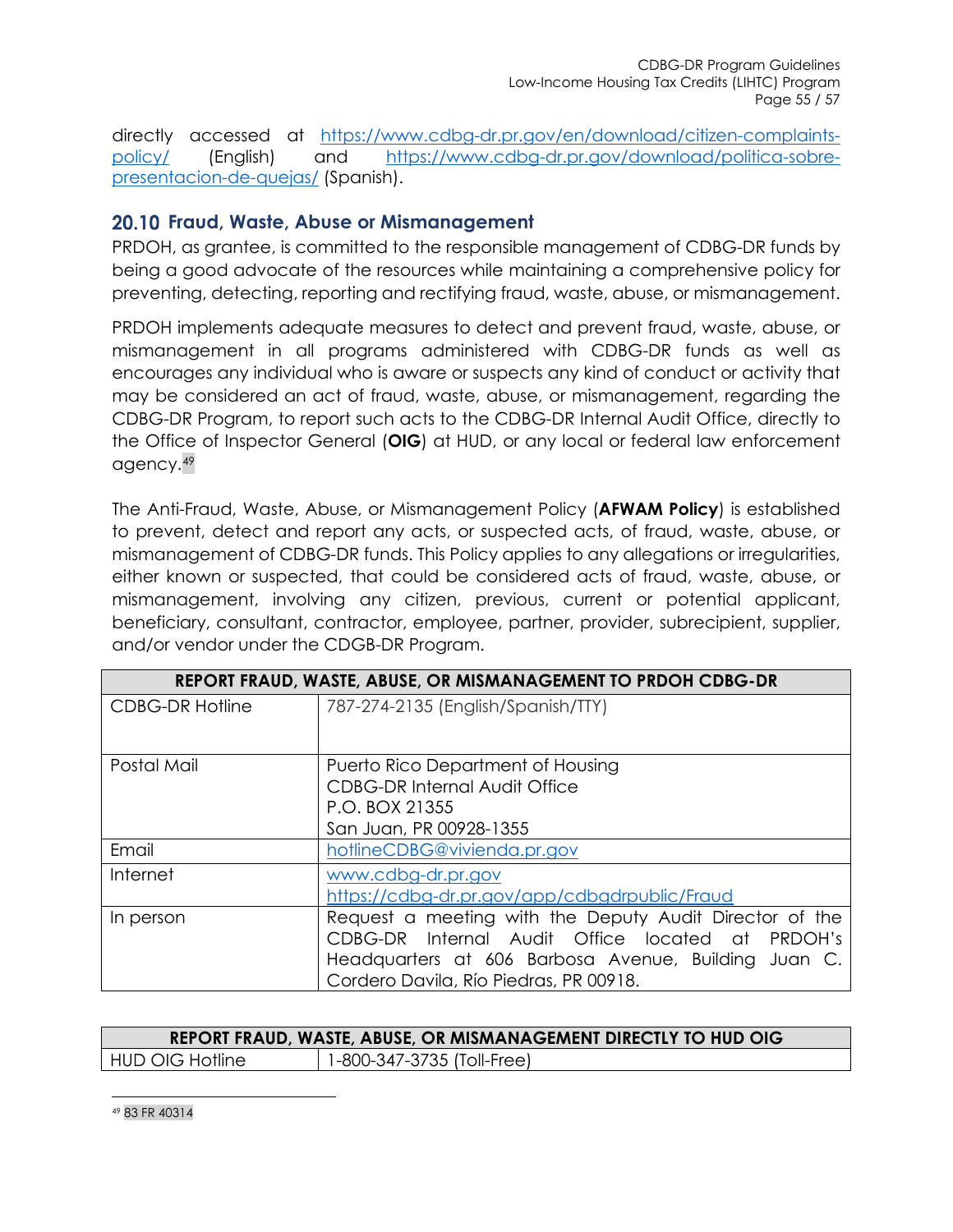|             | 787-766-5868 (Spanish)                        |
|-------------|-----------------------------------------------|
| Postal Mail | HUD Office of Inspector General (OIG) Hotline |
|             | 451 7th Street SW                             |
|             | Washington, D.C. 20410                        |
| Email       | HOTLINE@hudoig.gov                            |
| Internet    | https://www.hudoig.gov/hotline                |

The AFWAM Policy and all CDBG-DR Program policies are available in English and Spanish on the PRDOH website at <https://www.cdbg-dr.pr.gov/en/resources/policies/> and [https://www.cdbg-dr.pr.gov/recursos/politicas/.](https://www.cdbg-dr.pr.gov/recursos/politicas/) The AFWAM Policy can be directly accessed at <https://www.cdbg-dr.pr.gov/en/download/afwam-policy/> (English) and <https://www.cdbg-dr.pr.gov/download/politica-afwam/> (Spanish).

### <span id="page-55-0"></span>**20.11 Related Laws and Regulations**

These guidelines make reference as to how the provisions of certain laws apply to the Program. However, other related laws may exist which are not included in these Guidelines. This does not negate or preclude the Program from applying the provisions of those laws, nor an applicant from receiving services, when applicable. Moreover, PRDOH can enact, or may have enacted, regulations that address how the laws mentioned in these guidelines are managed. If there are any discrepancies between these guidelines and the laws and/or regulations mentioned in them, then the latter will prevail over the guidelines. If at any time the laws and/or the applicable regulations mentioned in these guidelines are amended, the new provisions will apply to the Program without the need to amend these guidelines.

## <span id="page-55-1"></span>**20.12 Cross-Cutting Guidelines**

Some federal and local requirements apply to all programs funded by CDBG-DR. These Cross-Cutting Guidelines cover topics such as: financial management; environmental review; labor standards; acquisition; relocation; fair housing; among others. The requirements described in the above referenced Cross-Cutting Guidelines, apply to all programs described in PRDOH's CDBG-DR Initial Action Plan and its amendments.

The Cross-Cutting Guidelines and all CDBG-DR Program policies are available in English and Spanish on the PRDOH website at [https://www.cdbg](https://www.cdbg-dr.pr.gov/en/resources/policies/)[dr.pr.gov/en/resources/policies/](https://www.cdbg-dr.pr.gov/en/resources/policies/) and [https://www.cdbg-dr.pr.gov/recursos/politicas/.](https://www.cdbg-dr.pr.gov/recursos/politicas/) The Cross-Cutting Guidelines can be directly accessed at [https://www.cdbg](https://www.cdbg-dr.pr.gov/en/download/cross-cutting-guidelines/)[dr.pr.gov/en/download/cross-cutting-guidelines/](https://www.cdbg-dr.pr.gov/en/download/cross-cutting-guidelines/) (English) and [https://www.cdbg](https://www.cdbg-dr.pr.gov/download/guias-intersectoriales/)[dr.pr.gov/download/guias-intersectoriales/](https://www.cdbg-dr.pr.gov/download/guias-intersectoriales/) (Spanish).

# <span id="page-55-2"></span>**21 Program Oversight**

Nothing contained within these guidelines is intended to limit the role of PRDOH, HUD and/or corresponding authorities from exercising oversight and monitoring activities of the Program.